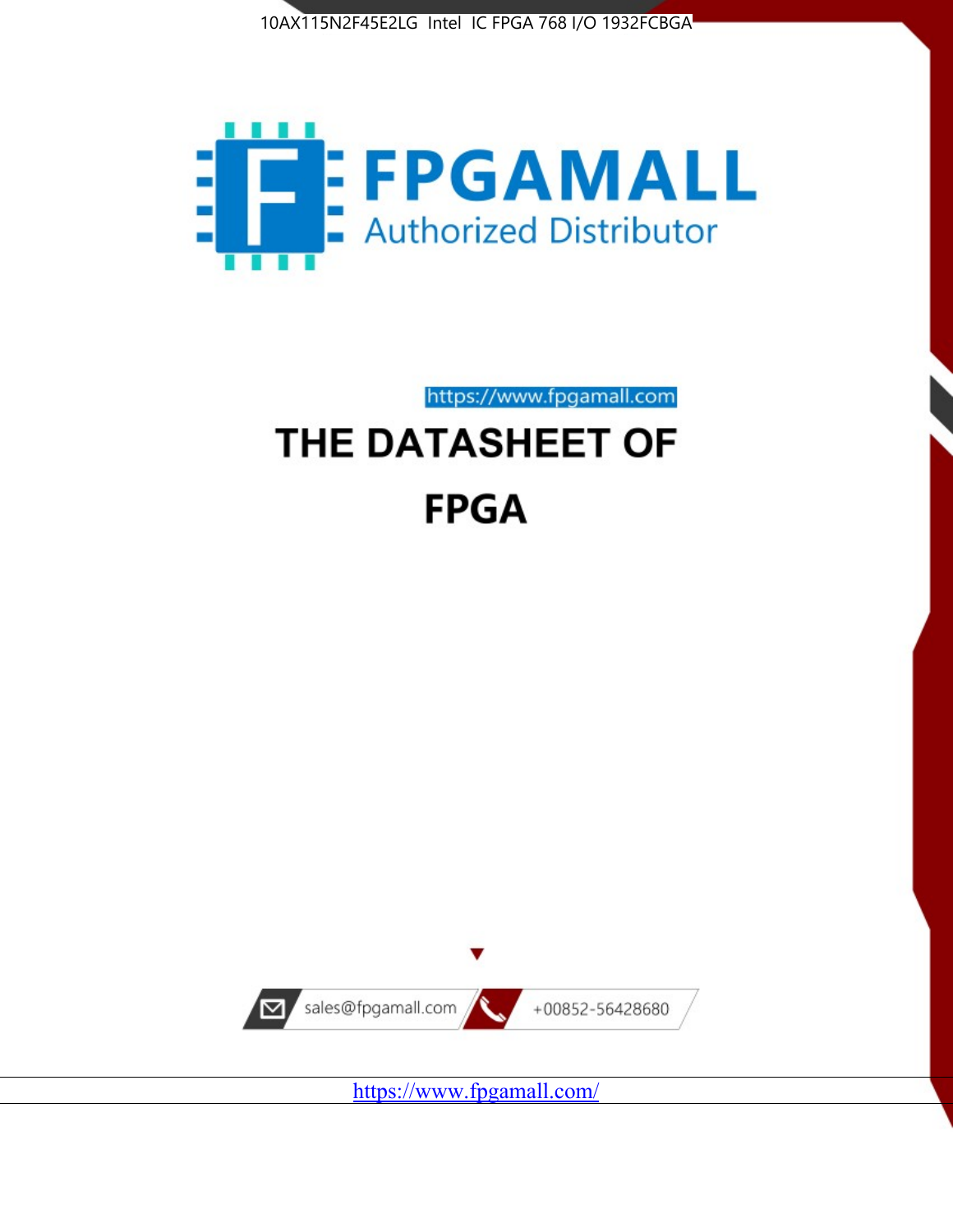10AX115N2F45E2LG Intel IC FPGA 768 I/O 1932FCBGA



# **Intel® Arria® 10 Device Overview**



**A10-OVERVIEW | 2018.12.06** Latest document on the web: **[PDF](https://www.intel.com/content/dam/www/programmable/us/en/pdfs/literature/hb/arria-10/a10_overview.pdf)** | **[HTML](https://www.intel.com/content/www/us/en/programmable/documentation/sam1403480274650.html)**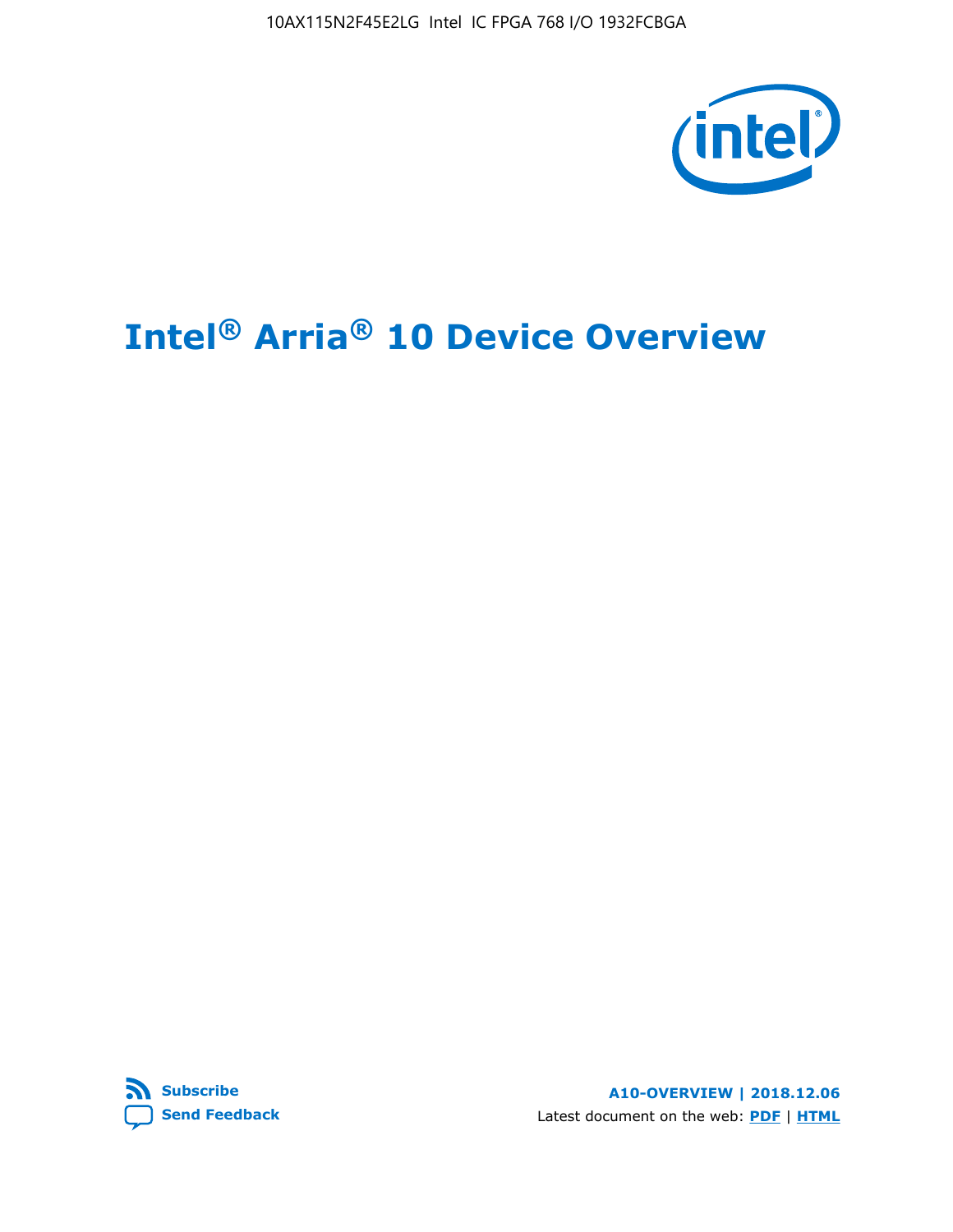

**Contents** 

# **Contents**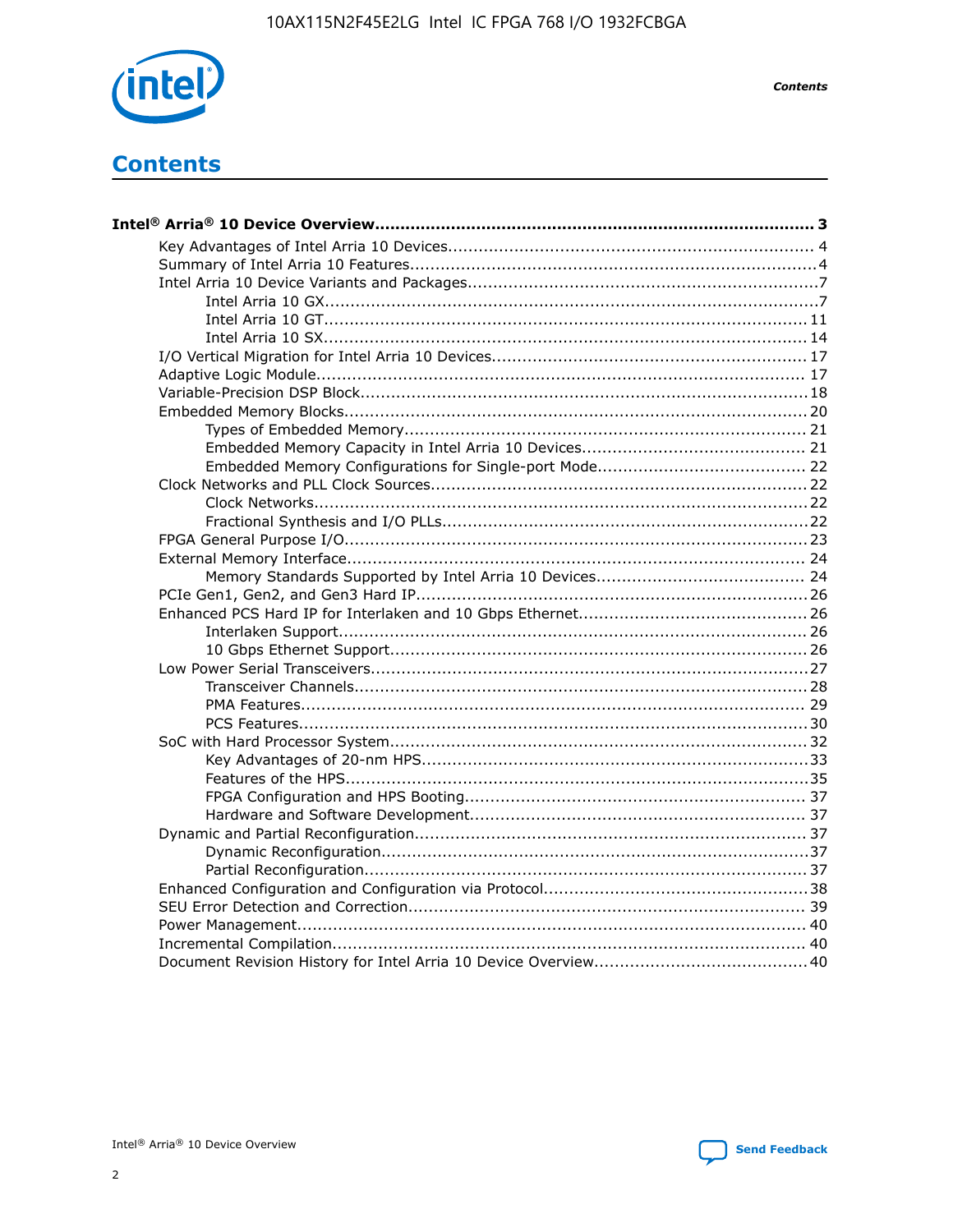**A10-OVERVIEW | 2018.12.06**

**[Send Feedback](mailto:FPGAtechdocfeedback@intel.com?subject=Feedback%20on%20Intel%20Arria%2010%20Device%20Overview%20(A10-OVERVIEW%202018.12.06)&body=We%20appreciate%20your%20feedback.%20In%20your%20comments,%20also%20specify%20the%20page%20number%20or%20paragraph.%20Thank%20you.)**



# **Intel® Arria® 10 Device Overview**

The Intel<sup>®</sup> Arria<sup>®</sup> 10 device family consists of high-performance and power-efficient 20 nm mid-range FPGAs and SoCs.

Intel Arria 10 device family delivers:

- Higher performance than the previous generation of mid-range and high-end FPGAs.
- Power efficiency attained through a comprehensive set of power-saving technologies.

The Intel Arria 10 devices are ideal for high performance, power-sensitive, midrange applications in diverse markets.

| <b>Market</b>         | <b>Applications</b>                                                                                               |
|-----------------------|-------------------------------------------------------------------------------------------------------------------|
| Wireless              | Channel and switch cards in remote radio heads<br>٠<br>Mobile backhaul<br>٠                                       |
| Wireline              | 40G/100G muxponders and transponders<br>٠<br>100G line cards<br>٠<br><b>Bridging</b><br>٠<br>Aggregation<br>٠     |
| <b>Broadcast</b>      | Studio switches<br>٠<br>Servers and transport<br>٠<br>Videoconferencing<br>٠<br>Professional audio and video<br>٠ |
| Computing and Storage | Flash cache<br>٠<br>Cloud computing servers<br>٠<br>Server acceleration<br>٠                                      |
| Medical               | Diagnostic scanners<br>٠<br>Diagnostic imaging<br>٠                                                               |
| Military              | Missile guidance and control<br>٠<br>Radar<br>٠<br>Electronic warfare<br>٠<br>Secure communications<br>٠          |

#### **Table 1. Sample Markets and Ideal Applications for Intel Arria 10 Devices**

#### **Related Information**

- [Intel Arria 10 Device Handbook: Known Issues](http://www.altera.com/support/kdb/solutions/rd07302013_646.html) Lists the planned updates to the *Intel Arria 10 Device Handbook* chapters.
- [Intel Arria 10 GX/GT Device Errata and Design Recommendations](https://www.intel.com/content/www/us/en/programmable/documentation/agz1493851706374.html#yqz1494433888646)
- [Intel Arria 10 SX Device Errata and Design Recommendations](https://www.intel.com/content/www/us/en/programmable/documentation/cru1462832385668.html#cru1462832558642)

Intel Corporation. All rights reserved. Intel, the Intel logo, Altera, Arria, Cyclone, Enpirion, MAX, Nios, Quartus and Stratix words and logos are trademarks of Intel Corporation or its subsidiaries in the U.S. and/or other countries. Intel warrants performance of its FPGA and semiconductor products to current specifications in accordance with Intel's standard warranty, but reserves the right to make changes to any products and services at any time without notice. Intel assumes no responsibility or liability arising out of the application or use of any information, product, or service described herein except as expressly agreed to in writing by Intel. Intel customers are advised to obtain the latest version of device specifications before relying on any published information and before placing orders for products or services. \*Other names and brands may be claimed as the property of others.

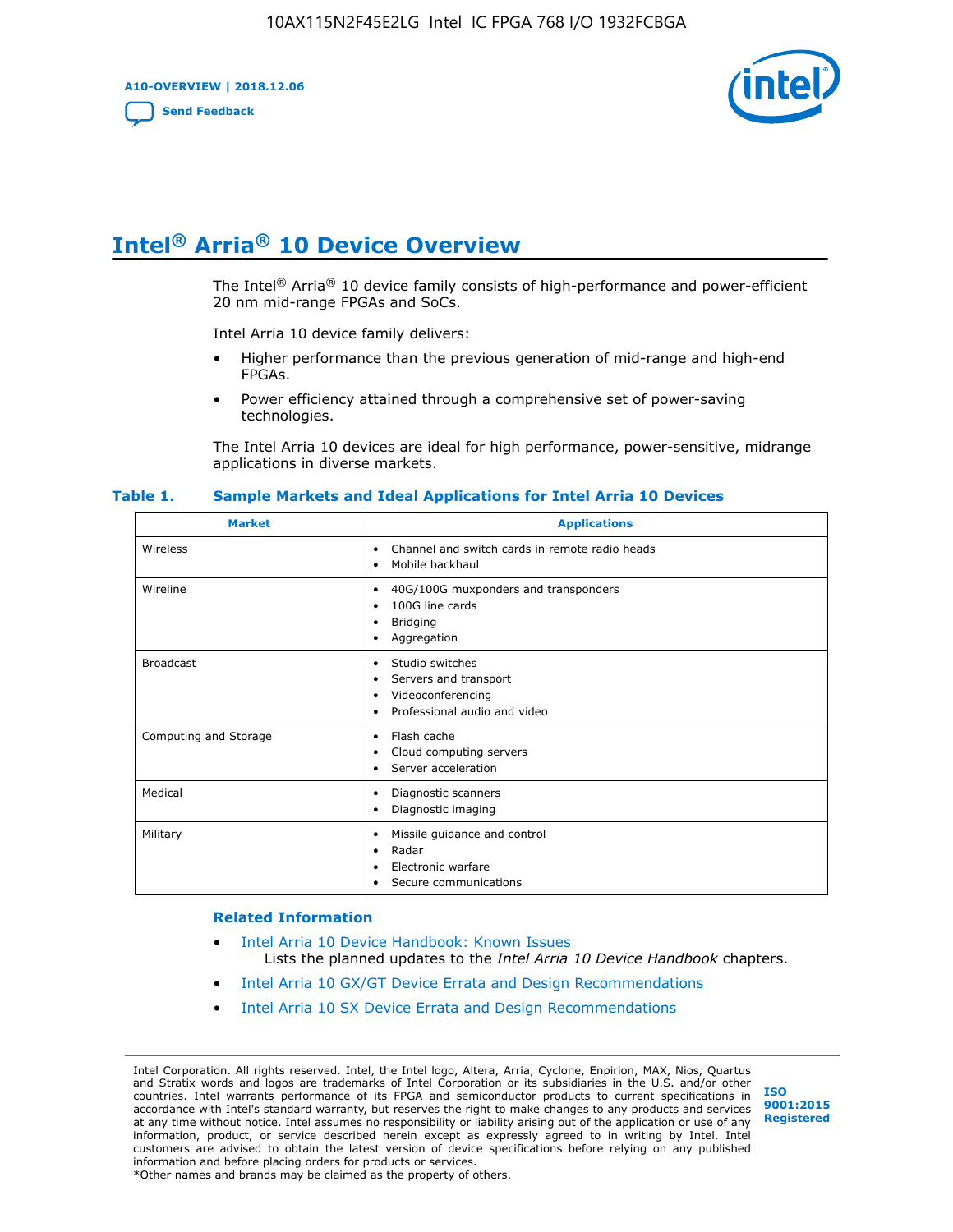

# **Key Advantages of Intel Arria 10 Devices**

## **Table 2. Key Advantages of the Intel Arria 10 Device Family**

| <b>Advantage</b>                                                                                          | <b>Supporting Feature</b>                                                                                                                                                                                                                                                                                                |
|-----------------------------------------------------------------------------------------------------------|--------------------------------------------------------------------------------------------------------------------------------------------------------------------------------------------------------------------------------------------------------------------------------------------------------------------------|
| Enhanced core architecture                                                                                | Built on TSMC's 20 nm process technology<br>٠<br>60% higher performance than the previous generation of mid-range FPGAs<br>٠<br>15% higher performance than the fastest previous-generation FPGA<br>٠                                                                                                                    |
| High-bandwidth integrated<br>transceivers                                                                 | Short-reach rates up to 25.8 Gigabits per second (Gbps)<br>٠<br>Backplane capability up to 12.5 Gbps<br>٠<br>Integrated 10GBASE-KR and 40GBASE-KR4 Forward Error Correction (FEC)<br>٠                                                                                                                                   |
| Improved logic integration and<br>hard IP blocks                                                          | 8-input adaptive logic module (ALM)<br>٠<br>Up to 65.6 megabits (Mb) of embedded memory<br>٠<br>Variable-precision digital signal processing (DSP) blocks<br>Fractional synthesis phase-locked loops (PLLs)<br>Hard PCI Express Gen3 IP blocks<br>Hard memory controllers and PHY up to 2,400 Megabits per second (Mbps) |
| Second generation hard<br>processor system (HPS) with<br>integrated ARM* Cortex*-A9*<br>MPCore* processor | Tight integration of a dual-core ARM Cortex-A9 MPCore processor, hard IP, and an<br>٠<br>FPGA in a single Intel Arria 10 system-on-a-chip (SoC)<br>Supports over 128 Gbps peak bandwidth with integrated data coherency between<br>$\bullet$<br>the processor and the FPGA fabric                                        |
| Advanced power savings                                                                                    | Comprehensive set of advanced power saving features<br>٠<br>Power-optimized MultiTrack routing and core architecture<br>٠<br>Up to 40% lower power compared to previous generation of mid-range FPGAs<br>Up to 60% lower power compared to previous generation of high-end FPGAs                                         |

# **Summary of Intel Arria 10 Features**

## **Table 3. Summary of Features for Intel Arria 10 Devices**

| <b>Feature</b>                  | <b>Description</b>                                                                                                                                                                                                                                                                                                                                                                                           |
|---------------------------------|--------------------------------------------------------------------------------------------------------------------------------------------------------------------------------------------------------------------------------------------------------------------------------------------------------------------------------------------------------------------------------------------------------------|
| Technology                      | TSMC's 20-nm SoC process technology<br>Allows operation at a lower $V_{\text{CC}}$ level of 0.82 V instead of the 0.9 V standard $V_{\text{CC}}$ core voltage                                                                                                                                                                                                                                                |
| Packaging                       | 1.0 mm ball-pitch Fineline BGA packaging<br>٠<br>0.8 mm ball-pitch Ultra Fineline BGA packaging<br>Multiple devices with identical package footprints for seamless migration between different<br><b>FPGA</b> densities<br>Devices with compatible package footprints allow migration to next generation high-end<br>Stratix <sup>®</sup> 10 devices<br>RoHS, leaded $(1)$ , and lead-free (Pb-free) options |
| High-performance<br>FPGA fabric | Enhanced 8-input ALM with four registers<br>Improved multi-track routing architecture to reduce congestion and improve compilation time<br>Hierarchical core clocking architecture<br>Fine-grained partial reconfiguration                                                                                                                                                                                   |
| Internal memory<br>blocks       | M20K-20-Kb memory blocks with hard error correction code (ECC)<br>Memory logic array block (MLAB)-640-bit memory                                                                                                                                                                                                                                                                                             |
|                                 | continued                                                                                                                                                                                                                                                                                                                                                                                                    |



<sup>(1)</sup> Contact Intel for availability.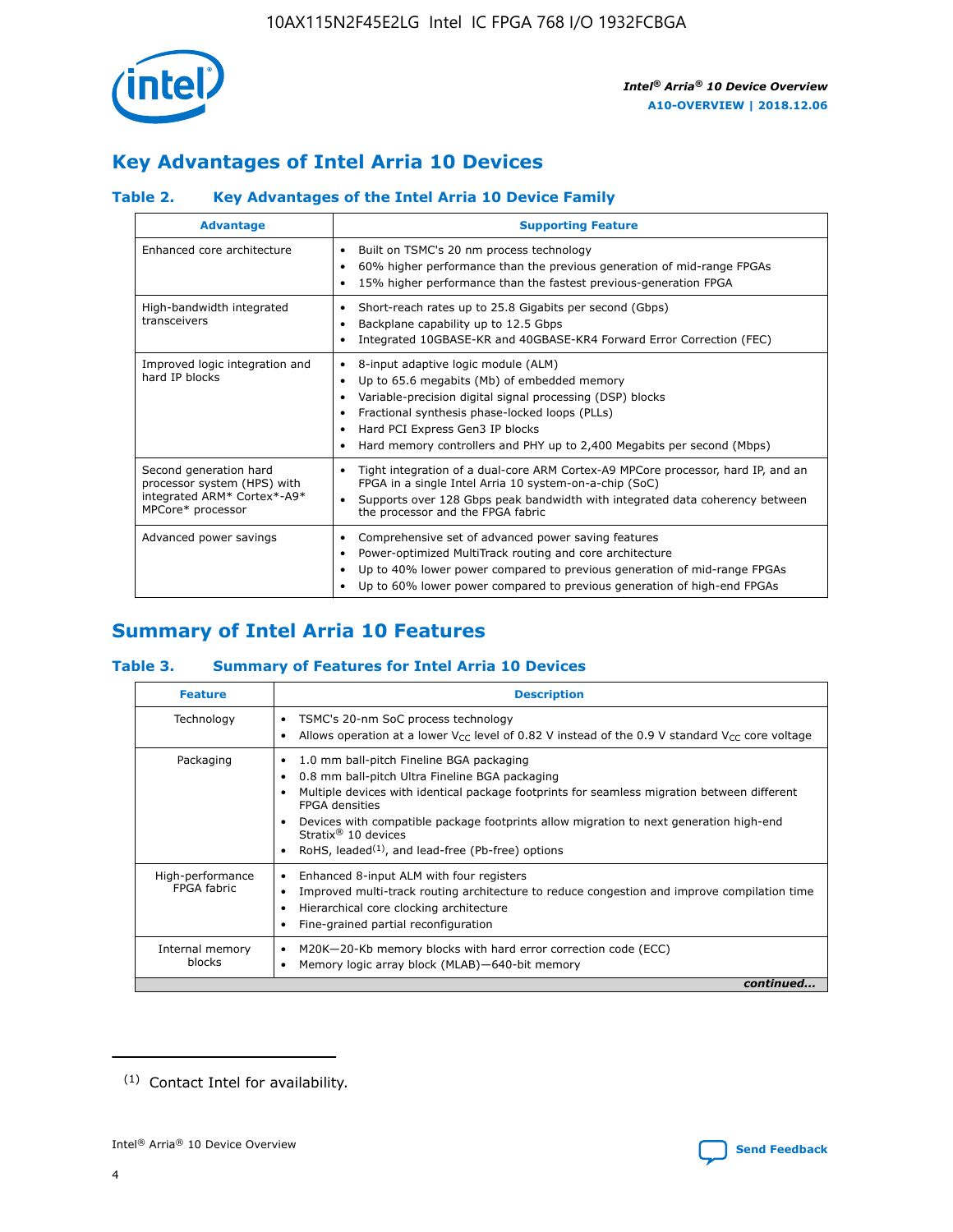r



| <b>Feature</b>                         | <b>Description</b>                                                                                             |                                                                                                                                                                                                                                                                                                                                                                                                                                                                                                                                                                                                                                                                                                                                                                                                                                                                  |  |  |  |  |  |
|----------------------------------------|----------------------------------------------------------------------------------------------------------------|------------------------------------------------------------------------------------------------------------------------------------------------------------------------------------------------------------------------------------------------------------------------------------------------------------------------------------------------------------------------------------------------------------------------------------------------------------------------------------------------------------------------------------------------------------------------------------------------------------------------------------------------------------------------------------------------------------------------------------------------------------------------------------------------------------------------------------------------------------------|--|--|--|--|--|
| Embedded Hard IP<br>blocks             | Variable-precision DSP                                                                                         | Native support for signal processing precision levels from $18 \times 19$ to<br>$\bullet$<br>54 x 54<br>Native support for 27 x 27 multiplier mode<br>$\bullet$<br>64-bit accumulator and cascade for systolic finite impulse responses<br>(FIRs)<br>Internal coefficient memory banks<br>$\bullet$<br>Preadder/subtractor for improved efficiency<br>Additional pipeline register to increase performance and reduce<br>power<br>Supports floating point arithmetic:<br>- Perform multiplication, addition, subtraction, multiply-add,<br>multiply-subtract, and complex multiplication.<br>- Supports multiplication with accumulation capability, cascade<br>summation, and cascade subtraction capability.<br>- Dynamic accumulator reset control.<br>- Support direct vector dot and complex multiplication chaining<br>multiply floating point DSP blocks. |  |  |  |  |  |
|                                        | Memory controller                                                                                              | DDR4, DDR3, and DDR3L                                                                                                                                                                                                                                                                                                                                                                                                                                                                                                                                                                                                                                                                                                                                                                                                                                            |  |  |  |  |  |
|                                        | PCI Express*                                                                                                   | PCI Express (PCIe*) Gen3 (x1, x2, x4, or x8), Gen2 (x1, x2, x4, or x8)<br>and Gen1 (x1, x2, x4, or x8) hard IP with complete protocol stack,<br>endpoint, and root port                                                                                                                                                                                                                                                                                                                                                                                                                                                                                                                                                                                                                                                                                          |  |  |  |  |  |
|                                        | Transceiver I/O                                                                                                | 10GBASE-KR/40GBASE-KR4 Forward Error Correction (FEC)<br>PCS hard IPs that support:<br>- 10-Gbps Ethernet (10GbE)<br>- PCIe PIPE interface<br>- Interlaken<br>- Gbps Ethernet (GbE)<br>- Common Public Radio Interface (CPRI) with deterministic latency<br>support<br>- Gigabit-capable passive optical network (GPON) with fast lock-<br>time support<br>13.5G JESD204b<br>$\bullet$<br>8B/10B, 64B/66B, 64B/67B encoders and decoders<br>Custom mode support for proprietary protocols                                                                                                                                                                                                                                                                                                                                                                        |  |  |  |  |  |
| Core clock networks                    | $\bullet$                                                                                                      | Up to 800 MHz fabric clocking, depending on the application:<br>- 667 MHz external memory interface clocking with 2,400 Mbps DDR4 interface<br>- 800 MHz LVDS interface clocking with 1,600 Mbps LVDS interface<br>Global, regional, and peripheral clock networks<br>Clock networks that are not used can be gated to reduce dynamic power                                                                                                                                                                                                                                                                                                                                                                                                                                                                                                                      |  |  |  |  |  |
| Phase-locked loops<br>(PLLs)           | High-resolution fractional synthesis PLLs:<br>$\bullet$<br>Integer PLLs:<br>- Adjacent to general purpose I/Os | - Precision clock synthesis, clock delay compensation, and zero delay buffering (ZDB)<br>- Support integer mode and fractional mode<br>- Fractional mode support with third-order delta-sigma modulation<br>- Support external memory and LVDS interfaces                                                                                                                                                                                                                                                                                                                                                                                                                                                                                                                                                                                                        |  |  |  |  |  |
| FPGA General-purpose<br>$I/Os$ (GPIOs) | On-chip termination (OCT)<br>$\bullet$                                                                         | 1.6 Gbps LVDS-every pair can be configured as receiver or transmitter<br>1.2 V to 3.0 V single-ended LVTTL/LVCMOS interfacing                                                                                                                                                                                                                                                                                                                                                                                                                                                                                                                                                                                                                                                                                                                                    |  |  |  |  |  |
| <b>External Memory</b><br>Interface    | $\bullet$                                                                                                      | Hard memory controller- DDR4, DDR3, and DDR3L support<br>$-$ DDR4-speeds up to 1,200 MHz/2,400 Mbps<br>- DDR3-speeds up to 1,067 MHz/2,133 Mbps<br>Soft memory controller—provides support for RLDRAM $3^{(2)}$ , QDR IV $^{(2)}$ , and QDR II+<br>continued                                                                                                                                                                                                                                                                                                                                                                                                                                                                                                                                                                                                     |  |  |  |  |  |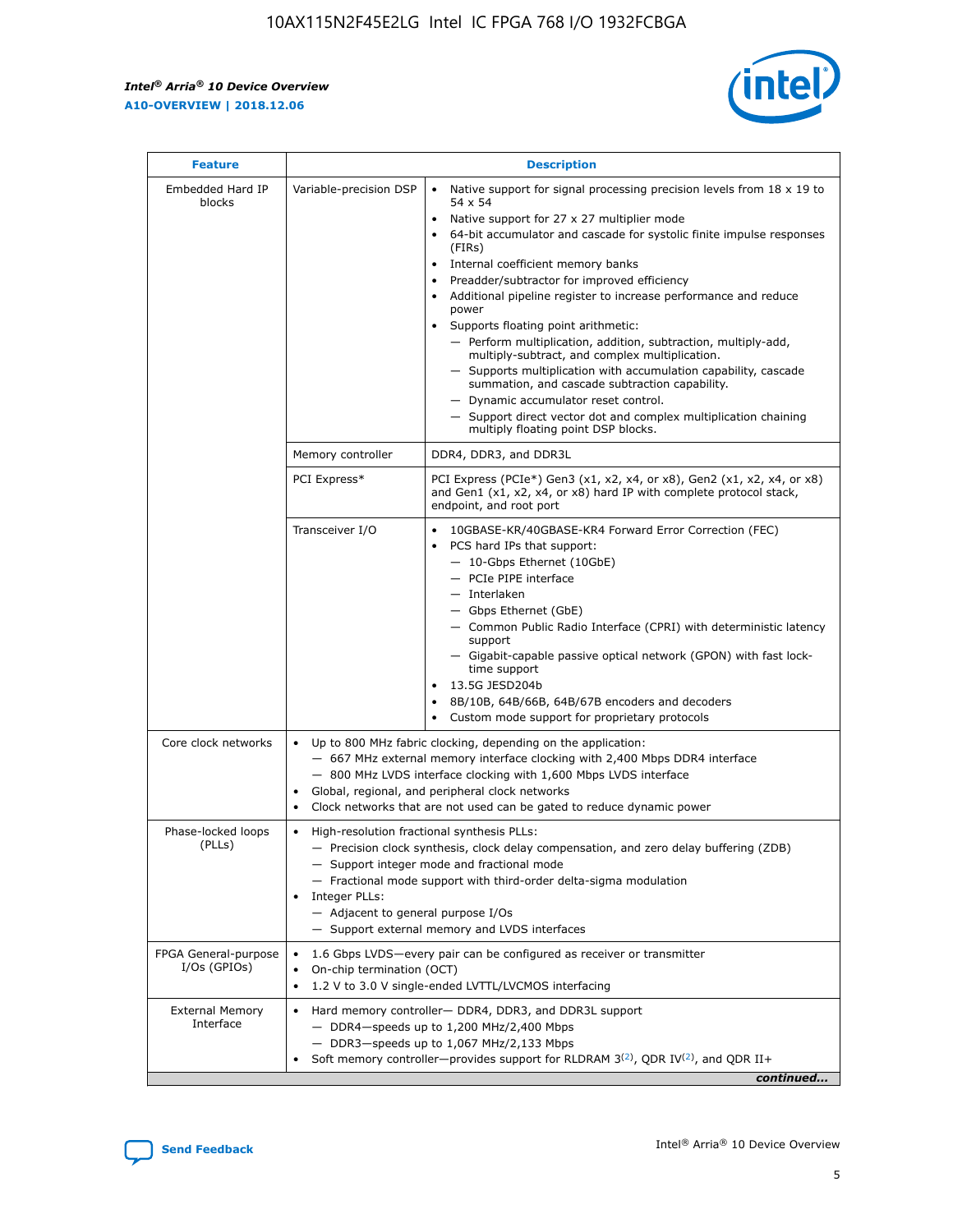

| <b>Feature</b>                                    | <b>Description</b>                                                                                                                                                                                                                                                                                                                                                                                                                                                                                                                                                                                                                             |
|---------------------------------------------------|------------------------------------------------------------------------------------------------------------------------------------------------------------------------------------------------------------------------------------------------------------------------------------------------------------------------------------------------------------------------------------------------------------------------------------------------------------------------------------------------------------------------------------------------------------------------------------------------------------------------------------------------|
| Low-power serial<br>transceivers                  | • Continuous operating range:<br>- Intel Arria 10 GX-1 Gbps to 17.4 Gbps<br>- Intel Arria 10 GT-1 Gbps to 25.8 Gbps<br>Backplane support:<br>$-$ Intel Arria 10 GX-up to 12.5<br>$-$ Intel Arria 10 GT-up to 12.5<br>Extended range down to 125 Mbps with oversampling<br>ATX transmit PLLs with user-configurable fractional synthesis capability<br>• Electronic Dispersion Compensation (EDC) support for XFP, SFP+, QSFP, and CFP optical<br>module<br>• Adaptive linear and decision feedback equalization<br>Transmitter pre-emphasis and de-emphasis<br>$\bullet$<br>Dynamic partial reconfiguration of individual transceiver channels |
| <b>HPS</b><br>(Intel Arria 10 SX<br>devices only) | Processor and system<br>Dual-core ARM Cortex-A9 MPCore processor-1.2 GHz CPU with<br>$\bullet$<br>1.5 GHz overdrive capability<br>256 KB on-chip RAM and 64 KB on-chip ROM<br>$\bullet$<br>System peripherals-general-purpose timers, watchdog timers, direct<br>memory access (DMA) controller, FPGA configuration manager, and<br>clock and reset managers<br>• Security features—anti-tamper, secure boot, Advanced Encryption<br>Standard (AES) and authentication (SHA)<br>ARM CoreSight* JTAG debug access port, trace port, and on-chip<br>trace storage                                                                                |
|                                                   | <b>External interfaces</b><br>Hard memory interface—Hard memory controller (2,400 Mbps DDR4,<br>$\bullet$<br>and 2,133 Mbps DDR3), Quad serial peripheral interface (QSPI) flash<br>controller, NAND flash controller, direct memory access (DMA)<br>controller, Secure Digital/MultiMediaCard (SD/MMC) controller<br>Communication interface-10/100/1000 Ethernet media access<br>control (MAC), USB On-The-GO (OTG) controllers, I <sup>2</sup> C controllers,<br>UART 16550, serial peripheral interface (SPI), and up to 62<br>HPS GPIO interfaces (48 direct-share I/Os)                                                                  |
|                                                   | High-performance ARM AMBA* AXI bus bridges that support<br>Interconnects to core<br>$\bullet$<br>simultaneous read and write<br>HPS-FPGA bridges—include the FPGA-to-HPS, HPS-to-FPGA, and<br>$\bullet$<br>lightweight HPS-to-FPGA bridges that allow the FPGA fabric to issue<br>transactions to slaves in the HPS, and vice versa<br>Configuration bridge that allows HPS configuration manager to<br>configure the core logic via dedicated 32-bit configuration port<br>FPGA-to-HPS SDRAM controller bridge-provides configuration<br>interfaces for the multiport front end (MPFE) of the HPS SDRAM<br>controller                         |
| Configuration                                     | Tamper protection—comprehensive design protection to protect your valuable IP investments<br>Enhanced 256-bit advanced encryption standard (AES) design security with authentication<br>$\bullet$<br>Configuration via protocol (CvP) using PCIe Gen1, Gen2, or Gen3<br>continued                                                                                                                                                                                                                                                                                                                                                              |

<sup>(2)</sup> Intel Arria 10 devices support this external memory interface using hard PHY with soft memory controller.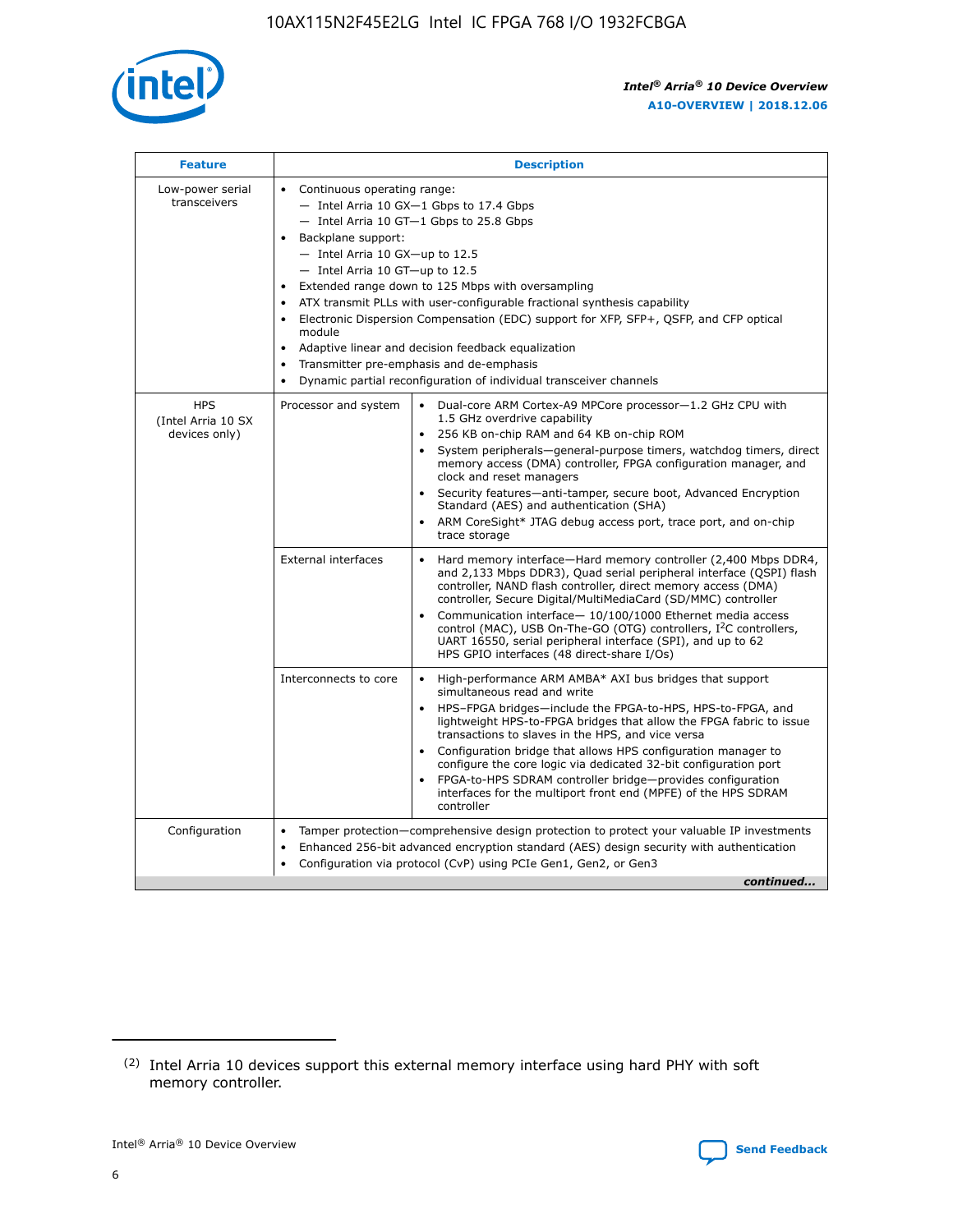

| <b>Feature</b>     | <b>Description</b>                                                                                                                                                                                               |
|--------------------|------------------------------------------------------------------------------------------------------------------------------------------------------------------------------------------------------------------|
|                    | Dynamic reconfiguration of the transceivers and PLLs<br>Fine-grained partial reconfiguration of the core fabric<br>Active Serial x4 Interface<br>$\bullet$                                                       |
| Power management   | SmartVID<br>Low static power device options<br>Programmable Power Technology<br>Intel Quartus <sup>®</sup> Prime integrated power analysis                                                                       |
| Software and tools | Intel Quartus Prime design suite<br>Transceiver toolkit<br>Platform Designer system integration tool<br>DSP Builder for Intel FPGAs<br>OpenCL <sup>™</sup> support<br>Intel SoC FPGA Embedded Design Suite (EDS) |

## **Related Information**

[Intel Arria 10 Transceiver PHY Overview](https://www.intel.com/content/www/us/en/programmable/documentation/nik1398707230472.html#nik1398706768037) Provides details on Intel Arria 10 transceivers.

## **Intel Arria 10 Device Variants and Packages**

#### **Table 4. Device Variants for the Intel Arria 10 Device Family**

| <b>Variant</b>    | <b>Description</b>                                                                                                                                                                                                     |
|-------------------|------------------------------------------------------------------------------------------------------------------------------------------------------------------------------------------------------------------------|
| Intel Arria 10 GX | FPGA featuring 17.4 Gbps transceivers for short reach applications with 12.5 backplane driving<br>capability.                                                                                                          |
| Intel Arria 10 GT | FPGA featuring:<br>17.4 Gbps transceivers for short reach applications with 12.5 backplane driving capability.<br>25.8 Gbps transceivers for supporting CAUI-4 and CEI-25G applications with CFP2 and CFP4<br>modules. |
| Intel Arria 10 SX | SoC integrating ARM-based HPS and FPGA featuring 17.4 Gbps transceivers for short reach<br>applications with 12.5 backplane driving capability.                                                                        |

## **Intel Arria 10 GX**

This section provides the available options, maximum resource counts, and package plan for the Intel Arria 10 GX devices.

The information in this section is correct at the time of publication. For the latest information and to get more details, refer to the Intel FPGA Product Selector.

## **Related Information**

#### [Intel FPGA Product Selector](http://www.altera.com/products/selector/psg-selector.html) Provides the latest information on Intel products.

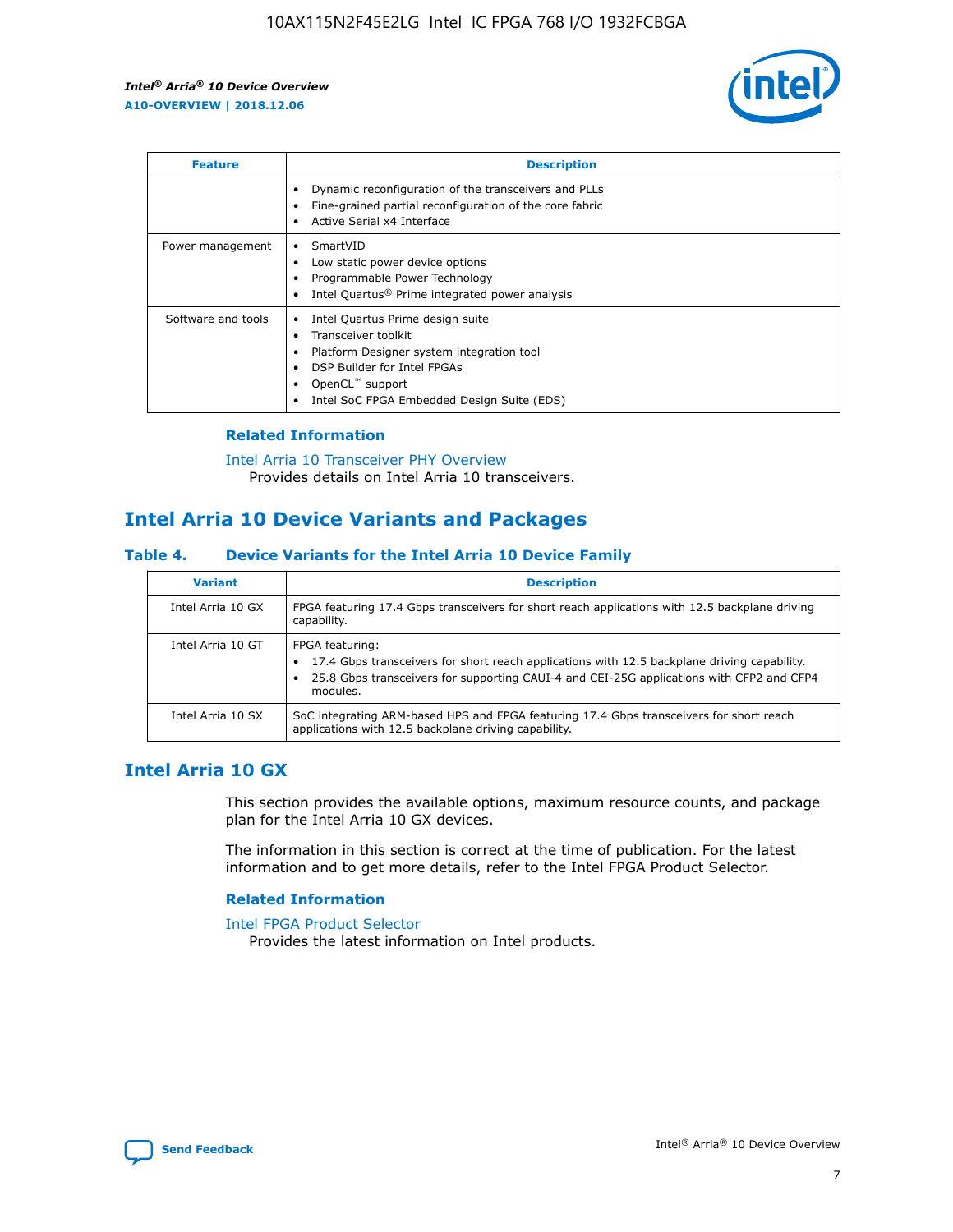

## **Available Options**





#### **Related Information**

[Transceiver Performance for Intel Arria 10 GX/SX Devices](https://www.intel.com/content/www/us/en/programmable/documentation/mcn1413182292568.html#mcn1413213965502) Provides more information about the transceiver speed grade.

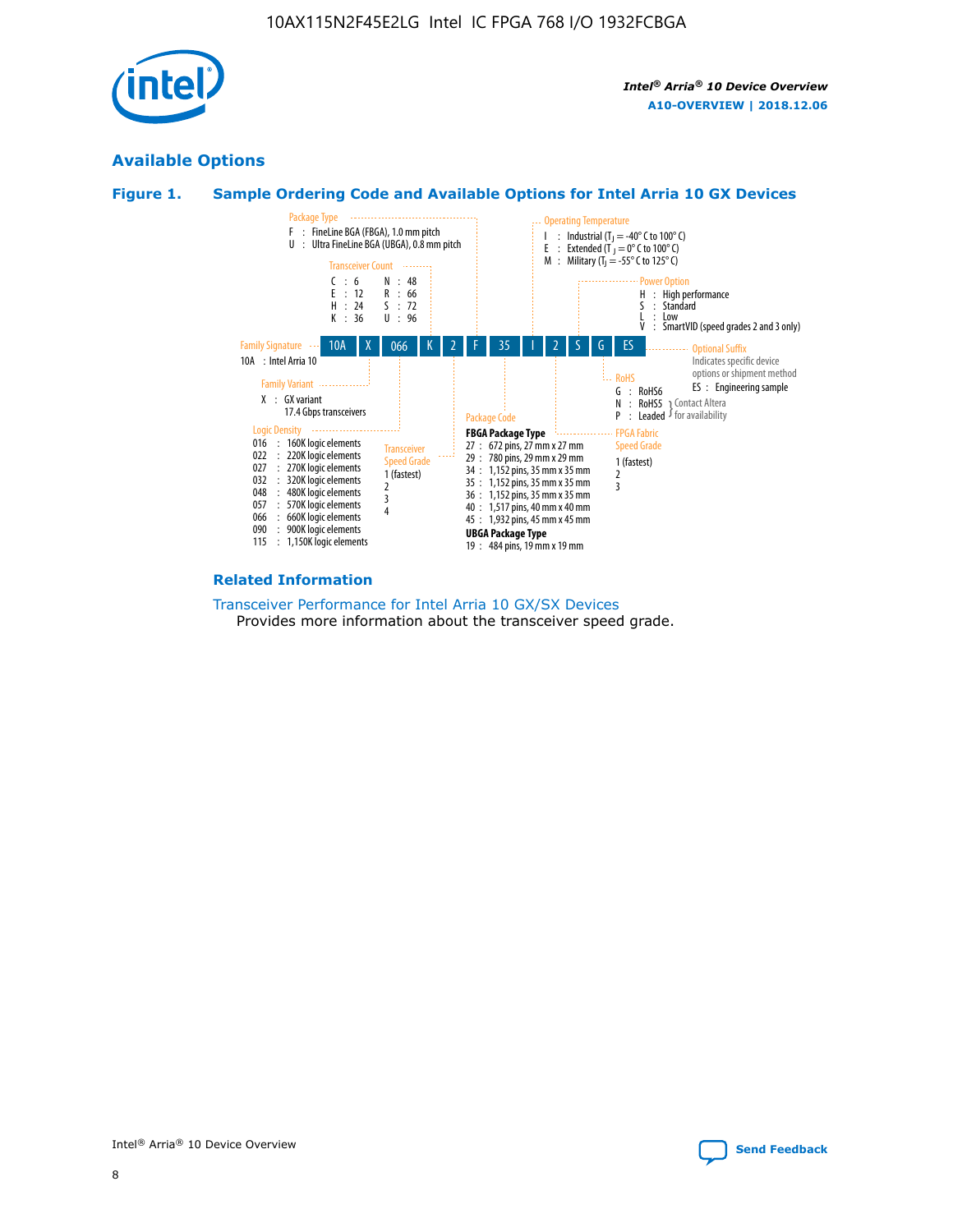

## **Maximum Resources**

#### **Table 5. Maximum Resource Counts for Intel Arria 10 GX Devices (GX 160, GX 220, GX 270, GX 320, and GX 480)**

| <b>Resource</b>         |                                                          | <b>Product Line</b> |                                |                |                |                |  |  |  |
|-------------------------|----------------------------------------------------------|---------------------|--------------------------------|----------------|----------------|----------------|--|--|--|
|                         |                                                          | <b>GX 160</b>       | <b>GX 220</b><br><b>GX 270</b> |                | <b>GX 320</b>  | <b>GX 480</b>  |  |  |  |
| Logic Elements (LE) (K) |                                                          | 160                 | 220                            | 270            | 320            | 480            |  |  |  |
| <b>ALM</b>              |                                                          | 61,510              | 80,330                         | 101,620        | 119,900        | 183,590        |  |  |  |
| Register                |                                                          | 246,040             | 321,320                        | 406,480        | 479,600        | 734,360        |  |  |  |
| Memory (Kb)             | M <sub>20</sub> K                                        | 8,800               | 11,740                         | 15,000         | 17,820         | 28,620         |  |  |  |
| <b>MLAB</b>             |                                                          | 1,050               | 1,690                          | 2,452          | 2,727          | 4,164          |  |  |  |
|                         | 192<br>830<br>985<br>Variable-precision DSP Block<br>156 |                     |                                |                | 1,368          |                |  |  |  |
| 18 x 19 Multiplier      |                                                          | 312                 | 384                            | 1,660          | 1,970          | 2,736          |  |  |  |
| PLL                     | Fractional<br>Synthesis                                  | 6                   | 6                              | 8              | 8              | 12             |  |  |  |
|                         | I/O                                                      | 6                   | 6                              | 8              | 8              | 12             |  |  |  |
| 17.4 Gbps Transceiver   |                                                          | 12                  | 12                             | 24             | 24             |                |  |  |  |
| GPIO <sup>(3)</sup>     |                                                          | 288                 | 288                            | 384<br>384     |                | 492            |  |  |  |
| LVDS Pair $(4)$         |                                                          | 120                 | 120                            | 168            | 168            | 222            |  |  |  |
| PCIe Hard IP Block      |                                                          | $\mathbf{1}$        | 1                              | $\overline{2}$ | $\overline{2}$ | $\overline{2}$ |  |  |  |
| Hard Memory Controller  |                                                          | 6                   | 6                              | 8              | 8              | 12             |  |  |  |

<sup>(4)</sup> Each LVDS I/O pair can be used as differential input or output.



<sup>(3)</sup> The number of GPIOs does not include transceiver I/Os. In the Intel Quartus Prime software, the number of user I/Os includes transceiver I/Os.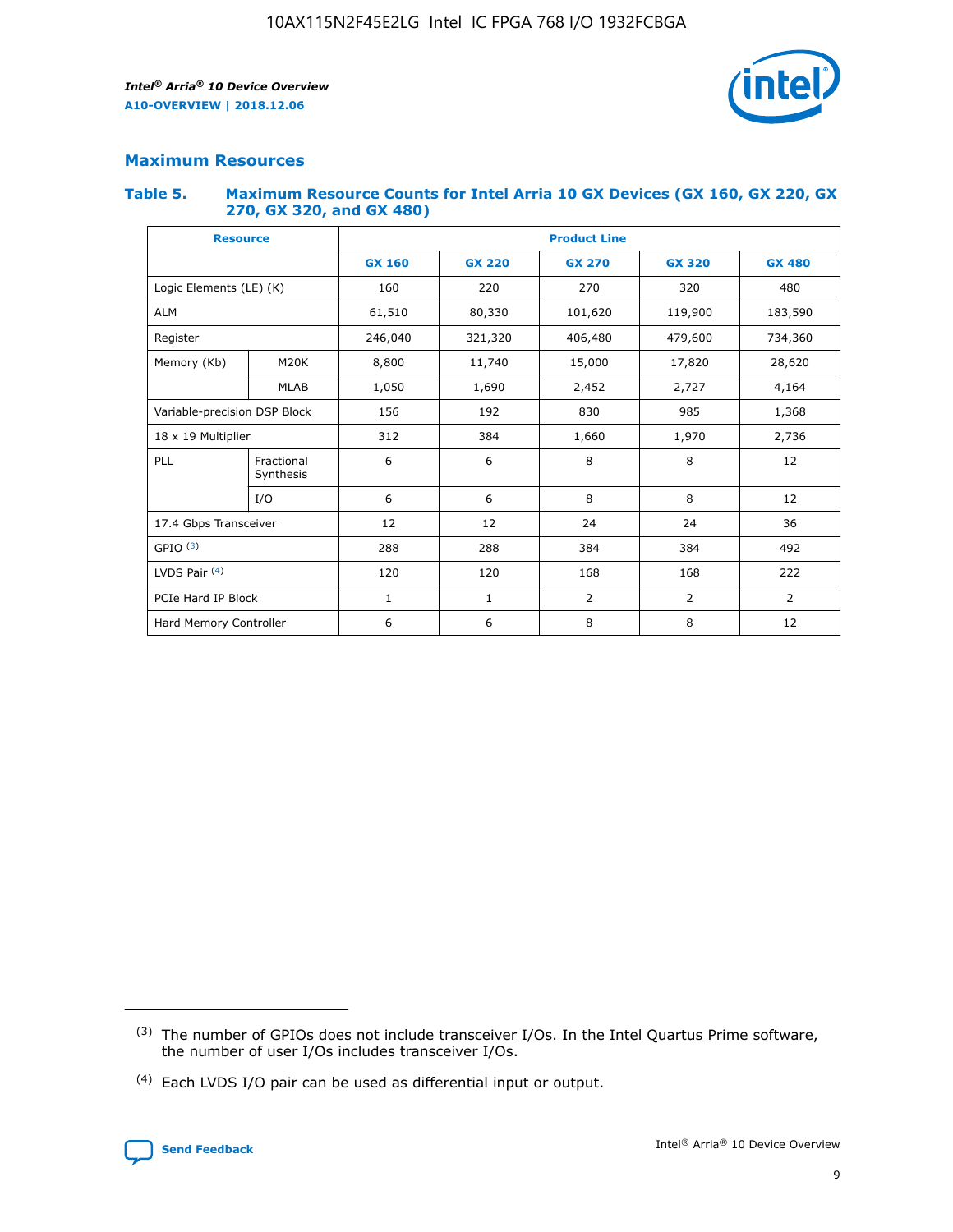

## **Table 6. Maximum Resource Counts for Intel Arria 10 GX Devices (GX 570, GX 660, GX 900, and GX 1150)**

|                              | <b>Resource</b>         | <b>Product Line</b> |                |                |                |  |  |  |
|------------------------------|-------------------------|---------------------|----------------|----------------|----------------|--|--|--|
|                              |                         | <b>GX 570</b>       | <b>GX 660</b>  |                | <b>GX 1150</b> |  |  |  |
| Logic Elements (LE) (K)      |                         | 570                 | 660            | 900            | 1,150          |  |  |  |
| <b>ALM</b>                   |                         | 217,080             | 251,680        | 339,620        | 427,200        |  |  |  |
| Register                     |                         | 868,320             | 1,006,720      | 1,358,480      | 1,708,800      |  |  |  |
| Memory (Kb)                  | <b>M20K</b>             | 36,000              | 42,620         | 48,460         | 54,260         |  |  |  |
|                              | <b>MLAB</b>             | 5,096               | 5,788          | 9,386          | 12,984         |  |  |  |
| Variable-precision DSP Block |                         | 1,523               | 1,687          | 1,518          | 1,518          |  |  |  |
| $18 \times 19$ Multiplier    |                         | 3,046               | 3,374          | 3,036          | 3,036          |  |  |  |
| PLL                          | Fractional<br>Synthesis | 16                  | 16             | 32             | 32             |  |  |  |
|                              | I/O                     | 16                  | 16             | 16             | 16             |  |  |  |
| 17.4 Gbps Transceiver        |                         | 48                  | 48<br>96       |                | 96             |  |  |  |
| GPIO <sup>(3)</sup>          |                         | 696                 | 696            | 768            | 768            |  |  |  |
| LVDS Pair $(4)$              |                         | 324                 | 324            | 384            | 384            |  |  |  |
| PCIe Hard IP Block           |                         | 2                   | $\overline{2}$ | $\overline{4}$ | 4              |  |  |  |
| Hard Memory Controller       |                         | 16                  | 16             | 16             | 16             |  |  |  |

## **Package Plan**

## **Table 7. Package Plan for Intel Arria 10 GX Devices (U19, F27, and F29)**

Refer to I/O and High Speed I/O in Intel Arria 10 Devices chapter for the number of 3 V I/O, LVDS I/O, and LVDS channels in each device package.

| <b>Product Line</b> | U <sub>19</sub><br>$(19 \text{ mm} \times 19 \text{ mm})$<br>484-pin UBGA) |          |             |         | <b>F27</b><br>(27 mm × 27 mm,<br>672-pin FBGA) |             | <b>F29</b><br>(29 mm × 29 mm,<br>780-pin FBGA) |          |             |  |
|---------------------|----------------------------------------------------------------------------|----------|-------------|---------|------------------------------------------------|-------------|------------------------------------------------|----------|-------------|--|
|                     | 3 V I/O                                                                    | LVDS I/O | <b>XCVR</b> | 3 V I/O | LVDS I/O                                       | <b>XCVR</b> | 3 V I/O                                        | LVDS I/O | <b>XCVR</b> |  |
| GX 160              | 48                                                                         | 192      | 6           | 48      | 192                                            | 12          | 48                                             | 240      | 12          |  |
| GX 220              | 48                                                                         | 192      | 6           | 48      | 192                                            | 12          | 48                                             | 240      | 12          |  |
| GX 270              |                                                                            |          |             | 48      | 192                                            | 12          | 48                                             | 312      | 12          |  |
| GX 320              |                                                                            |          |             | 48      | 192                                            | 12          | 48                                             | 312      | 12          |  |
| GX 480              |                                                                            |          |             |         |                                                |             | 48                                             | 312      | 12          |  |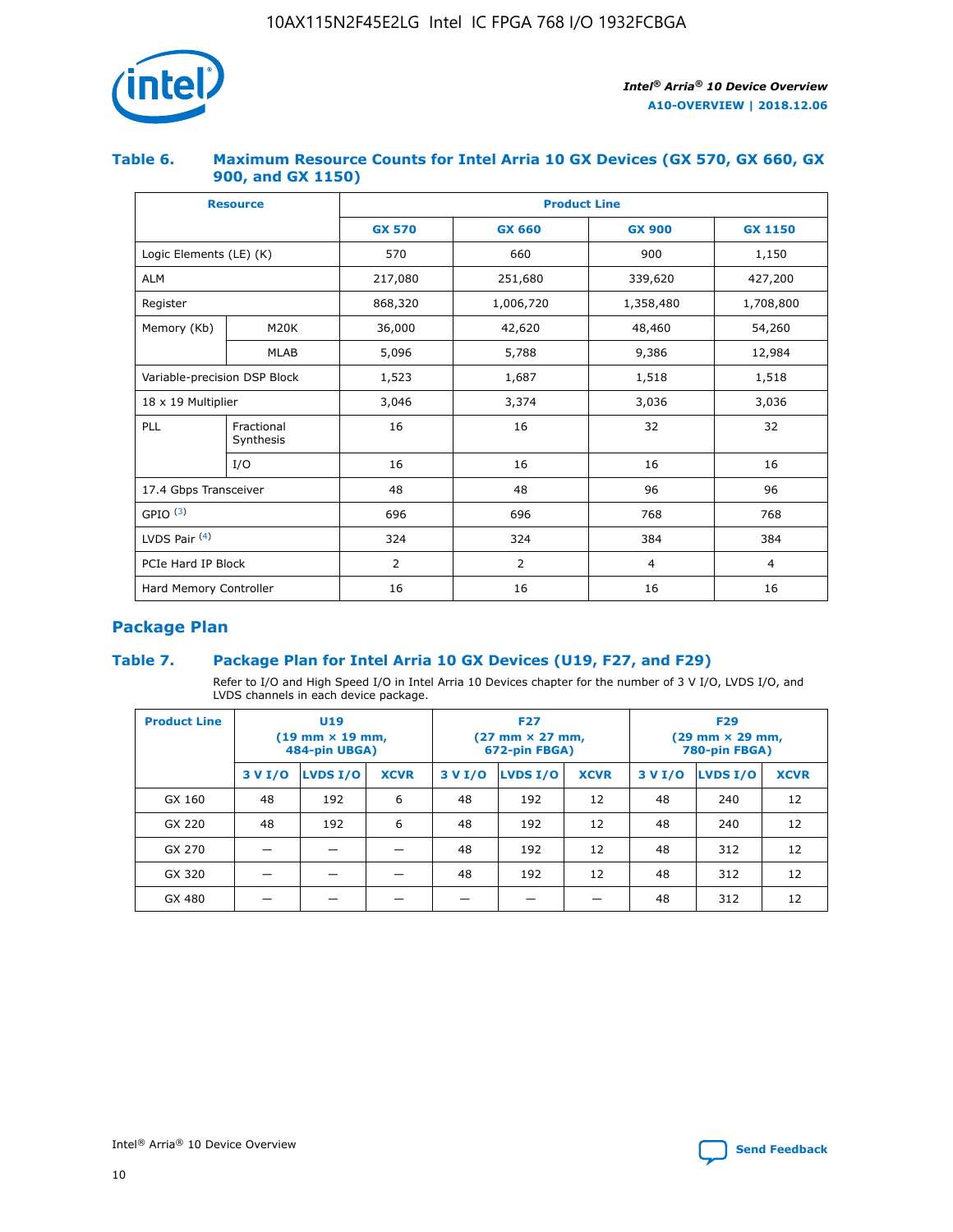

#### **Table 8. Package Plan for Intel Arria 10 GX Devices (F34, F35, NF40, and KF40)**

Refer to I/O and High Speed I/O in Intel Arria 10 Devices chapter for the number of 3 V I/O, LVDS I/O, and LVDS channels in each device package.

| <b>Product Line</b> | <b>F34</b><br>$(35 \text{ mm} \times 35 \text{ mm})$<br>1152-pin FBGA) |                    | <b>F35</b><br>$(35 \text{ mm} \times 35 \text{ mm})$<br><b>1152-pin FBGA)</b> |           | <b>KF40</b><br>$(40$ mm $\times$ 40 mm,<br>1517-pin FBGA) |             |           | <b>NF40</b><br>$(40$ mm $\times$ 40 mm,<br><b>1517-pin FBGA)</b> |             |            |                    |             |
|---------------------|------------------------------------------------------------------------|--------------------|-------------------------------------------------------------------------------|-----------|-----------------------------------------------------------|-------------|-----------|------------------------------------------------------------------|-------------|------------|--------------------|-------------|
|                     | 3V<br>I/O                                                              | <b>LVDS</b><br>I/O | <b>XCVR</b>                                                                   | 3V<br>I/O | <b>LVDS</b><br>I/O                                        | <b>XCVR</b> | 3V<br>I/O | <b>LVDS</b><br>I/O                                               | <b>XCVR</b> | 3 V<br>I/O | <b>LVDS</b><br>I/O | <b>XCVR</b> |
| GX 270              | 48                                                                     | 336                | 24                                                                            | 48        | 336                                                       | 24          |           |                                                                  |             |            |                    |             |
| GX 320              | 48                                                                     | 336                | 24                                                                            | 48        | 336                                                       | 24          |           |                                                                  |             |            |                    |             |
| GX 480              | 48                                                                     | 444                | 24                                                                            | 48        | 348                                                       | 36          |           |                                                                  |             |            |                    |             |
| GX 570              | 48                                                                     | 444                | 24                                                                            | 48        | 348                                                       | 36          | 96        | 600                                                              | 36          | 48         | 540                | 48          |
| GX 660              | 48                                                                     | 444                | 24                                                                            | 48        | 348                                                       | 36          | 96        | 600                                                              | 36          | 48         | 540                | 48          |
| GX 900              |                                                                        | 504                | 24                                                                            | -         |                                                           |             |           |                                                                  |             |            | 600                | 48          |
| GX 1150             |                                                                        | 504                | 24                                                                            |           |                                                           |             |           |                                                                  |             |            | 600                | 48          |

#### **Table 9. Package Plan for Intel Arria 10 GX Devices (RF40, NF45, SF45, and UF45)**

Refer to I/O and High Speed I/O in Intel Arria 10 Devices chapter for the number of 3 V I/O, LVDS I/O, and LVDS channels in each device package.

| <b>Product Line</b> | <b>RF40</b><br>$(40$ mm $\times$ 40 mm,<br>1517-pin FBGA) |                    |             | <b>NF45</b><br>$(45 \text{ mm} \times 45 \text{ mm})$<br><b>1932-pin FBGA)</b> |                    |             | <b>SF45</b><br>$(45 \text{ mm} \times 45 \text{ mm})$<br><b>1932-pin FBGA)</b> |                    |             | <b>UF45</b><br>$(45 \text{ mm} \times 45 \text{ mm})$<br><b>1932-pin FBGA)</b> |                    |             |
|---------------------|-----------------------------------------------------------|--------------------|-------------|--------------------------------------------------------------------------------|--------------------|-------------|--------------------------------------------------------------------------------|--------------------|-------------|--------------------------------------------------------------------------------|--------------------|-------------|
|                     | 3V<br>I/O                                                 | <b>LVDS</b><br>I/O | <b>XCVR</b> | 3 V<br>I/O                                                                     | <b>LVDS</b><br>I/O | <b>XCVR</b> | 3 V<br>I/O                                                                     | <b>LVDS</b><br>I/O | <b>XCVR</b> | 3V<br>I/O                                                                      | <b>LVDS</b><br>I/O | <b>XCVR</b> |
| GX 900              |                                                           | 342                | 66          | _                                                                              | 768                | 48          |                                                                                | 624                | 72          |                                                                                | 480                | 96          |
| GX 1150             |                                                           | 342                | 66          | _                                                                              | 768                | 48          |                                                                                | 624                | 72          |                                                                                | 480                | 96          |

## **Related Information**

[I/O and High-Speed Differential I/O Interfaces in Intel Arria 10 Devices chapter, Intel](https://www.intel.com/content/www/us/en/programmable/documentation/sam1403482614086.html#sam1403482030321) [Arria 10 Device Handbook](https://www.intel.com/content/www/us/en/programmable/documentation/sam1403482614086.html#sam1403482030321)

Provides the number of 3 V and LVDS I/Os, and LVDS channels for each Intel Arria 10 device package.

## **Intel Arria 10 GT**

This section provides the available options, maximum resource counts, and package plan for the Intel Arria 10 GT devices.

The information in this section is correct at the time of publication. For the latest information and to get more details, refer to the Intel FPGA Product Selector.

#### **Related Information**

#### [Intel FPGA Product Selector](http://www.altera.com/products/selector/psg-selector.html)

Provides the latest information on Intel products.

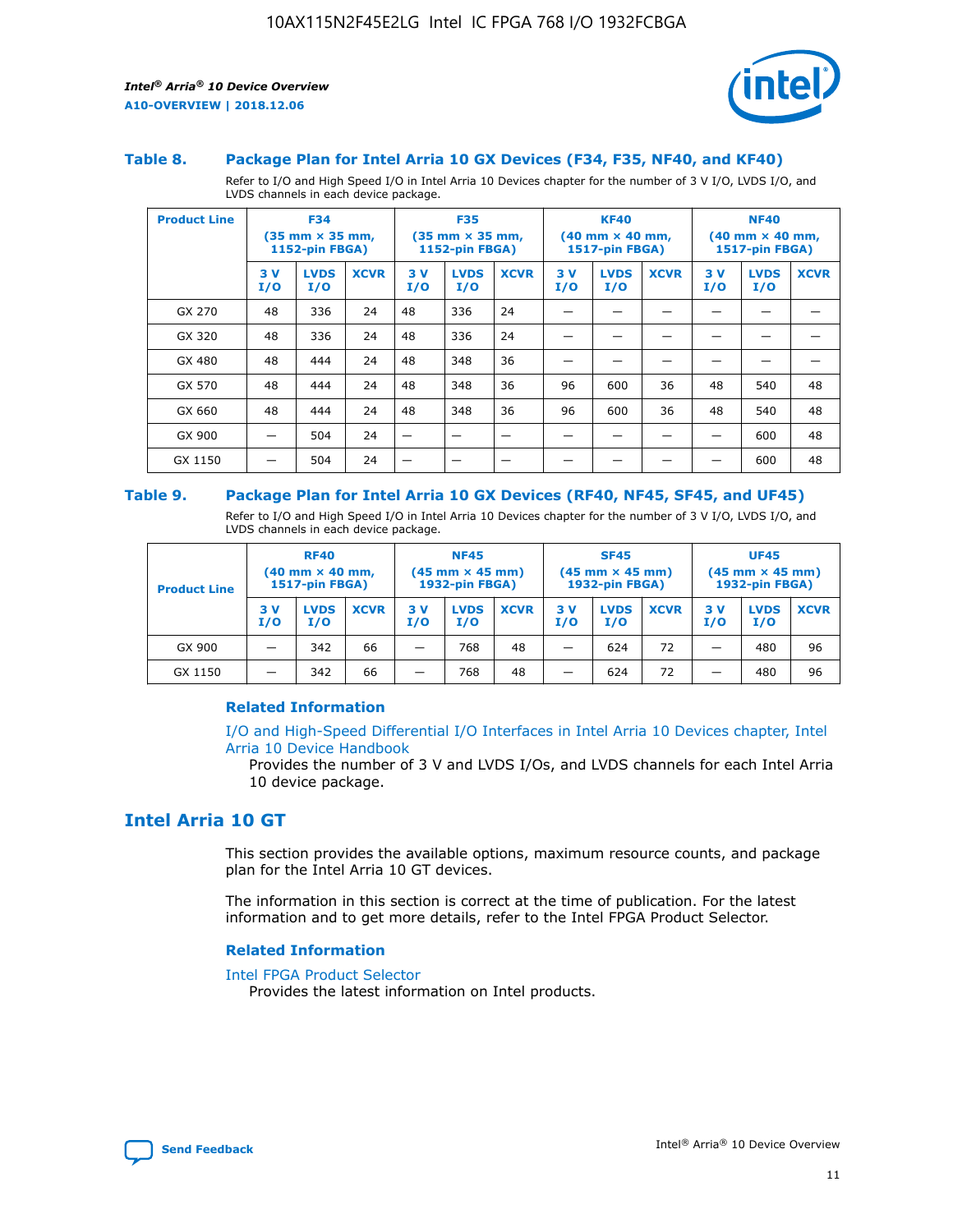

## **Available Options**

## **Figure 2. Sample Ordering Code and Available Options for Intel Arria 10 GT Devices**

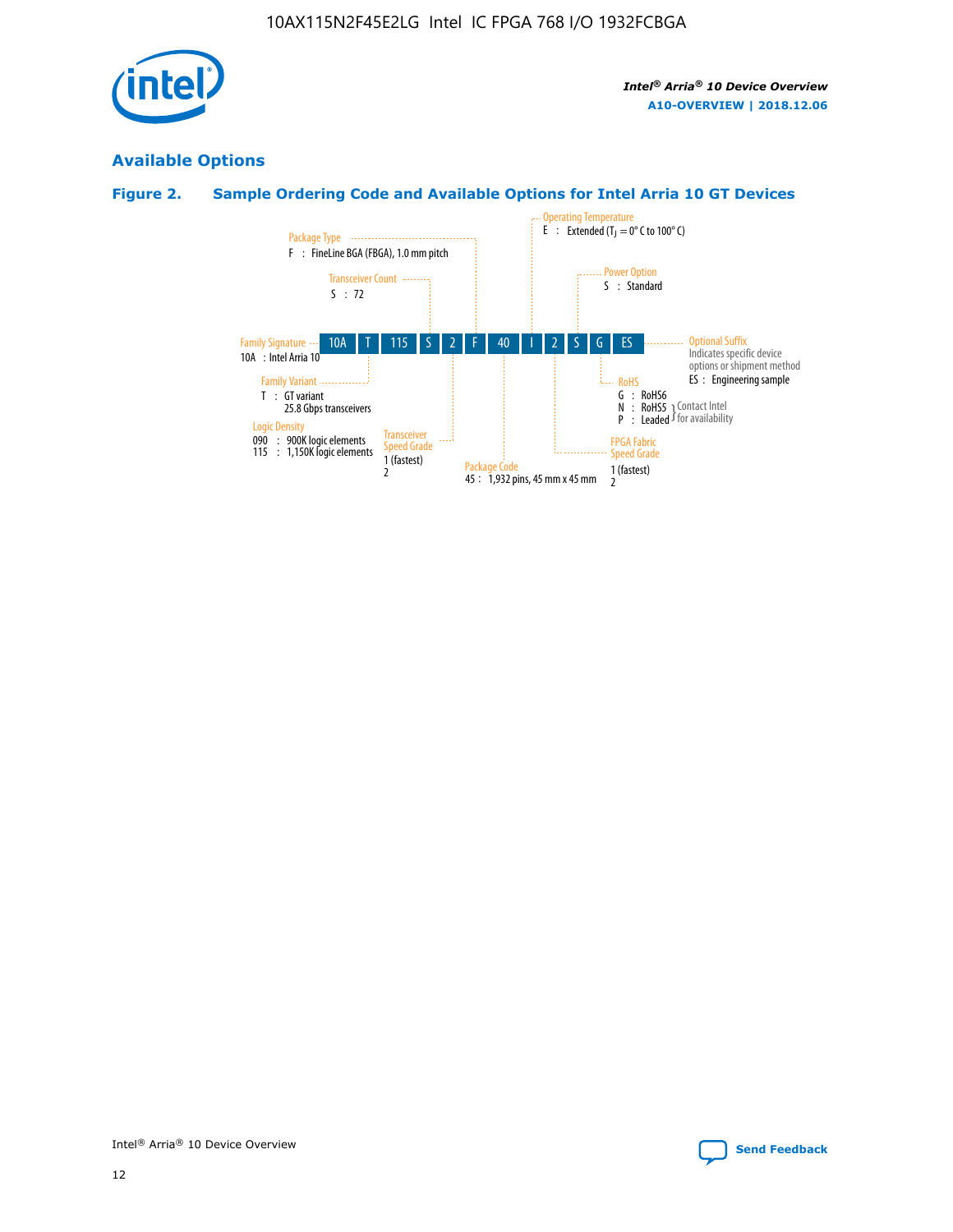

## **Maximum Resources**

#### **Table 10. Maximum Resource Counts for Intel Arria 10 GT Devices**

| <b>Resource</b>              |                      | <b>Product Line</b> |                |  |
|------------------------------|----------------------|---------------------|----------------|--|
|                              |                      | <b>GT 900</b>       | <b>GT 1150</b> |  |
| Logic Elements (LE) (K)      |                      | 900                 | 1,150          |  |
| <b>ALM</b>                   |                      | 339,620             | 427,200        |  |
| Register                     |                      | 1,358,480           | 1,708,800      |  |
| Memory (Kb)                  | M20K                 | 48,460              | 54,260         |  |
|                              | <b>MLAB</b>          | 9,386               | 12,984         |  |
| Variable-precision DSP Block |                      | 1,518               | 1,518          |  |
| 18 x 19 Multiplier           |                      | 3,036               | 3,036          |  |
| PLL                          | Fractional Synthesis | 32                  | 32             |  |
|                              | I/O                  | 16                  | 16             |  |
| Transceiver                  | 17.4 Gbps            | 72(5)               | 72(5)          |  |
|                              | 25.8 Gbps            | 6                   | 6              |  |
| GPIO <sup>(6)</sup>          |                      | 624                 | 624            |  |
| LVDS Pair $(7)$              |                      | 312                 | 312            |  |
| PCIe Hard IP Block           |                      | $\overline{4}$      | $\overline{4}$ |  |
| Hard Memory Controller       |                      | 16                  | 16             |  |

#### **Related Information**

#### [Intel Arria 10 GT Channel Usage](https://www.intel.com/content/www/us/en/programmable/documentation/nik1398707230472.html#nik1398707008178)

Configuring GT/GX channels in Intel Arria 10 GT devices.

## **Package Plan**

### **Table 11. Package Plan for Intel Arria 10 GT Devices**

Refer to I/O and High Speed I/O in Intel Arria 10 Devices chapter for the number of 3 V I/O, LVDS I/O, and LVDS channels in each device package.

| <b>Product Line</b> | <b>SF45</b><br>(45 mm × 45 mm, 1932-pin FBGA) |                 |             |  |  |  |
|---------------------|-----------------------------------------------|-----------------|-------------|--|--|--|
|                     | 3 V I/O                                       | <b>LVDS I/O</b> | <b>XCVR</b> |  |  |  |
| GT 900              |                                               | 624             | 72          |  |  |  |
| GT 1150             |                                               | 624             |             |  |  |  |

<sup>(7)</sup> Each LVDS I/O pair can be used as differential input or output.



 $(5)$  If all 6 GT channels are in use, 12 of the GX channels are not usable.

<sup>(6)</sup> The number of GPIOs does not include transceiver I/Os. In the Intel Quartus Prime software, the number of user I/Os includes transceiver I/Os.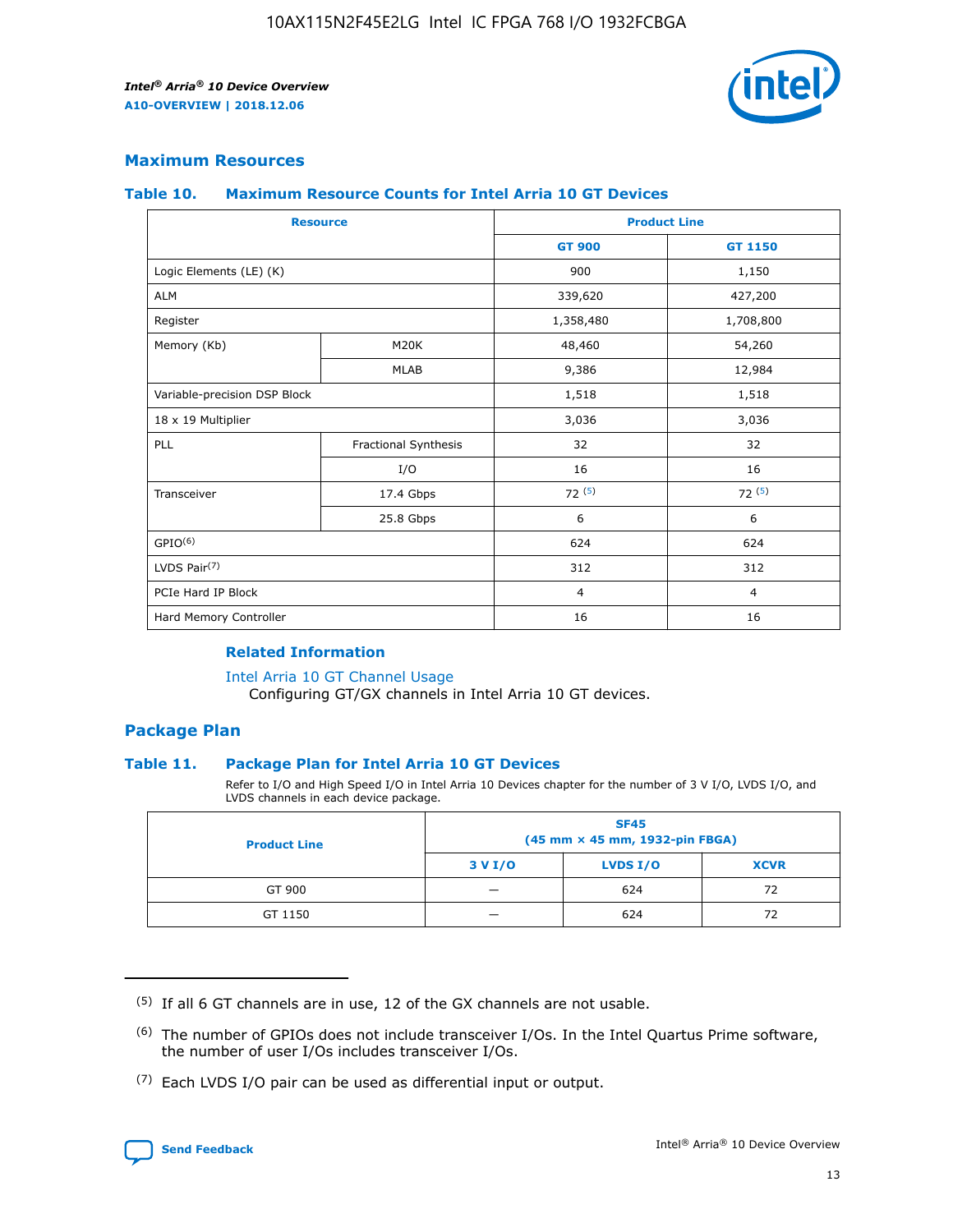

#### **Related Information**

[I/O and High-Speed Differential I/O Interfaces in Intel Arria 10 Devices chapter, Intel](https://www.intel.com/content/www/us/en/programmable/documentation/sam1403482614086.html#sam1403482030321) [Arria 10 Device Handbook](https://www.intel.com/content/www/us/en/programmable/documentation/sam1403482614086.html#sam1403482030321)

Provides the number of 3 V and LVDS I/Os, and LVDS channels for each Intel Arria 10 device package.

## **Intel Arria 10 SX**

This section provides the available options, maximum resource counts, and package plan for the Intel Arria 10 SX devices.

The information in this section is correct at the time of publication. For the latest information and to get more details, refer to the Intel FPGA Product Selector.

#### **Related Information**

[Intel FPGA Product Selector](http://www.altera.com/products/selector/psg-selector.html) Provides the latest information on Intel products.

### **Available Options**

#### **Figure 3. Sample Ordering Code and Available Options for Intel Arria 10 SX Devices**

![](_page_14_Figure_13.jpeg)

#### **Related Information**

[Transceiver Performance for Intel Arria 10 GX/SX Devices](https://www.intel.com/content/www/us/en/programmable/documentation/mcn1413182292568.html#mcn1413213965502) Provides more information about the transceiver speed grade.

Intel® Arria® 10 Device Overview **[Send Feedback](mailto:FPGAtechdocfeedback@intel.com?subject=Feedback%20on%20Intel%20Arria%2010%20Device%20Overview%20(A10-OVERVIEW%202018.12.06)&body=We%20appreciate%20your%20feedback.%20In%20your%20comments,%20also%20specify%20the%20page%20number%20or%20paragraph.%20Thank%20you.)**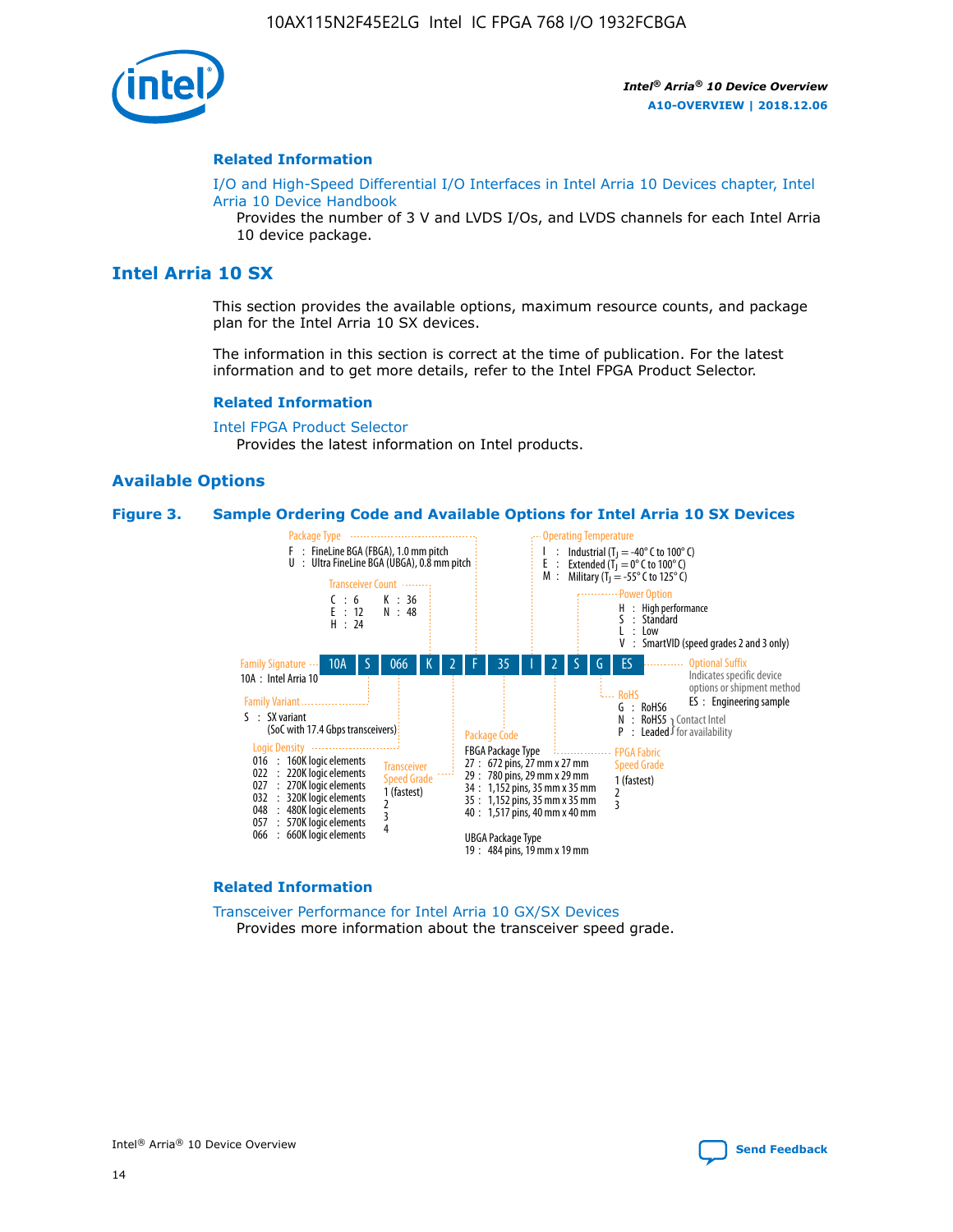![](_page_15_Picture_2.jpeg)

## **Maximum Resources**

### **Table 12. Maximum Resource Counts for Intel Arria 10 SX Devices**

| <b>Resource</b>                   |                         | <b>Product Line</b> |               |                |                |                |                |                |  |  |  |
|-----------------------------------|-------------------------|---------------------|---------------|----------------|----------------|----------------|----------------|----------------|--|--|--|
|                                   |                         | <b>SX 160</b>       | <b>SX 220</b> | <b>SX 270</b>  | <b>SX 320</b>  | <b>SX 480</b>  | <b>SX 570</b>  | <b>SX 660</b>  |  |  |  |
| Logic Elements (LE) (K)           |                         | 160                 | 220           | 270            | 320            | 480            | 570            | 660            |  |  |  |
| <b>ALM</b>                        |                         | 61,510              | 80,330        | 101,620        | 119,900        | 183,590        | 217,080        | 251,680        |  |  |  |
| Register                          |                         | 246,040             | 321,320       | 406,480        | 479,600        | 734,360        | 868,320        | 1,006,720      |  |  |  |
| Memory (Kb)                       | M <sub>20</sub> K       | 8,800               | 11,740        | 15,000         | 17,820         | 28,620         | 36,000         | 42,620         |  |  |  |
|                                   | <b>MLAB</b>             | 1,050               | 1,690         | 2,452          | 2,727          | 4,164          | 5,096          | 5,788          |  |  |  |
| Variable-precision DSP Block      |                         | 156                 | 192           | 830            | 985            | 1,368          | 1,523          | 1,687          |  |  |  |
| 18 x 19 Multiplier                |                         | 312                 | 384           | 1,660          | 1,970          | 2,736          | 3,046          | 3,374          |  |  |  |
| PLL                               | Fractional<br>Synthesis | 6                   | 6             | 8              | 8              | 12             | 16             | 16             |  |  |  |
|                                   | I/O                     | 6                   | 6             | 8              | 8              | 12             | 16             | 16             |  |  |  |
| 17.4 Gbps Transceiver             |                         | 12                  | 12            | 24             | 24             | 36             | 48             | 48             |  |  |  |
| GPIO <sup>(8)</sup>               |                         | 288                 | 288           | 384            | 384            | 492            | 696            | 696            |  |  |  |
| LVDS Pair $(9)$                   |                         | 120                 | 120           | 168            | 168            | 174            | 324            | 324            |  |  |  |
| PCIe Hard IP Block                |                         | $\mathbf{1}$        | $\mathbf{1}$  | $\overline{2}$ | $\overline{2}$ | $\overline{2}$ | $\overline{2}$ | $\overline{2}$ |  |  |  |
| Hard Memory Controller            |                         | 6                   | 6             | 8              | 8              | 12             | 16             | 16             |  |  |  |
| ARM Cortex-A9 MPCore<br>Processor |                         | Yes                 | Yes           | Yes            | Yes            | Yes            | Yes            | <b>Yes</b>     |  |  |  |

## **Package Plan**

### **Table 13. Package Plan for Intel Arria 10 SX Devices (U19, F27, F29, and F34)**

Refer to I/O and High Speed I/O in Intel Arria 10 Devices chapter for the number of 3 V I/O, LVDS I/O, and LVDS channels in each device package.

| <b>Product Line</b> | <b>U19</b><br>$(19 \text{ mm} \times 19 \text{ mm})$<br>484-pin UBGA) |                    |             | <b>F27</b><br>$(27 \text{ mm} \times 27 \text{ mm})$<br>672-pin FBGA) |                    | <b>F29</b><br>$(29 \text{ mm} \times 29 \text{ mm})$<br>780-pin FBGA) |           |                    | <b>F34</b><br>$(35 \text{ mm} \times 35 \text{ mm})$<br><b>1152-pin FBGA)</b> |           |                    |             |
|---------------------|-----------------------------------------------------------------------|--------------------|-------------|-----------------------------------------------------------------------|--------------------|-----------------------------------------------------------------------|-----------|--------------------|-------------------------------------------------------------------------------|-----------|--------------------|-------------|
|                     | 3V<br>I/O                                                             | <b>LVDS</b><br>I/O | <b>XCVR</b> | 3V<br>I/O                                                             | <b>LVDS</b><br>I/O | <b>XCVR</b>                                                           | 3V<br>I/O | <b>LVDS</b><br>I/O | <b>XCVR</b>                                                                   | 3V<br>I/O | <b>LVDS</b><br>I/O | <b>XCVR</b> |
| SX 160              | 48                                                                    | 144                | 6           | 48                                                                    | 192                | 12                                                                    | 48        | 240                | 12                                                                            | -         |                    |             |
| SX 220              | 48                                                                    | 144                | 6           | 48                                                                    | 192                | 12                                                                    | 48        | 240                | 12                                                                            |           |                    |             |
| SX 270              |                                                                       |                    |             | 48                                                                    | 192                | 12                                                                    | 48        | 312                | 12                                                                            | 48        | 336                | 24          |
| SX 320              |                                                                       |                    |             | 48                                                                    | 192                | 12                                                                    | 48        | 312                | 12                                                                            | 48        | 336                | 24          |
|                     | continued                                                             |                    |             |                                                                       |                    |                                                                       |           |                    |                                                                               |           |                    |             |

 $(8)$  The number of GPIOs does not include transceiver I/Os. In the Intel Quartus Prime software, the number of user I/Os includes transceiver I/Os.

 $(9)$  Each LVDS I/O pair can be used as differential input or output.

![](_page_15_Picture_12.jpeg)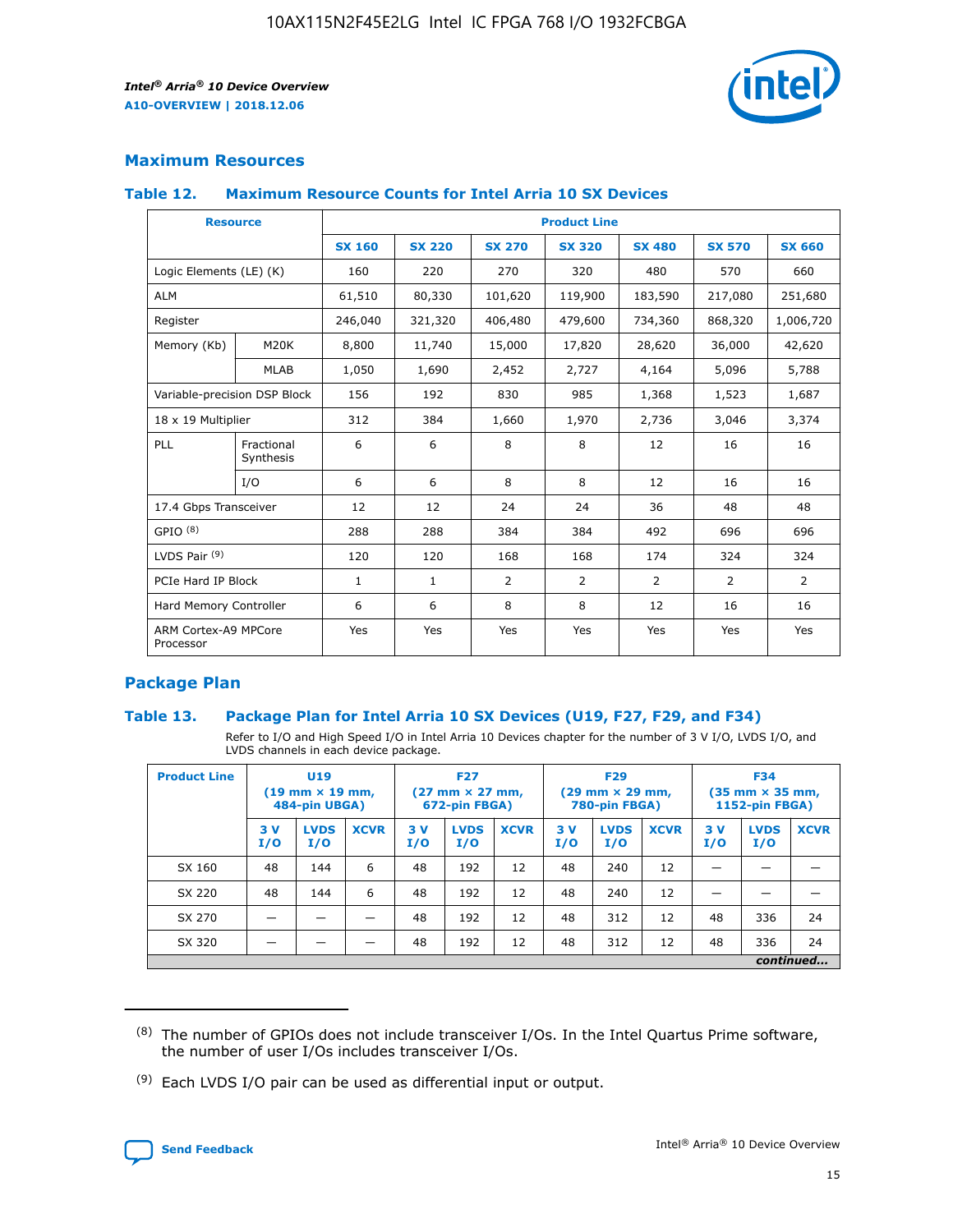![](_page_16_Picture_1.jpeg)

| <b>Product Line</b> | <b>U19</b><br>$(19 \text{ mm} \times 19 \text{ mm})$<br>484-pin UBGA) |                    | <b>F27</b><br>$(27 \text{ mm} \times 27 \text{ mm})$<br>672-pin FBGA) |           | <b>F29</b><br>$(29$ mm $\times$ 29 mm,<br>780-pin FBGA) |             |           | <b>F34</b><br>$(35$ mm $\times$ 35 mm,<br><b>1152-pin FBGA)</b> |             |           |                    |             |
|---------------------|-----------------------------------------------------------------------|--------------------|-----------------------------------------------------------------------|-----------|---------------------------------------------------------|-------------|-----------|-----------------------------------------------------------------|-------------|-----------|--------------------|-------------|
|                     | 3 V<br>I/O                                                            | <b>LVDS</b><br>I/O | <b>XCVR</b>                                                           | 3V<br>I/O | <b>LVDS</b><br>I/O                                      | <b>XCVR</b> | 3V<br>I/O | <b>LVDS</b><br>I/O                                              | <b>XCVR</b> | 3V<br>I/O | <b>LVDS</b><br>I/O | <b>XCVR</b> |
| SX 480              |                                                                       |                    |                                                                       |           |                                                         |             | 48        | 312                                                             | 12          | 48        | 444                | 24          |
| SX 570              |                                                                       |                    |                                                                       |           |                                                         |             |           |                                                                 |             | 48        | 444                | 24          |
| SX 660              |                                                                       |                    |                                                                       |           |                                                         |             |           |                                                                 |             | 48        | 444                | 24          |

## **Table 14. Package Plan for Intel Arria 10 SX Devices (F35, KF40, and NF40)**

Refer to I/O and High Speed I/O in Intel Arria 10 Devices chapter for the number of 3 V I/O, LVDS I/O, and LVDS channels in each device package.

| <b>Product Line</b> | <b>F35</b><br>(35 mm × 35 mm,<br><b>1152-pin FBGA)</b> |          |             |                                           | <b>KF40</b><br>(40 mm × 40 mm,<br>1517-pin FBGA) |    | <b>NF40</b><br>$(40 \text{ mm} \times 40 \text{ mm})$<br>1517-pin FBGA) |          |             |  |
|---------------------|--------------------------------------------------------|----------|-------------|-------------------------------------------|--------------------------------------------------|----|-------------------------------------------------------------------------|----------|-------------|--|
|                     | 3 V I/O                                                | LVDS I/O | <b>XCVR</b> | <b>LVDS I/O</b><br>3 V I/O<br><b>XCVR</b> |                                                  |    | 3 V I/O                                                                 | LVDS I/O | <b>XCVR</b> |  |
| SX 270              | 48                                                     | 336      | 24          |                                           |                                                  |    |                                                                         |          |             |  |
| SX 320              | 48                                                     | 336      | 24          |                                           |                                                  |    |                                                                         |          |             |  |
| SX 480              | 48                                                     | 348      | 36          |                                           |                                                  |    |                                                                         |          |             |  |
| SX 570              | 48                                                     | 348      | 36          | 96                                        | 600                                              | 36 | 48                                                                      | 540      | 48          |  |
| SX 660              | 48                                                     | 348      | 36          | 96                                        | 600                                              | 36 | 48                                                                      | 540      | 48          |  |

## **Related Information**

[I/O and High-Speed Differential I/O Interfaces in Intel Arria 10 Devices chapter, Intel](https://www.intel.com/content/www/us/en/programmable/documentation/sam1403482614086.html#sam1403482030321) [Arria 10 Device Handbook](https://www.intel.com/content/www/us/en/programmable/documentation/sam1403482614086.html#sam1403482030321)

Provides the number of 3 V and LVDS I/Os, and LVDS channels for each Intel Arria 10 device package.

![](_page_16_Picture_10.jpeg)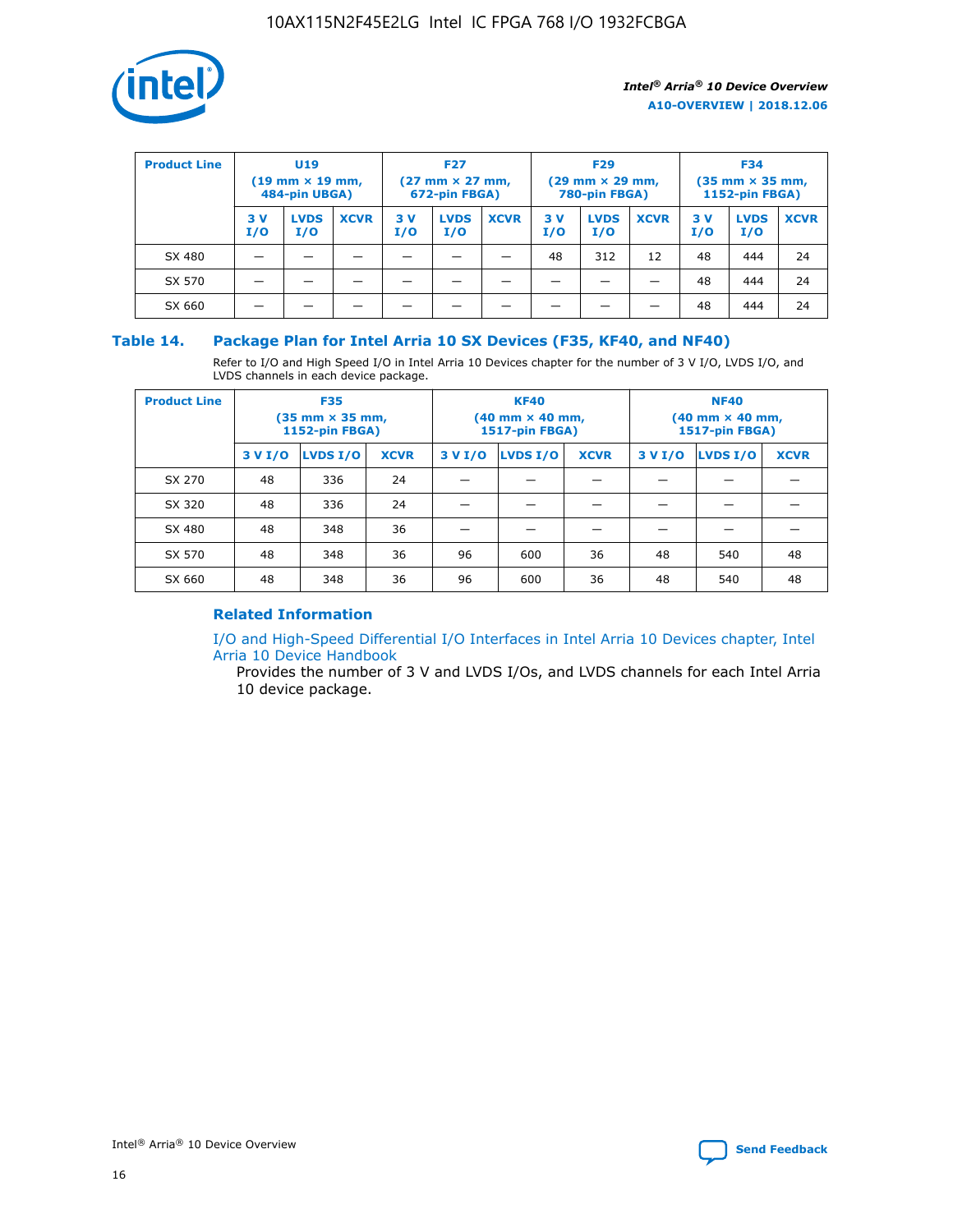![](_page_17_Picture_2.jpeg)

# **I/O Vertical Migration for Intel Arria 10 Devices**

#### **Figure 4. Migration Capability Across Intel Arria 10 Product Lines**

- The arrows indicate the migration paths. The devices included in each vertical migration path are shaded. Devices with fewer resources in the same path have lighter shades.
- To achieve the full I/O migration across product lines in the same migration path, restrict I/Os and transceivers usage to match the product line with the lowest I/O and transceiver counts.
- An LVDS I/O bank in the source device may be mapped to a 3 V I/O bank in the target device. To use memory interface clock frequency higher than 533 MHz, assign external memory interface pins only to banks that are LVDS I/O in both devices.
- There may be nominal 0.15 mm package height difference between some product lines in the same package type.
	- **Variant Product Line Package U19 F27 F29 F34 F35 KF40 NF40 RF40 NF45 SF45 UF45** Intel® Arria® 10 GX GX 160 GX 220 GX 270 GX 320 GX 480 GX 570 GX 660 GX 900 GX 1150 Intel Arria 10 GT GT 900 GT 1150 Intel Arria 10 SX SX 160 SX 220 SX 270 SX 320 SX 480 SX 570 SX 660
- Some migration paths are not shown in the Intel Quartus Prime software **Pin Migration View**.

*Note:* To verify the pin migration compatibility, use the **Pin Migration View** window in the Intel Quartus Prime software Pin Planner.

## **Adaptive Logic Module**

Intel Arria 10 devices use a 20 nm ALM as the basic building block of the logic fabric.

The ALM architecture is the same as the previous generation FPGAs, allowing for efficient implementation of logic functions and easy conversion of IP between the device generations.

The ALM, as shown in following figure, uses an 8-input fracturable look-up table (LUT) with four dedicated registers to help improve timing closure in register-rich designs and achieve an even higher design packing capability than the traditional two-register per LUT architecture.

![](_page_17_Picture_16.jpeg)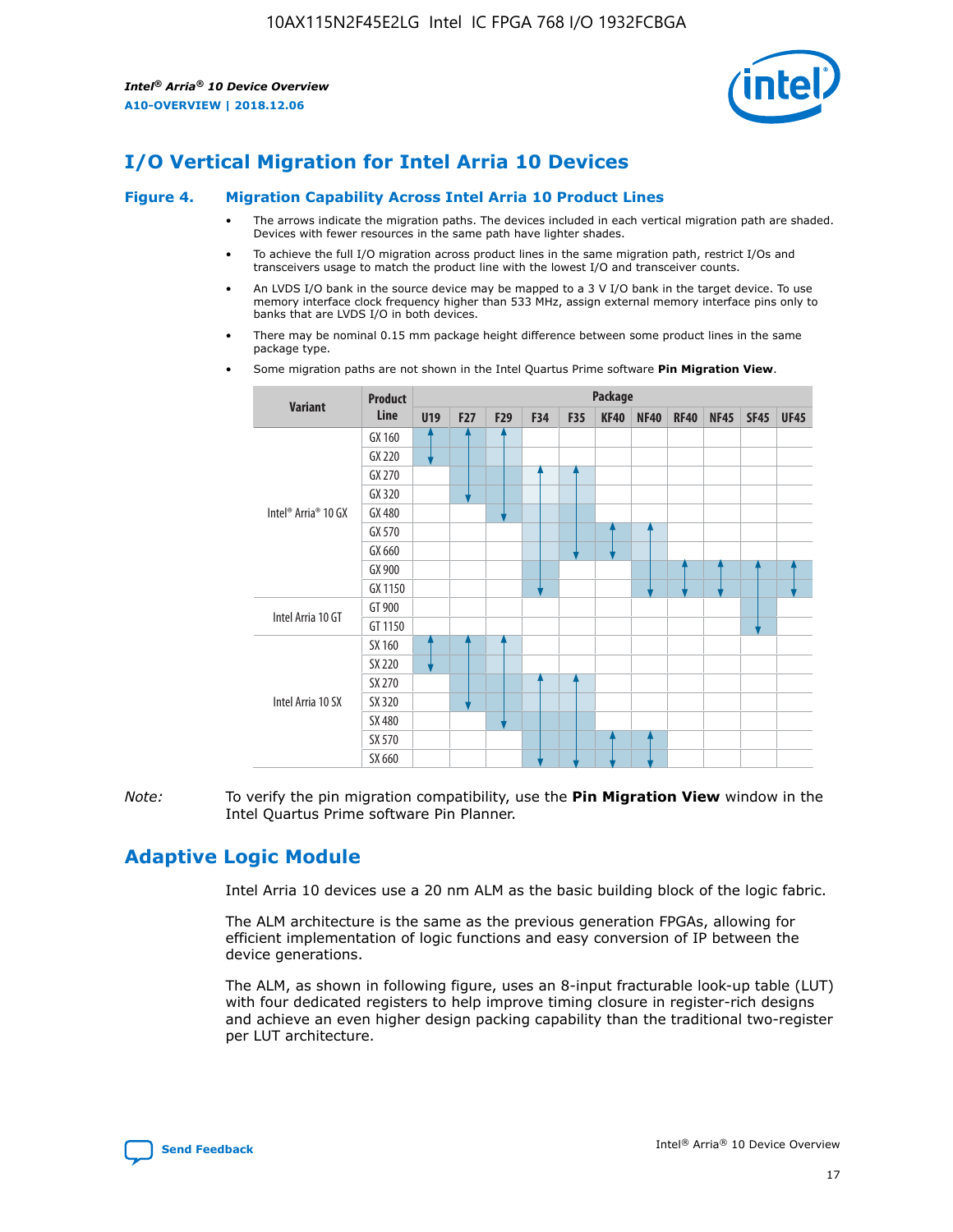![](_page_18_Picture_1.jpeg)

**Figure 5. ALM for Intel Arria 10 Devices**

![](_page_18_Figure_4.jpeg)

The Intel Quartus Prime software optimizes your design according to the ALM logic structure and automatically maps legacy designs into the Intel Arria 10 ALM architecture.

## **Variable-Precision DSP Block**

The Intel Arria 10 variable precision DSP blocks support fixed-point arithmetic and floating-point arithmetic.

Features for fixed-point arithmetic:

- High-performance, power-optimized, and fully registered multiplication operations
- 18-bit and 27-bit word lengths
- Two 18 x 19 multipliers or one 27 x 27 multiplier per DSP block
- Built-in addition, subtraction, and 64-bit double accumulation register to combine multiplication results
- Cascading 19-bit or 27-bit when pre-adder is disabled and cascading 18-bit when pre-adder is used to form the tap-delay line for filtering applications
- Cascading 64-bit output bus to propagate output results from one block to the next block without external logic support
- Hard pre-adder supported in 19-bit and 27-bit modes for symmetric filters
- Internal coefficient register bank in both 18-bit and 27-bit modes for filter implementation
- 18-bit and 27-bit systolic finite impulse response (FIR) filters with distributed output adder
- Biased rounding support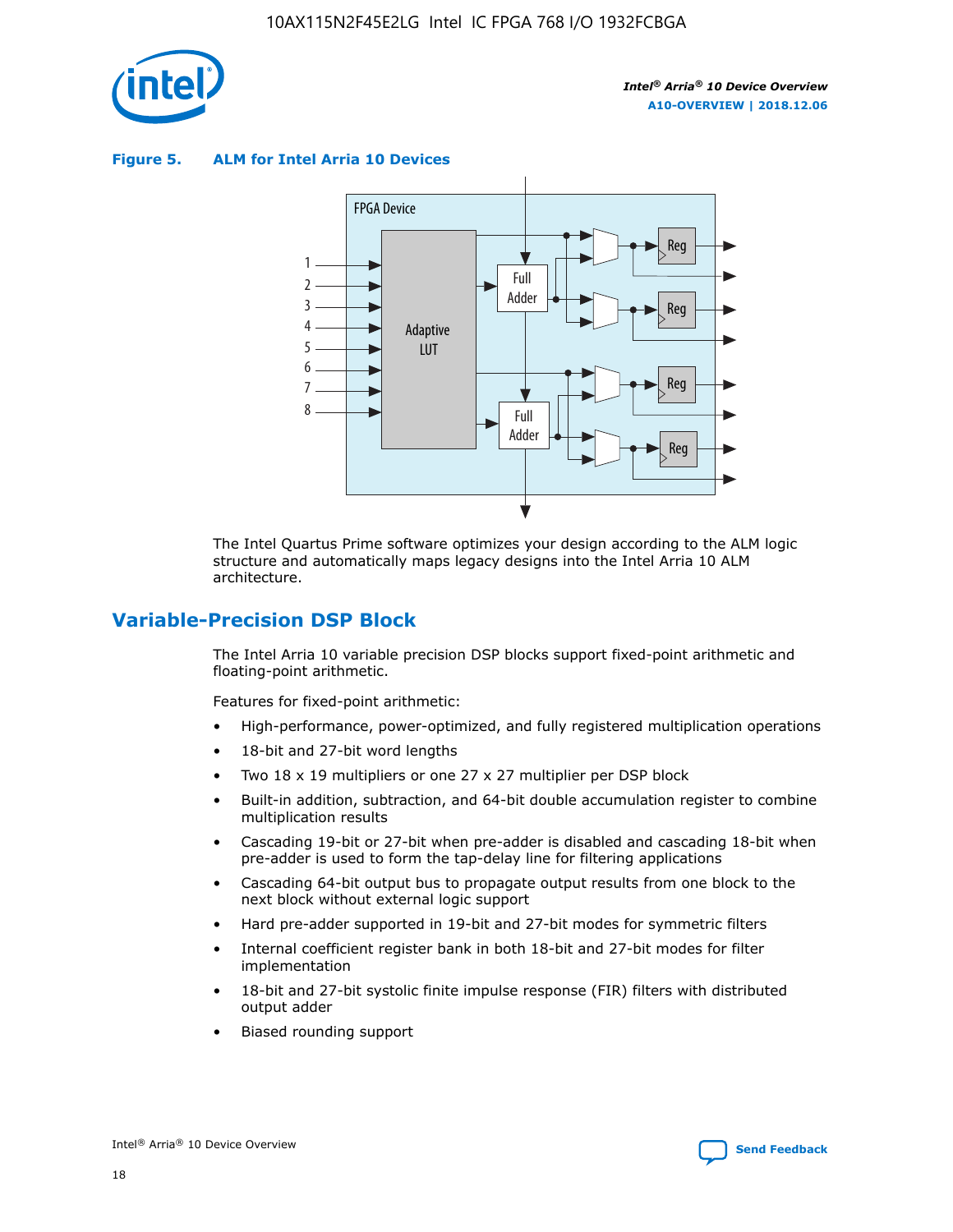![](_page_19_Picture_2.jpeg)

Features for floating-point arithmetic:

- A completely hardened architecture that supports multiplication, addition, subtraction, multiply-add, and multiply-subtract
- Multiplication with accumulation capability and a dynamic accumulator reset control
- Multiplication with cascade summation capability
- Multiplication with cascade subtraction capability
- Complex multiplication
- Direct vector dot product
- Systolic FIR filter

### **Table 15. Variable-Precision DSP Block Configurations for Intel Arria 10 Devices**

| <b>Usage Example</b>                                       | <b>Multiplier Size (Bit)</b>    | <b>DSP Block Resources</b> |
|------------------------------------------------------------|---------------------------------|----------------------------|
| Medium precision fixed point                               | Two 18 x 19                     |                            |
| High precision fixed or Single precision<br>floating point | One 27 x 27                     |                            |
| Fixed point FFTs                                           | One 19 x 36 with external adder |                            |
| Very high precision fixed point                            | One 36 x 36 with external adder |                            |
| Double precision floating point                            | One 54 x 54 with external adder | 4                          |

#### **Table 16. Resources for Fixed-Point Arithmetic in Intel Arria 10 Devices**

The table lists the variable-precision DSP resources by bit precision for each Intel Arria 10 device.

| <b>Variant</b>        | <b>Product Line</b> | Variable-<br>precision<br><b>DSP Block</b> | <b>Independent Input and Output</b><br><b>Multiplications Operator</b> |                                     | 18 x 19<br><b>Multiplier</b><br><b>Adder Sum</b> | $18 \times 18$<br><b>Multiplier</b><br><b>Adder</b> |
|-----------------------|---------------------|--------------------------------------------|------------------------------------------------------------------------|-------------------------------------|--------------------------------------------------|-----------------------------------------------------|
|                       |                     |                                            | 18 x 19<br><b>Multiplier</b>                                           | $27 \times 27$<br><b>Multiplier</b> | <b>Mode</b>                                      | <b>Summed with</b><br>36 bit Input                  |
| AIntel Arria 10<br>GX | GX 160              | 156                                        | 312                                                                    | 156                                 | 156                                              | 156                                                 |
|                       | GX 220              | 192                                        | 384                                                                    | 192                                 | 192                                              | 192                                                 |
|                       | GX 270              | 830                                        | 1,660                                                                  | 830                                 | 830                                              | 830                                                 |
|                       | GX 320              | 984                                        | 1,968                                                                  | 984                                 | 984                                              | 984                                                 |
|                       | GX 480              | 1,368                                      | 2,736                                                                  | 1,368                               | 1,368                                            | 1,368                                               |
|                       | GX 570              | 1,523                                      | 3,046                                                                  | 1,523                               | 1,523                                            | 1,523                                               |
|                       | GX 660              | 1,687                                      | 3,374                                                                  | 1,687                               | 1,687                                            | 1,687                                               |
|                       | GX 900              | 1,518                                      | 3,036                                                                  | 1,518                               | 1,518                                            | 1,518                                               |
|                       | GX 1150             | 1,518                                      | 3,036                                                                  | 1,518                               | 1,518                                            | 1,518                                               |
| Intel Arria 10        | GT 900              | 1,518                                      | 3,036                                                                  | 1,518                               | 1,518                                            | 1,518                                               |
| GT                    | GT 1150             | 1,518                                      | 3,036                                                                  | 1,518                               | 1,518                                            | 1,518                                               |
| Intel Arria 10        | SX 160              | 156                                        | 312                                                                    | 156                                 | 156                                              | 156                                                 |
| <b>SX</b>             | SX 220              | 192                                        | 384                                                                    | 192                                 | 192                                              | 192                                                 |
|                       | SX 270              | 830                                        | 1,660                                                                  | 830                                 | 830                                              | 830                                                 |
|                       |                     |                                            |                                                                        |                                     |                                                  | continued                                           |

![](_page_19_Picture_16.jpeg)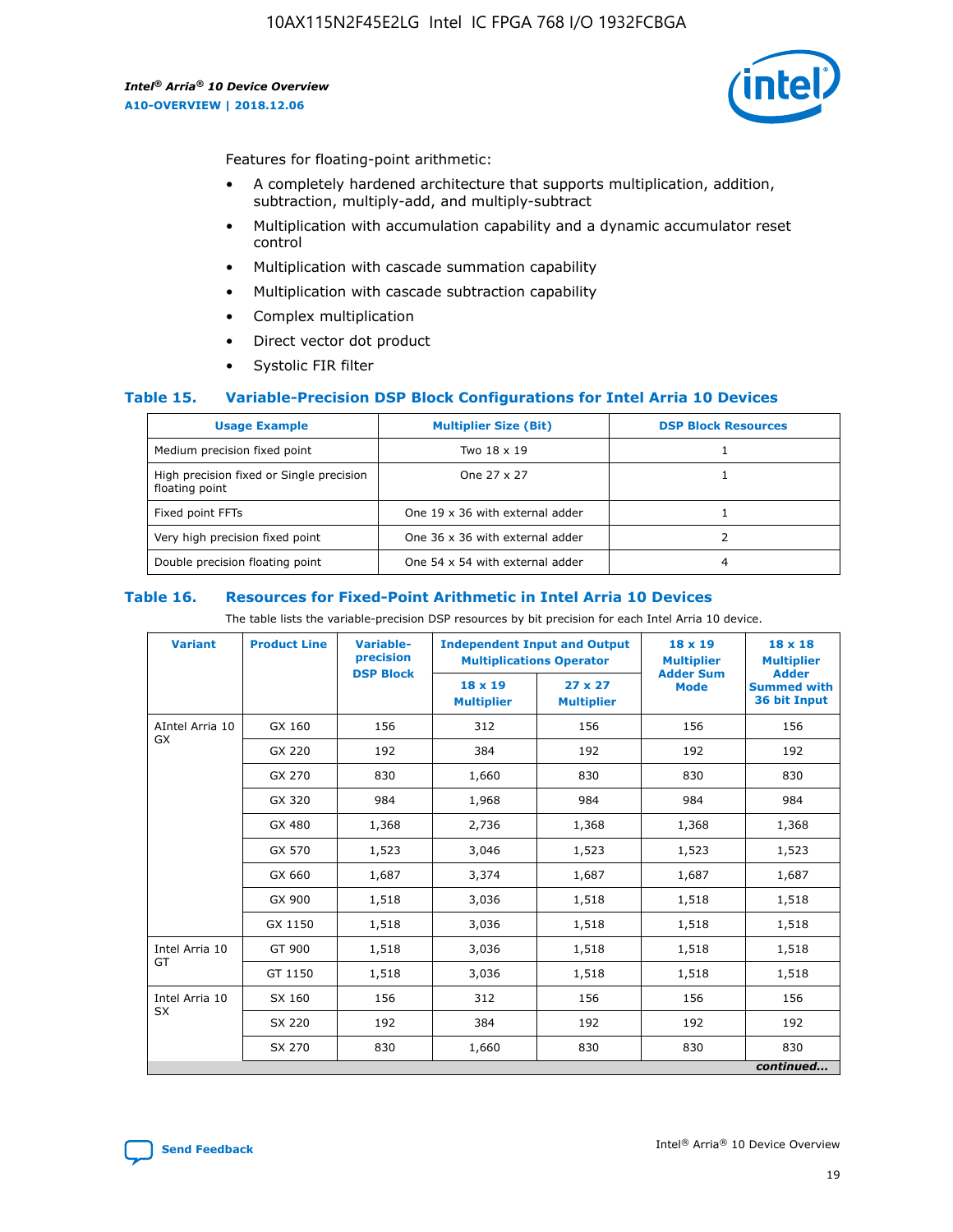![](_page_20_Picture_1.jpeg)

| <b>Variant</b> | <b>Product Line</b> | Variable-<br>precision | <b>Independent Input and Output</b><br><b>Multiplications Operator</b> |                                     | $18 \times 19$<br><b>Multiplier</b> | $18 \times 18$<br><b>Multiplier</b><br><b>Adder</b> |  |
|----------------|---------------------|------------------------|------------------------------------------------------------------------|-------------------------------------|-------------------------------------|-----------------------------------------------------|--|
|                |                     | <b>DSP Block</b>       | $18 \times 19$<br><b>Multiplier</b>                                    | $27 \times 27$<br><b>Multiplier</b> | <b>Adder Sum</b><br><b>Mode</b>     | <b>Summed with</b><br>36 bit Input                  |  |
|                | SX 320              | 984                    | 1,968                                                                  | 984                                 | 984                                 | 984                                                 |  |
|                | SX 480              | 1,368                  | 2,736                                                                  | 1,368                               | 1,368                               | 1,368                                               |  |
|                | SX 570              | 1,523                  | 3,046                                                                  | 1,523                               | 1,523                               | 1,523                                               |  |
|                | SX 660              | 1,687                  | 3,374                                                                  | 1,687                               | 1,687                               | 1,687                                               |  |

## **Table 17. Resources for Floating-Point Arithmetic in Intel Arria 10 Devices**

The table lists the variable-precision DSP resources by bit precision for each Intel Arria 10 device.

| <b>Variant</b> | <b>Product Line</b> | <b>Variable-</b><br>precision<br><b>DSP Block</b> | <b>Single</b><br><b>Precision</b><br><b>Floating-Point</b><br><b>Multiplication</b><br><b>Mode</b> | <b>Single-Precision</b><br><b>Floating-Point</b><br><b>Adder Mode</b> | Single-<br><b>Precision</b><br><b>Floating-Point</b><br><b>Multiply</b><br><b>Accumulate</b><br><b>Mode</b> | <b>Peak</b><br><b>Giga Floating-</b><br><b>Point</b><br><b>Operations</b><br>per Second<br>(GFLOPs) |
|----------------|---------------------|---------------------------------------------------|----------------------------------------------------------------------------------------------------|-----------------------------------------------------------------------|-------------------------------------------------------------------------------------------------------------|-----------------------------------------------------------------------------------------------------|
| Intel Arria 10 | GX 160              | 156                                               | 156                                                                                                | 156                                                                   | 156                                                                                                         | 140                                                                                                 |
| GX             | GX 220              | 192                                               | 192                                                                                                | 192                                                                   | 192                                                                                                         | 173                                                                                                 |
|                | GX 270              | 830                                               | 830                                                                                                | 830                                                                   | 830                                                                                                         | 747                                                                                                 |
|                | GX 320              | 984                                               | 984                                                                                                | 984                                                                   | 984                                                                                                         | 886                                                                                                 |
|                | GX 480              | 1,369                                             | 1,368                                                                                              | 1,368                                                                 | 1,368                                                                                                       | 1,231                                                                                               |
|                | GX 570              | 1,523                                             | 1,523                                                                                              | 1,523                                                                 | 1,523                                                                                                       | 1,371                                                                                               |
|                | GX 660              | 1,687                                             | 1,687                                                                                              | 1,687                                                                 | 1,687                                                                                                       | 1,518                                                                                               |
|                | GX 900              | 1,518                                             | 1,518                                                                                              | 1,518                                                                 | 1,518                                                                                                       | 1,366                                                                                               |
|                | GX 1150             | 1,518                                             | 1,518                                                                                              | 1,518                                                                 | 1,518                                                                                                       | 1,366                                                                                               |
| Intel Arria 10 | GT 900              | 1,518                                             | 1,518                                                                                              | 1,518                                                                 | 1,518                                                                                                       | 1,366                                                                                               |
| GT             | GT 1150             | 1,518                                             | 1,518                                                                                              | 1,518                                                                 | 1,518                                                                                                       | 1,366                                                                                               |
| Intel Arria 10 | SX 160              | 156                                               | 156                                                                                                | 156                                                                   | 156                                                                                                         | 140                                                                                                 |
| <b>SX</b>      | SX 220              | 192                                               | 192                                                                                                | 192                                                                   | 192                                                                                                         | 173                                                                                                 |
|                | SX 270              | 830                                               | 830                                                                                                | 830                                                                   | 830                                                                                                         | 747                                                                                                 |
|                | SX 320              | 984                                               | 984                                                                                                | 984                                                                   | 984                                                                                                         | 886                                                                                                 |
|                | SX 480              | 1,369                                             | 1,368                                                                                              | 1,368                                                                 | 1,368                                                                                                       | 1,231                                                                                               |
|                | SX 570              | 1,523                                             | 1,523                                                                                              | 1,523                                                                 | 1,523                                                                                                       | 1,371                                                                                               |
|                | SX 660              | 1,687                                             | 1,687                                                                                              | 1,687                                                                 | 1,687                                                                                                       | 1,518                                                                                               |

# **Embedded Memory Blocks**

The embedded memory blocks in the devices are flexible and designed to provide an optimal amount of small- and large-sized memory arrays to fit your design requirements.

![](_page_20_Picture_9.jpeg)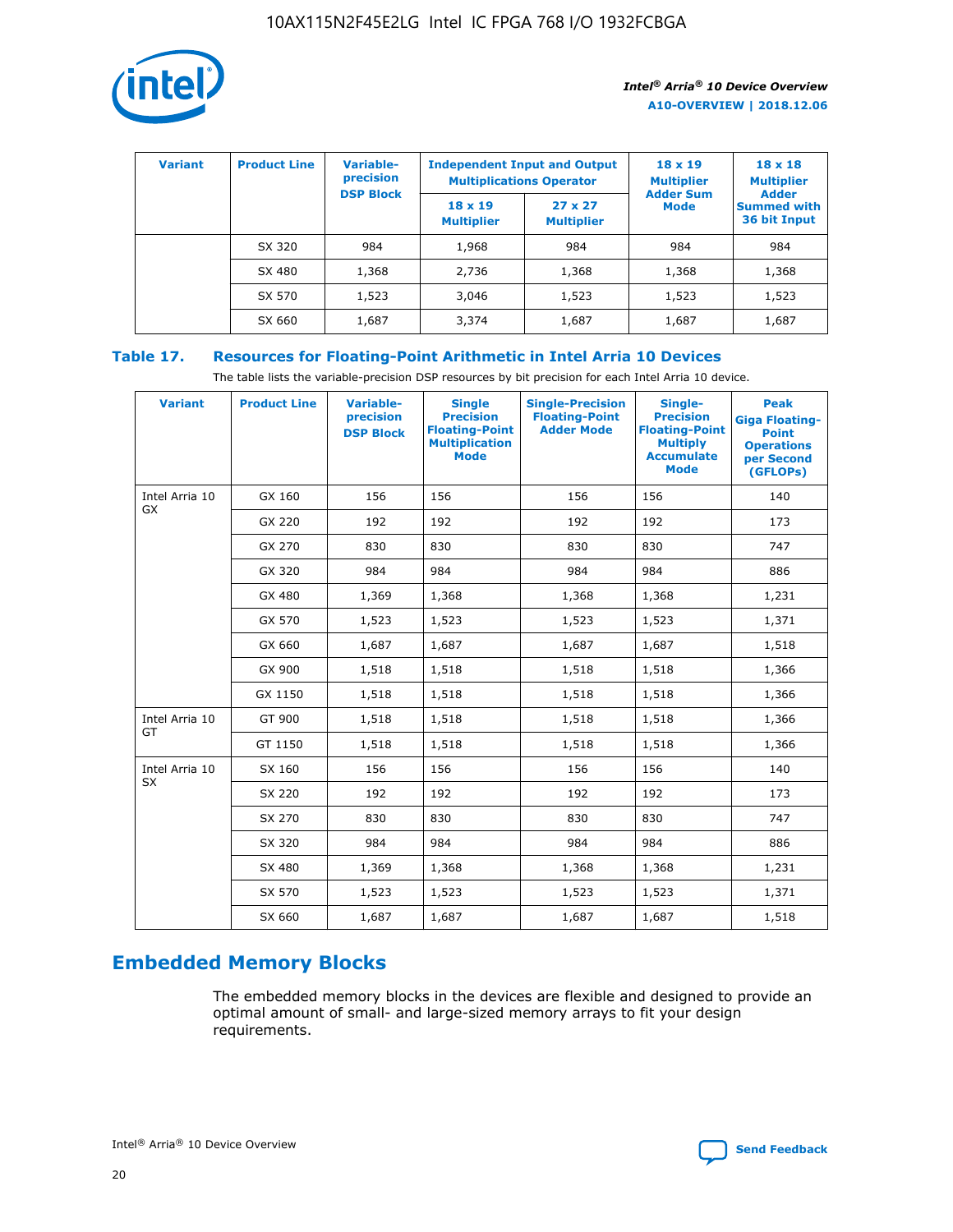![](_page_21_Picture_2.jpeg)

## **Types of Embedded Memory**

The Intel Arria 10 devices contain two types of memory blocks:

- 20 Kb M20K blocks—blocks of dedicated memory resources. The M20K blocks are ideal for larger memory arrays while still providing a large number of independent ports.
- 640 bit memory logic array blocks (MLABs)—enhanced memory blocks that are configured from dual-purpose logic array blocks (LABs). The MLABs are ideal for wide and shallow memory arrays. The MLABs are optimized for implementation of shift registers for digital signal processing (DSP) applications, wide and shallow FIFO buffers, and filter delay lines. Each MLAB is made up of ten adaptive logic modules (ALMs). In the Intel Arria 10 devices, you can configure these ALMs as ten 32 x 2 blocks, giving you one 32 x 20 simple dual-port SRAM block per MLAB.

## **Embedded Memory Capacity in Intel Arria 10 Devices**

|                   | <b>Product</b> |              | <b>M20K</b>         | <b>MLAB</b>  |                     | <b>Total RAM Bit</b> |
|-------------------|----------------|--------------|---------------------|--------------|---------------------|----------------------|
| <b>Variant</b>    | <b>Line</b>    | <b>Block</b> | <b>RAM Bit (Kb)</b> | <b>Block</b> | <b>RAM Bit (Kb)</b> | (Kb)                 |
| Intel Arria 10 GX | GX 160         | 440          | 8,800               | 1,680        | 1,050               | 9,850                |
|                   | GX 220         | 587          | 11,740              | 2,703        | 1,690               | 13,430               |
|                   | GX 270         | 750          | 15,000              | 3,922        | 2,452               | 17,452               |
|                   | GX 320         | 891          | 17,820              | 4,363        | 2,727               | 20,547               |
|                   | GX 480         | 1,431        | 28,620              | 6,662        | 4,164               | 32,784               |
|                   | GX 570         | 1,800        | 36,000              | 8,153        | 5,096               | 41,096               |
|                   | GX 660         | 2,131        | 42,620              | 9,260        | 5,788               | 48,408               |
|                   | GX 900         | 2,423        | 48,460              | 15,017       | 9,386               | 57,846               |
|                   | GX 1150        | 2,713        | 54,260              | 20,774       | 12,984              | 67,244               |
| Intel Arria 10 GT | GT 900         | 2,423        | 48,460              | 15,017       | 9,386               | 57,846               |
|                   | GT 1150        | 2,713        | 54,260              | 20,774       | 12,984              | 67,244               |
| Intel Arria 10 SX | SX 160         | 440          | 8,800               | 1,680        | 1,050               | 9,850                |
|                   | SX 220         | 587          | 11,740              | 2,703        | 1,690               | 13,430               |
|                   | SX 270         | 750          | 15,000              | 3,922        | 2,452               | 17,452               |
|                   | SX 320         | 891          | 17,820              | 4,363        | 2,727               | 20,547               |
|                   | SX 480         | 1,431        | 28,620              | 6,662        | 4,164               | 32,784               |
|                   | SX 570         | 1,800        | 36,000              | 8,153        | 5,096               | 41,096               |
|                   | SX 660         | 2,131        | 42,620              | 9,260        | 5,788               | 48,408               |

#### **Table 18. Embedded Memory Capacity and Distribution in Intel Arria 10 Devices**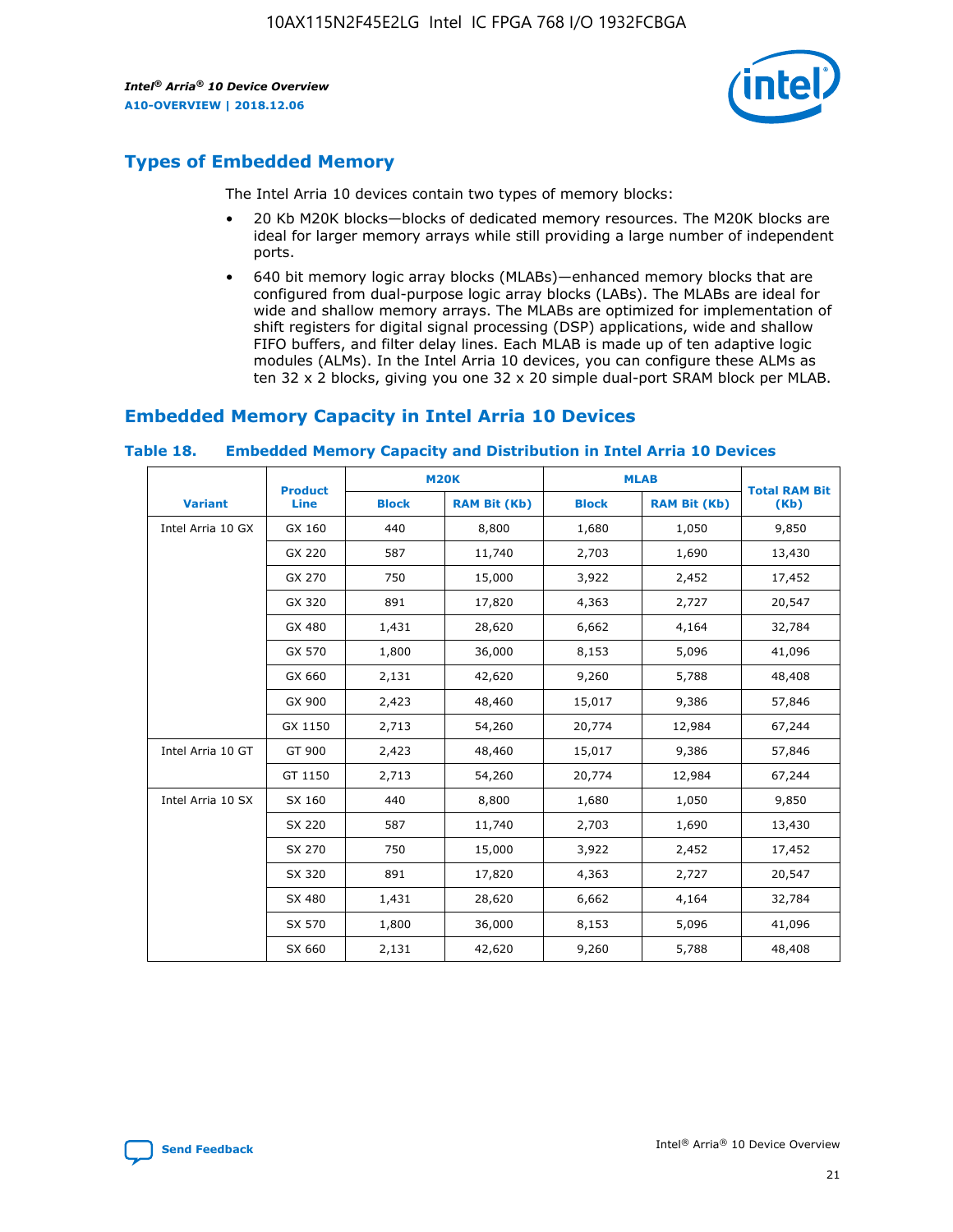![](_page_22_Picture_1.jpeg)

## **Embedded Memory Configurations for Single-port Mode**

#### **Table 19. Single-port Embedded Memory Configurations for Intel Arria 10 Devices**

This table lists the maximum configurations supported for single-port RAM and ROM modes.

| <b>Memory Block</b> | Depth (bits) | <b>Programmable Width</b> |
|---------------------|--------------|---------------------------|
| MLAB                | 32           | x16, x18, or x20          |
|                     | 64(10)       | x8, x9, x10               |
| M20K                | 512          | x40, x32                  |
|                     | 1K           | x20, x16                  |
|                     | 2K           | x10, x8                   |
|                     | 4K           | x5, x4                    |
|                     | 8K           | x2                        |
|                     | 16K          | x1                        |

## **Clock Networks and PLL Clock Sources**

The clock network architecture is based on Intel's global, regional, and peripheral clock structure. This clock structure is supported by dedicated clock input pins, fractional clock synthesis PLLs, and integer I/O PLLs.

## **Clock Networks**

The Intel Arria 10 core clock networks are capable of up to 800 MHz fabric operation across the full industrial temperature range. For the external memory interface, the clock network supports the hard memory controller with speeds up to 2,400 Mbps in a quarter-rate transfer.

To reduce power consumption, the Intel Quartus Prime software identifies all unused sections of the clock network and powers them down.

## **Fractional Synthesis and I/O PLLs**

Intel Arria 10 devices contain up to 32 fractional synthesis PLLs and up to 16 I/O PLLs that are available for both specific and general purpose uses in the core:

- Fractional synthesis PLLs—located in the column adjacent to the transceiver blocks
- I/O PLLs—located in each bank of the 48 I/Os

## **Fractional Synthesis PLLs**

You can use the fractional synthesis PLLs to:

- Reduce the number of oscillators that are required on your board
- Reduce the number of clock pins that are used in the device by synthesizing multiple clock frequencies from a single reference clock source

<sup>(10)</sup> Supported through software emulation and consumes additional MLAB blocks.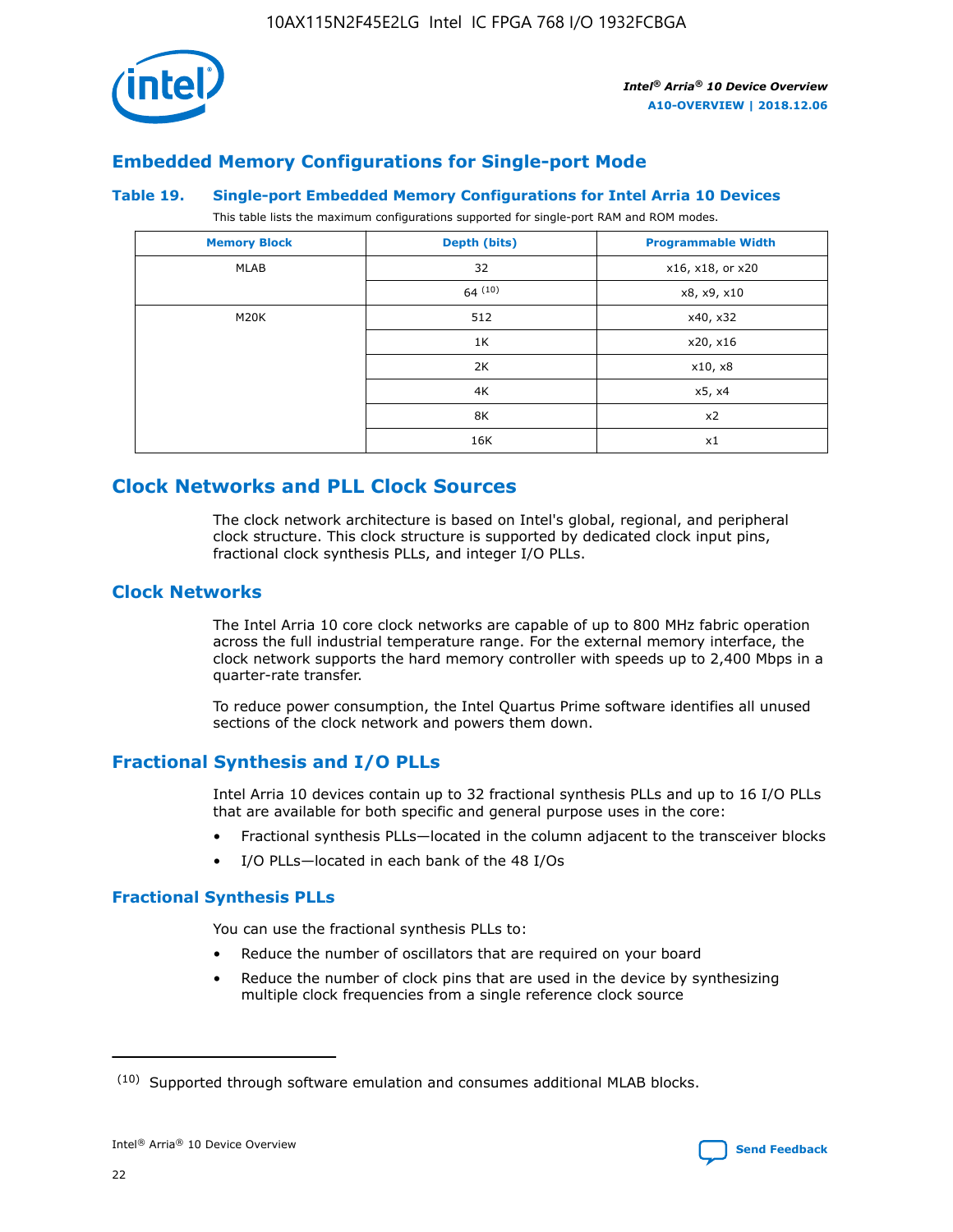10AX115N2F45E2LG Intel IC FPGA 768 I/O 1932FCBGA

*Intel® Arria® 10 Device Overview* **A10-OVERVIEW | 2018.12.06**

![](_page_23_Picture_2.jpeg)

The fractional synthesis PLLs support the following features:

- Reference clock frequency synthesis for transceiver CMU and Advanced Transmit (ATX) PLLs
- Clock network delay compensation
- Zero-delay buffering
- Direct transmit clocking for transceivers
- Independently configurable into two modes:
	- Conventional integer mode equivalent to the general purpose PLL
	- Enhanced fractional mode with third order delta-sigma modulation
- PLL cascading

## **I/O PLLs**

The integer mode I/O PLLs are located in each bank of 48 I/Os. You can use the I/O PLLs to simplify the design of external memory and high-speed LVDS interfaces.

In each I/O bank, the I/O PLLs are adjacent to the hard memory controllers and LVDS SERDES. Because these PLLs are tightly coupled with the I/Os that need to use them, it makes it easier to close timing.

You can use the I/O PLLs for general purpose applications in the core such as clock network delay compensation and zero-delay buffering.

Intel Arria 10 devices support PLL-to-PLL cascading.

## **FPGA General Purpose I/O**

Intel Arria 10 devices offer highly configurable GPIOs. Each I/O bank contains 48 general purpose I/Os and a high-efficiency hard memory controller.

The following list describes the features of the GPIOs:

- Consist of 3 V I/Os for high-voltage application and LVDS I/Os for differential signaling
	- Up to two 3 V I/O banks, available in some devices, that support up to 3 V I/O standards
	- LVDS I/O banks that support up to 1.8 V I/O standards
- Support a wide range of single-ended and differential I/O interfaces
- LVDS speeds up to 1.6 Gbps
- Each LVDS pair of pins has differential input and output buffers, allowing you to configure the LVDS direction for each pair.
- Programmable bus hold and weak pull-up
- Programmable differential output voltage  $(V_{OD})$  and programmable pre-emphasis

![](_page_23_Picture_28.jpeg)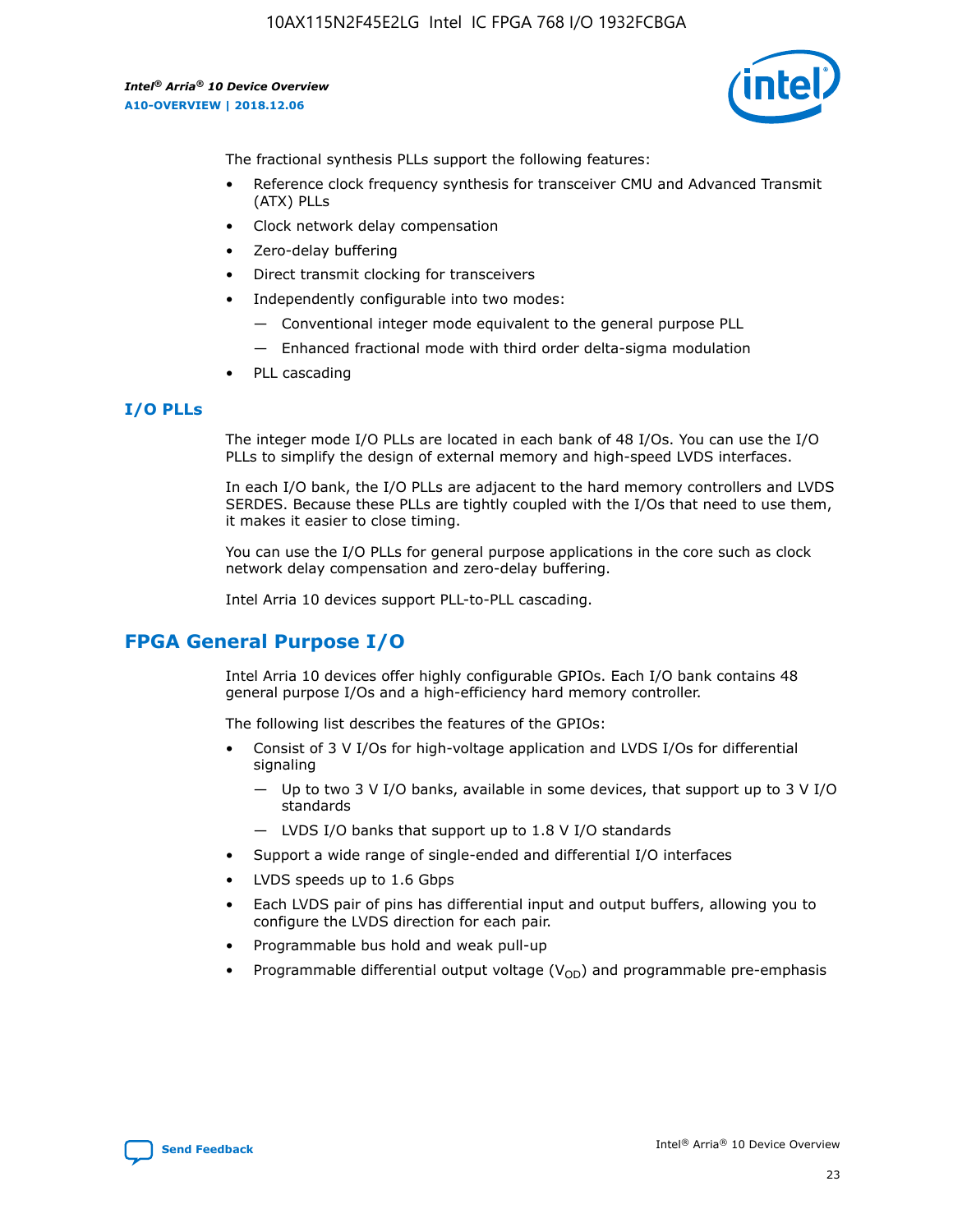![](_page_24_Picture_1.jpeg)

- Series (R<sub>S</sub>) and parallel (R<sub>T</sub>) on-chip termination (OCT) for all I/O banks with OCT calibration to limit the termination impedance variation
- On-chip dynamic termination that has the ability to swap between series and parallel termination, depending on whether there is read or write on a common bus for signal integrity
- Easy timing closure support using the hard read FIFO in the input register path, and delay-locked loop (DLL) delay chain with fine and coarse architecture

## **External Memory Interface**

Intel Arria 10 devices offer massive external memory bandwidth, with up to seven 32 bit DDR4 memory interfaces running at up to 2,400 Mbps. This bandwidth provides additional ease of design, lower power, and resource efficiencies of hardened highperformance memory controllers.

The memory interface within Intel Arria 10 FPGAs and SoCs delivers the highest performance and ease of use. You can configure up to a maximum width of 144 bits when using the hard or soft memory controllers. If required, you can bypass the hard memory controller and use a soft controller implemented in the user logic.

Each I/O contains a hardened DDR read/write path (PHY) capable of performing key memory interface functionality such as read/write leveling, FIFO buffering to lower latency and improve margin, timing calibration, and on-chip termination.

The timing calibration is aided by the inclusion of hard microcontrollers based on Intel's Nios® II technology, specifically tailored to control the calibration of multiple memory interfaces. This calibration allows the Intel Arria 10 device to compensate for any changes in process, voltage, or temperature either within the Intel Arria 10 device itself, or within the external memory device. The advanced calibration algorithms ensure maximum bandwidth and robust timing margin across all operating conditions.

In addition to parallel memory interfaces, Intel Arria 10 devices support serial memory technologies such as the Hybrid Memory Cube (HMC). The HMC is supported by the Intel Arria 10 high-speed serial transceivers which connect up to four HMC links, with each link running at data rates up to 15 Gbps.

### **Related Information**

#### [External Memory Interface Spec Estimator](http://www.altera.com/technology/memory/estimator/mem-emif-index.html)

Provides a parametric tool that allows you to find and compare the performance of the supported external memory interfaces in IntelFPGAs.

## **Memory Standards Supported by Intel Arria 10 Devices**

The I/Os are designed to provide high performance support for existing and emerging external memory standards.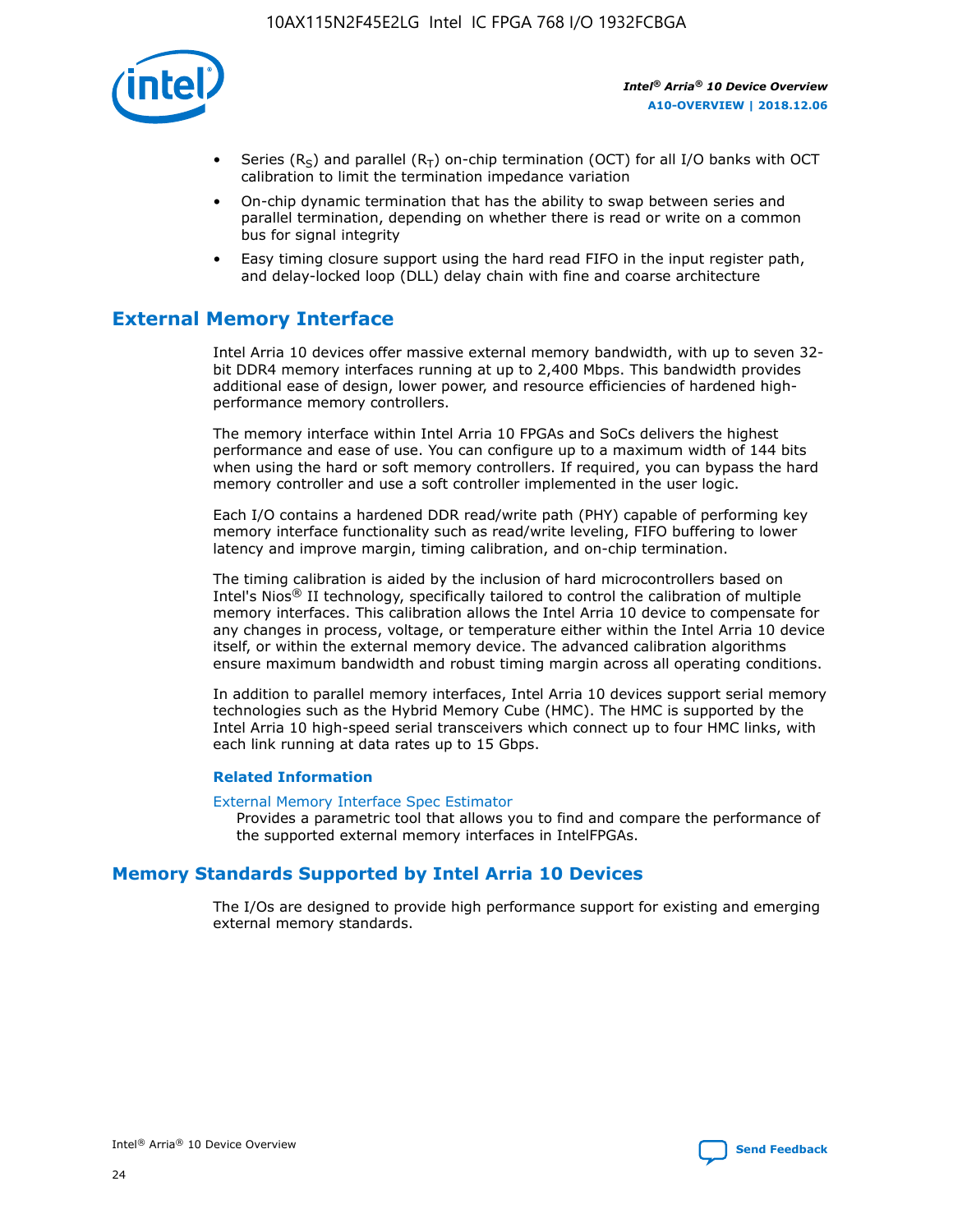![](_page_25_Picture_2.jpeg)

#### **Table 20. Memory Standards Supported by the Hard Memory Controller**

This table lists the overall capability of the hard memory controller. For specific details, refer to the External Memory Interface Spec Estimator and Intel Arria 10 Device Datasheet.

| <b>Memory Standard</b> | <b>Rate Support</b> | <b>Ping Pong PHY Support</b> | <b>Maximum Frequency</b><br>(MHz) |
|------------------------|---------------------|------------------------------|-----------------------------------|
| <b>DDR4 SDRAM</b>      | Quarter rate        | Yes                          | 1,067                             |
|                        |                     |                              | 1,200                             |
| DDR3 SDRAM             | Half rate           | Yes                          | 533                               |
|                        |                     |                              | 667                               |
|                        | Quarter rate        | Yes                          | 1,067                             |
|                        |                     |                              | 1,067                             |
| <b>DDR3L SDRAM</b>     | Half rate           | Yes                          | 533                               |
|                        |                     |                              | 667                               |
|                        | Quarter rate        | Yes                          | 933                               |
|                        |                     |                              | 933                               |
| LPDDR3 SDRAM           | Half rate           |                              | 533                               |
|                        | Quarter rate        |                              | 800                               |

### **Table 21. Memory Standards Supported by the Soft Memory Controller**

| <b>Memory Standard</b>      | <b>Rate Support</b> | <b>Maximum Frequency</b><br>(MHz) |
|-----------------------------|---------------------|-----------------------------------|
| <b>RLDRAM 3 (11)</b>        | Quarter rate        | 1,200                             |
| ODR IV SRAM <sup>(11)</sup> | Quarter rate        | 1,067                             |
| <b>ODR II SRAM</b>          | Full rate           | 333                               |
|                             | Half rate           | 633                               |
| <b>ODR II+ SRAM</b>         | Full rate           | 333                               |
|                             | Half rate           | 633                               |
| <b>ODR II+ Xtreme SRAM</b>  | Full rate           | 333                               |
|                             | Half rate           | 633                               |

#### **Table 22. Memory Standards Supported by the HPS Hard Memory Controller**

The hard processor system (HPS) is available in Intel Arria 10 SoC devices only.

| <b>Memory Standard</b> | <b>Rate Support</b> | <b>Maximum Frequency</b><br>(MHz) |
|------------------------|---------------------|-----------------------------------|
| <b>DDR4 SDRAM</b>      | Half rate           | 1,200                             |
| <b>DDR3 SDRAM</b>      | Half rate           | 1,067                             |
| <b>DDR3L SDRAM</b>     | Half rate           | 933                               |

<sup>(11)</sup> Intel Arria 10 devices support this external memory interface using hard PHY with soft memory controller.

![](_page_25_Picture_12.jpeg)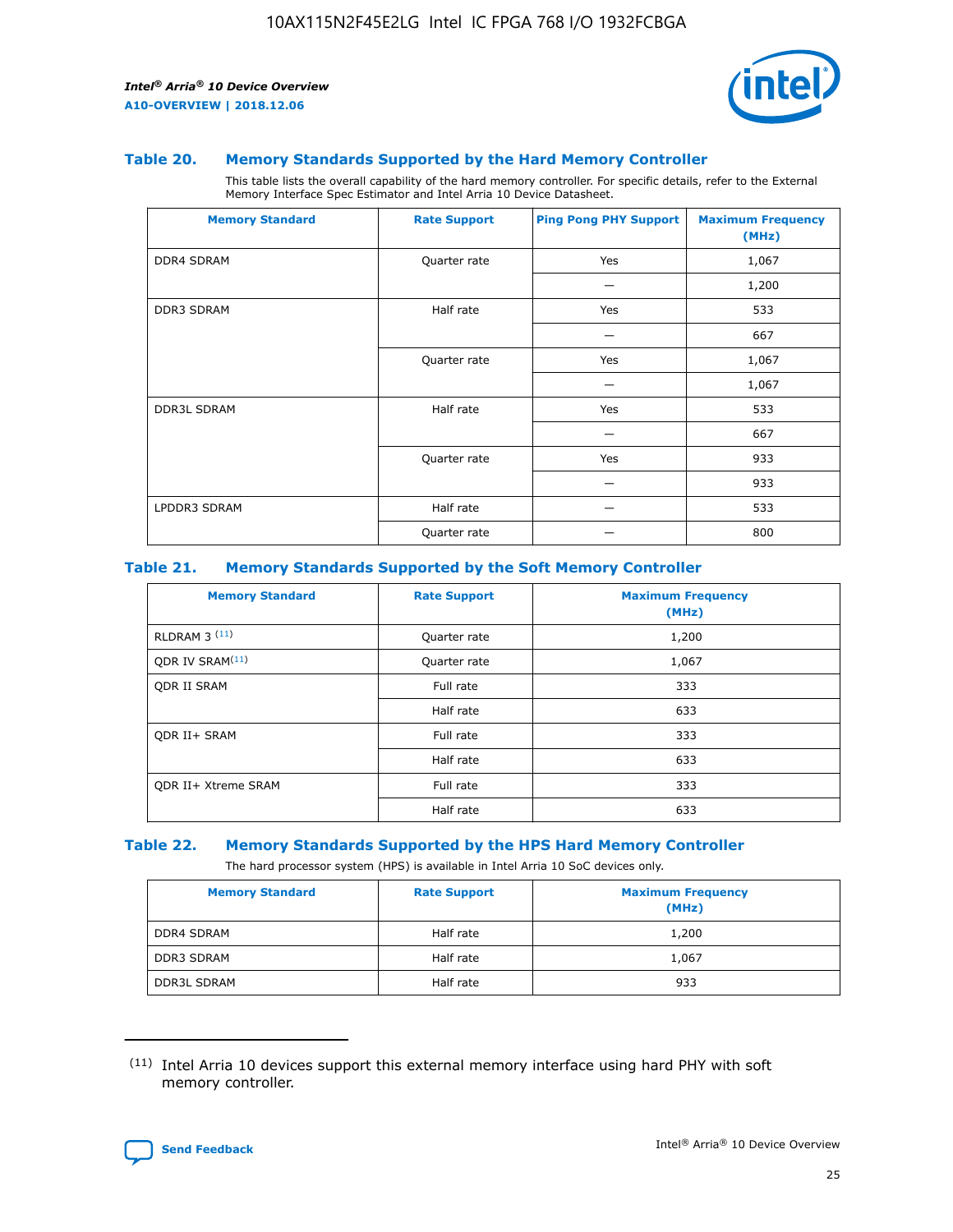![](_page_26_Picture_1.jpeg)

## **Related Information**

#### [Intel Arria 10 Device Datasheet](https://www.intel.com/content/www/us/en/programmable/documentation/mcn1413182292568.html#mcn1413182153340)

Lists the memory interface performance according to memory interface standards, rank or chip select configurations, and Intel Arria 10 device speed grades.

# **PCIe Gen1, Gen2, and Gen3 Hard IP**

Intel Arria 10 devices contain PCIe hard IP that is designed for performance and ease-of-use:

- Includes all layers of the PCIe stack—transaction, data link and physical layers.
- Supports PCIe Gen3, Gen2, and Gen1 Endpoint and Root Port in x1, x2, x4, or x8 lane configuration.
- Operates independently from the core logic—optional configuration via protocol (CvP) allows the PCIe link to power up and complete link training in less than 100 ms while the Intel Arria 10 device completes loading the programming file for the rest of the FPGA.
- Provides added functionality that makes it easier to support emerging features such as Single Root I/O Virtualization (SR-IOV) and optional protocol extensions.
- Provides improved end-to-end datapath protection using ECC.
- Supports FPGA configuration via protocol (CvP) using PCIe at Gen3, Gen2, or Gen1 speed.

#### **Related Information**

PCS Features on page 30

## **Enhanced PCS Hard IP for Interlaken and 10 Gbps Ethernet**

## **Interlaken Support**

The Intel Arria 10 enhanced PCS hard IP provides integrated Interlaken PCS supporting rates up to 25.8 Gbps per lane.

The Interlaken PCS is based on the proven functionality of the PCS developed for Intel's previous generation FPGAs, which demonstrated interoperability with Interlaken ASSP vendors and third-party IP suppliers. The Interlaken PCS is present in every transceiver channel in Intel Arria 10 devices.

### **Related Information**

PCS Features on page 30

## **10 Gbps Ethernet Support**

The Intel Arria 10 enhanced PCS hard IP supports 10GBASE-R PCS compliant with IEEE 802.3 10 Gbps Ethernet (10GbE). The integrated hard IP support for 10GbE and the 10 Gbps transceivers save external PHY cost, board space, and system power.

![](_page_26_Picture_24.jpeg)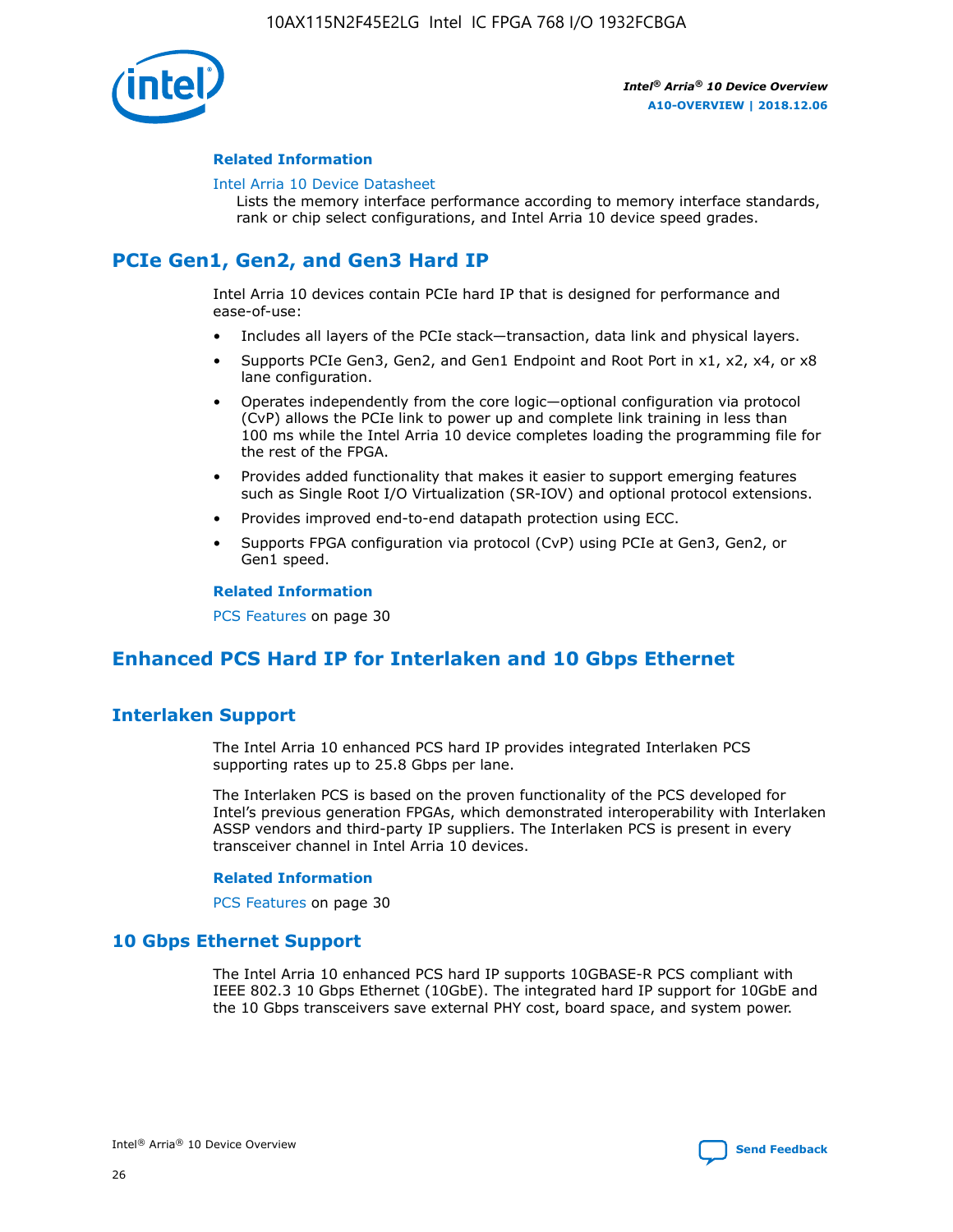![](_page_27_Picture_2.jpeg)

The scalable hard IP supports multiple independent 10GbE ports while using a single PLL for all the 10GBASE-R PCS instantiations, which saves on core logic resources and clock networks:

- Simplifies multiport 10GbE systems compared to XAUI interfaces that require an external XAUI-to-10G PHY.
- Incorporates Electronic Dispersion Compensation (EDC), which enables direct connection to standard 10 Gbps XFP and SFP+ pluggable optical modules.
- Supports backplane Ethernet applications and includes a hard 10GBASE-KR Forward Error Correction (FEC) circuit that you can use for 10 Gbps and 40 Gbps applications.

The 10 Gbps Ethernet PCS hard IP and 10GBASE-KR FEC are present in every transceiver channel.

### **Related Information**

PCS Features on page 30

## **Low Power Serial Transceivers**

Intel Arria 10 FPGAs and SoCs include lowest power transceivers that deliver high bandwidth, throughput and low latency.

Intel Arria 10 devices deliver the industry's lowest power consumption per transceiver channel:

- 12.5 Gbps transceivers at as low as 242 mW
- 10 Gbps transceivers at as low as 168 mW
- 6 Gbps transceivers at as low as 117 mW

Intel Arria 10 transceivers support various data rates according to application:

- Chip-to-chip and chip-to-module applications—from 1 Gbps up to 25.8 Gbps
- Long reach and backplane applications—from 1 Gbps up to 12.5 with advanced adaptive equalization
- Critical power sensitive applications—from 1 Gbps up to 11.3 Gbps using lower power modes

The combination of 20 nm process technology and architectural advances provide the following benefits:

- Significant reduction in die area and power consumption
- Increase of up to two times in transceiver I/O density compared to previous generation devices while maintaining optimal signal integrity
- Up to 72 total transceiver channels—you can configure up to 6 of these channels to run as fast as 25.8 Gbps
- All channels feature continuous data rate support up to the maximum rated speed

![](_page_27_Picture_25.jpeg)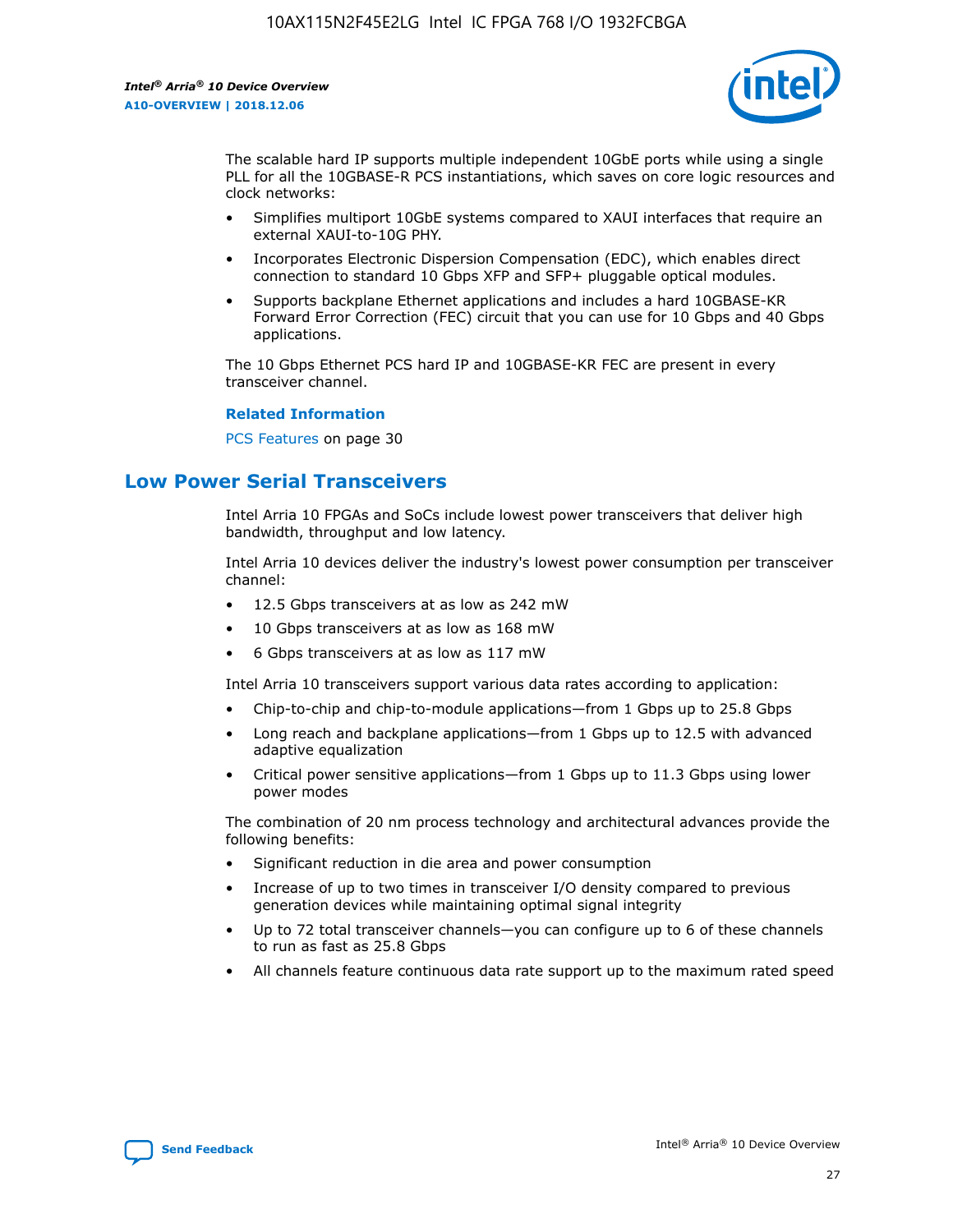![](_page_28_Picture_1.jpeg)

![](_page_28_Figure_3.jpeg)

## **Figure 6. Intel Arria 10 Transceiver Block Architecture**

## **Transceiver Channels**

All transceiver channels feature a dedicated Physical Medium Attachment (PMA) and a hardened Physical Coding Sublayer (PCS).

- The PMA provides primary interfacing capabilities to physical channels.
- The PCS typically handles encoding/decoding, word alignment, and other preprocessing functions before transferring data to the FPGA core fabric.

A transceiver channel consists of a PMA and a PCS block. Most transceiver banks have 6 channels. There are some transceiver banks that contain only 3 channels.

A wide variety of bonded and non-bonded data rate configurations is possible using a highly configurable clock distribution network. Up to 80 independent transceiver data rates can be configured.

The following figures are graphical representations of top views of the silicon die, which correspond to reverse views for flip chip packages. Different Intel Arria 10 devices may have different floorplans than the ones shown in the figures.

![](_page_28_Picture_12.jpeg)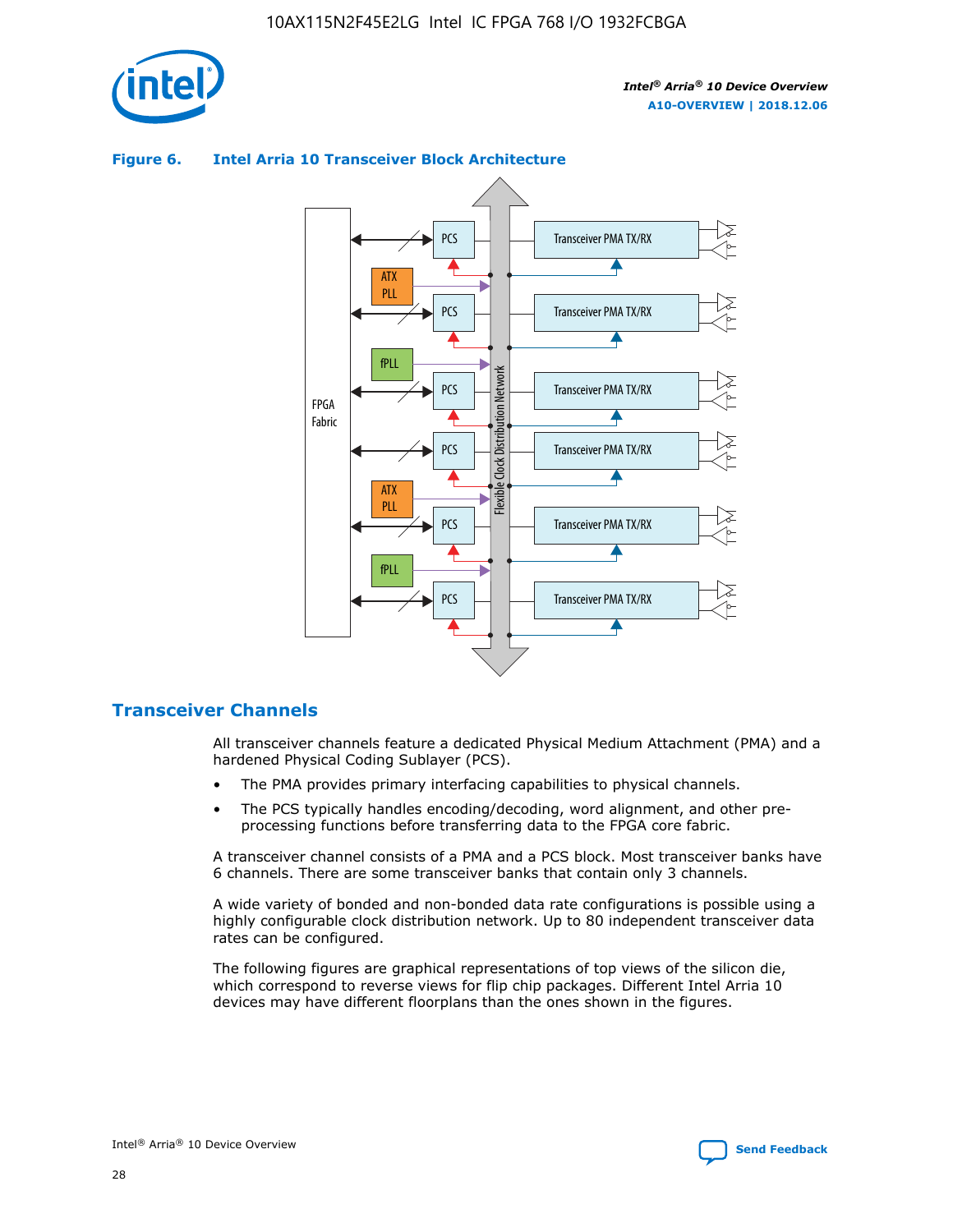![](_page_29_Picture_2.jpeg)

## **Figure 7. Device Chip Overview for Intel Arria 10 GX and GT Devices**

![](_page_29_Figure_4.jpeg)

# **PMA Features**

Intel Arria 10 transceivers provide exceptional signal integrity at data rates up to 25.8 Gbps. Clocking options include ultra-low jitter ATX PLLs (LC tank based), clock multiplier unit (CMU) PLLs, and fractional PLLs.

![](_page_29_Picture_7.jpeg)

Hard PCS Hard PCS Hard PCS Hard PCS Hard PCS

ATX (LC) Transmi PLL fPLL ATX (LC) **Transmit** PLL

Transceiver PMA Transceiver PMA Transceiver PMA

Transceiver PMA Transceiver PMA

Unused transceiver chann can be used as additional transceiver transmit PLLs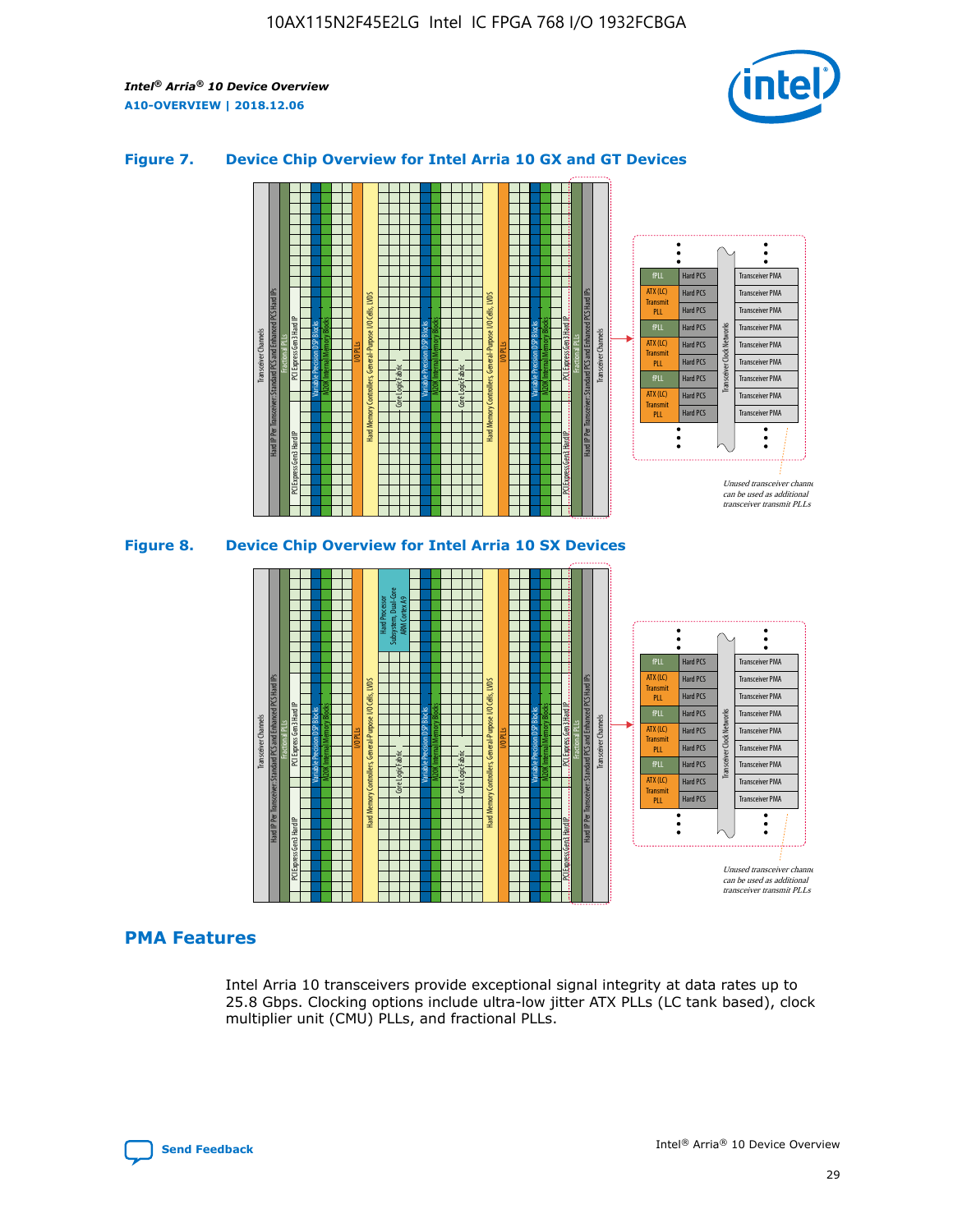![](_page_30_Picture_1.jpeg)

Each transceiver channel contains a channel PLL that can be used as the CMU PLL or clock data recovery (CDR) PLL. In CDR mode, the channel PLL recovers the receiver clock and data in the transceiver channel. Up to 80 independent data rates can be configured on a single Intel Arria 10 device.

## **Table 23. PMA Features of the Transceivers in Intel Arria 10 Devices**

| <b>Feature</b>                                             | <b>Capability</b>                                                                                                                                                                                                             |
|------------------------------------------------------------|-------------------------------------------------------------------------------------------------------------------------------------------------------------------------------------------------------------------------------|
| Chip-to-Chip Data Rates                                    | 1 Gbps to 17.4 Gbps (Intel Arria 10 GX devices)<br>1 Gbps to 25.8 Gbps (Intel Arria 10 GT devices)                                                                                                                            |
| Backplane Support                                          | Drive backplanes at data rates up to 12.5 Gbps                                                                                                                                                                                |
| <b>Optical Module Support</b>                              | SFP+/SFP, XFP, CXP, QSFP/QSFP28, CFP/CFP2/CFP4                                                                                                                                                                                |
| Cable Driving Support                                      | SFP+ Direct Attach, PCI Express over cable, eSATA                                                                                                                                                                             |
| Transmit Pre-Emphasis                                      | 4-tap transmit pre-emphasis and de-emphasis to compensate for system channel loss                                                                                                                                             |
| Continuous Time Linear<br>Equalizer (CTLE)                 | Dual mode, high-gain, and high-data rate, linear receive equalization to compensate for<br>system channel loss                                                                                                                |
| Decision Feedback Equalizer<br>(DFE)                       | 7-fixed and 4-floating tap DFE to equalize backplane channel loss in the presence of<br>crosstalk and noisy environments                                                                                                      |
| Variable Gain Amplifier                                    | Optimizes the signal amplitude prior to the CDR sampling and operates in fixed and<br>adaptive modes                                                                                                                          |
| Altera Digital Adaptive<br>Parametric Tuning (ADAPT)       | Fully digital adaptation engine to automatically adjust all link equalization parameters-<br>including CTLE, DFE, and variable gain amplifier blocks—that provide optimal link margin<br>without intervention from user logic |
| Precision Signal Integrity<br>Calibration Engine (PreSICE) | Hardened calibration controller to quickly calibrate all transceiver control parameters on<br>power-up, which provides the optimal signal integrity and jitter performance                                                    |
| Advanced Transmit (ATX)<br>PLL                             | Low jitter ATX (LC tank based) PLLs with continuous tuning range to cover a wide range of<br>standard and proprietary protocols                                                                                               |
| <b>Fractional PLLs</b>                                     | On-chip fractional frequency synthesizers to replace on-board crystal oscillators and reduce<br>system cost                                                                                                                   |
| Digitally Assisted Analog<br><b>CDR</b>                    | Superior jitter tolerance with fast lock time                                                                                                                                                                                 |
| Dynamic Partial<br>Reconfiguration                         | Allows independent control of the Avalon memory-mapped interface of each transceiver<br>channel for the highest transceiver flexibility                                                                                       |
| Multiple PCS-PMA and PCS-<br>PLD interface widths          | 8-, 10-, 16-, 20-, 32-, 40-, or 64-bit interface widths for flexibility of deserialization width,<br>encoding, and reduced latency                                                                                            |

## **PCS Features**

This table summarizes the Intel Arria 10 transceiver PCS features. You can use the transceiver PCS to support a wide range of protocols ranging from 1 Gbps to 25.8 Gbps.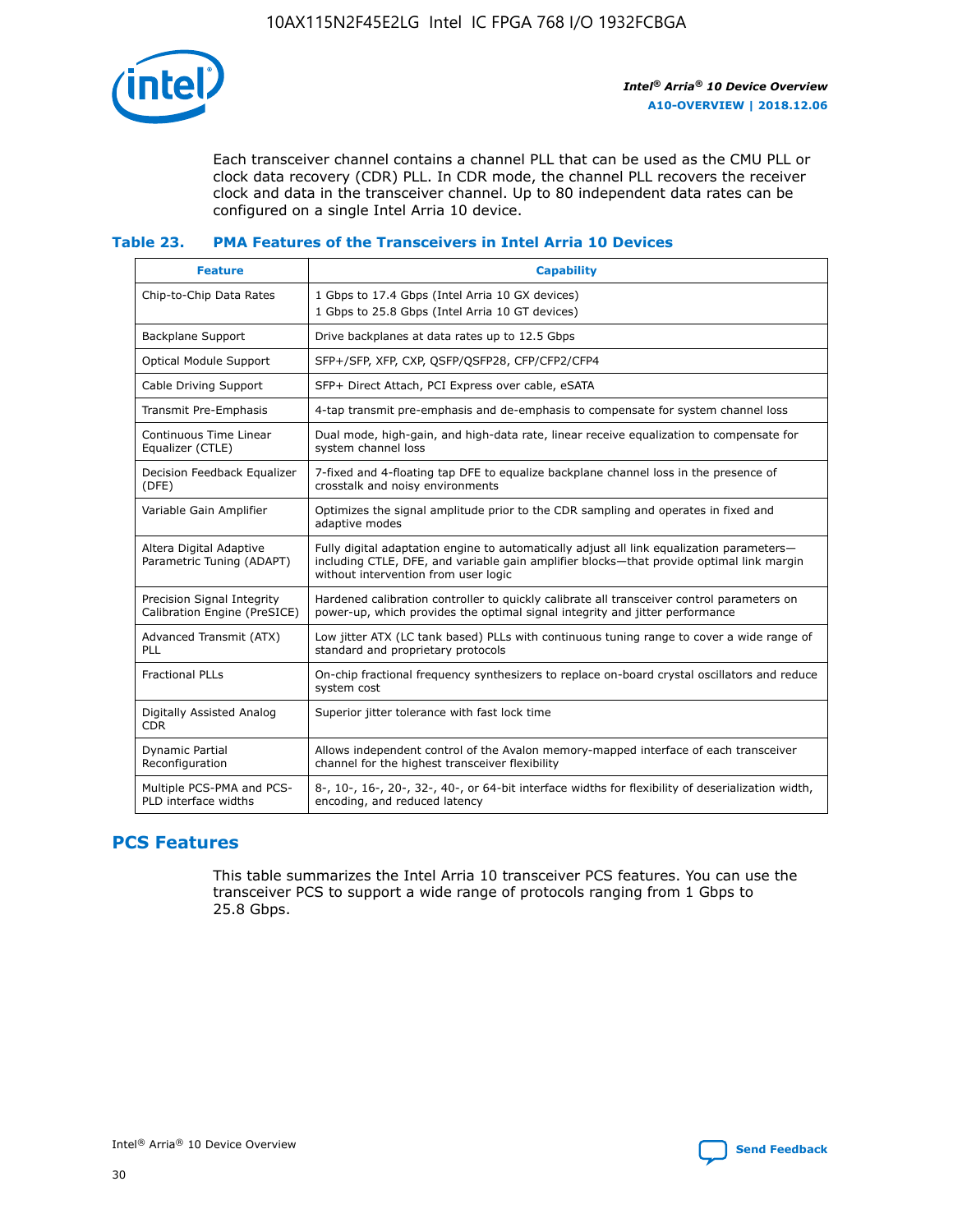![](_page_31_Picture_2.jpeg)

| <b>PCS</b>    | <b>Description</b>                                                                                                                                                                                                                                                                                                                                                                                             |
|---------------|----------------------------------------------------------------------------------------------------------------------------------------------------------------------------------------------------------------------------------------------------------------------------------------------------------------------------------------------------------------------------------------------------------------|
| Standard PCS  | Operates at a data rate up to 12 Gbps<br>Supports protocols such as PCI-Express, CPRI 4.2+, GigE, IEEE 1588 in Hard PCS<br>Implements other protocols using Basic/Custom (Standard PCS) transceiver<br>configuration rules.                                                                                                                                                                                    |
| Enhanced PCS  | Performs functions common to most serial data industry standards, such as word<br>alignment, encoding/decoding, and framing, before data is sent or received off-chip<br>through the PMA<br>• Handles data transfer to and from the FPGA fabric<br>Handles data transfer internally to and from the PMA<br>Provides frequency compensation<br>Performs channel bonding for multi-channel low skew applications |
| PCIe Gen3 PCS | Supports the seamless switching of Data and Clock between the Gen1, Gen2, and Gen3<br>data rates<br>Provides support for PIPE 3.0 features<br>Supports the PIPE interface with the Hard IP enabled, as well as with the Hard IP<br>bypassed                                                                                                                                                                    |

#### **Related Information**

- PCIe Gen1, Gen2, and Gen3 Hard IP on page 26
- Interlaken Support on page 26
- 10 Gbps Ethernet Support on page 26

## **PCS Protocol Support**

This table lists some of the protocols supported by the Intel Arria 10 transceiver PCS. For more information about the blocks in the transmitter and receiver data paths, refer to the related information.

| <b>Protocol</b>                                 | <b>Data Rate</b><br>(Gbps) | <b>Transceiver IP</b>       | <b>PCS Support</b>                      |
|-------------------------------------------------|----------------------------|-----------------------------|-----------------------------------------|
| PCIe Gen3 x1, x2, x4, x8                        | 8.0                        | Native PHY (PIPE)           | Standard PCS and PCIe<br>Gen3 PCS       |
| PCIe Gen2 x1, x2, x4, x8                        | 5.0                        | Native PHY (PIPE)           | <b>Standard PCS</b>                     |
| PCIe Gen1 x1, x2, x4, x8                        | 2.5                        | Native PHY (PIPE)           | Standard PCS                            |
| 1000BASE-X Gigabit Ethernet                     | 1.25                       | Native PHY                  | <b>Standard PCS</b>                     |
| 1000BASE-X Gigabit Ethernet with<br>IEEE 1588v2 | 1.25                       | Native PHY                  | Standard PCS                            |
| 10GBASE-R                                       | 10.3125                    | Native PHY                  | <b>Enhanced PCS</b>                     |
| 10GBASE-R with IEEE 1588v2                      | 10.3125                    | Native PHY                  | <b>Enhanced PCS</b>                     |
| 10GBASE-R with KR FEC                           | 10.3125                    | Native PHY                  | <b>Enhanced PCS</b>                     |
| 10GBASE-KR and 1000BASE-X                       | 10.3125                    | 1G/10GbE and 10GBASE-KR PHY | Standard PCS and<br><b>Enhanced PCS</b> |
| Interlaken (CEI-6G/11G)                         | 3.125 to 17.4              | Native PHY                  | <b>Enhanced PCS</b>                     |
| SFI-S/SFI-5.2                                   | 11.2                       | Native PHY                  | <b>Enhanced PCS</b>                     |
| $10G$ SDI                                       | 10.692                     | Native PHY                  | <b>Enhanced PCS</b>                     |
|                                                 |                            |                             | continued                               |

![](_page_31_Picture_11.jpeg)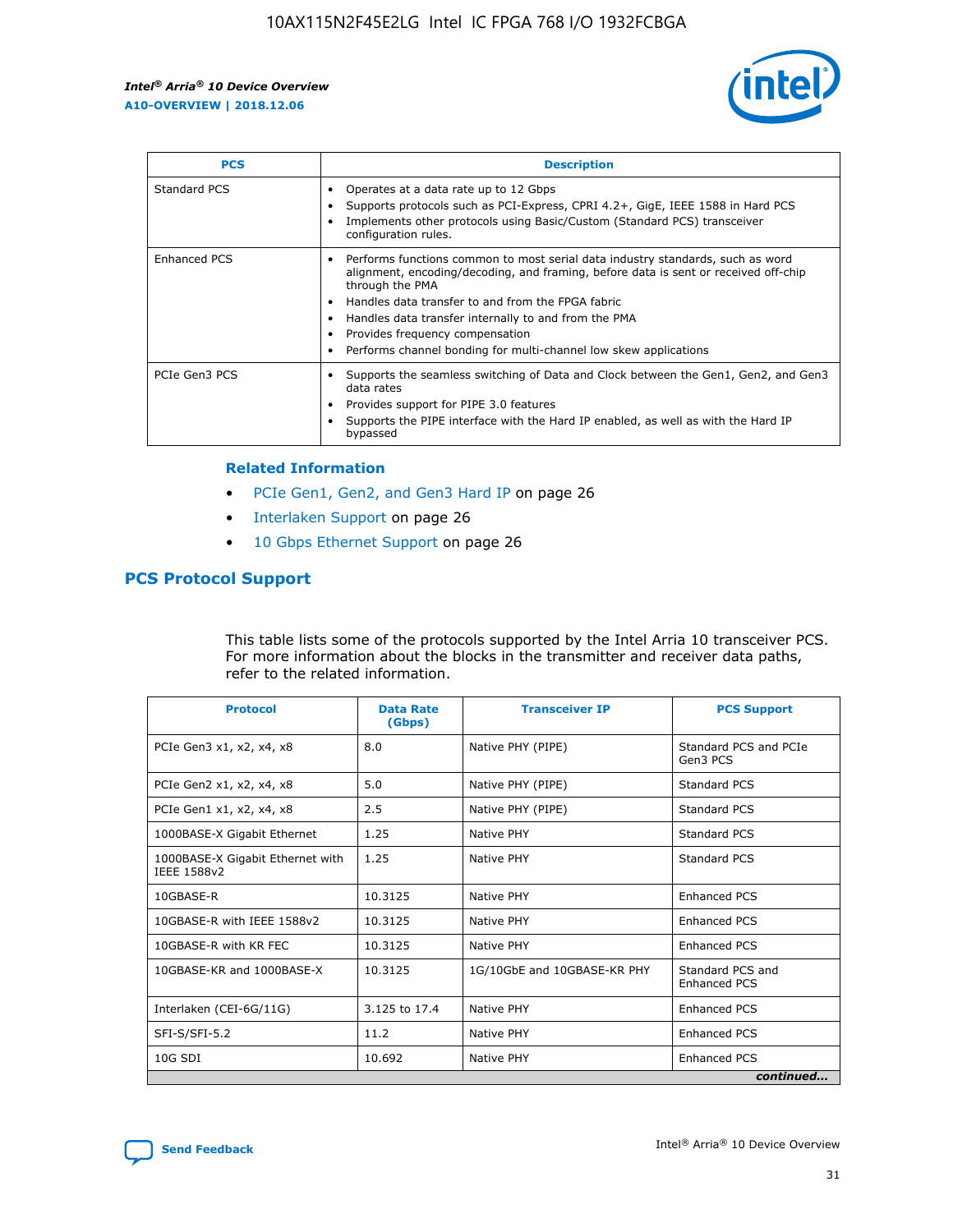![](_page_32_Picture_1.jpeg)

| <b>Protocol</b>      | <b>Data Rate</b><br>(Gbps) | <b>Transceiver IP</b> | <b>PCS Support</b> |
|----------------------|----------------------------|-----------------------|--------------------|
| CPRI 6.0 (64B/66B)   | 0.6144 to<br>10.1376       | Native PHY            | Enhanced PCS       |
| CPRI 4.2 (8B/10B)    | $0.6144$ to<br>9.8304      | Native PHY            | Standard PCS       |
| OBSAI RP3 v4.2       | 0.6144 to 6.144            | Native PHY            | Standard PCS       |
| SD-SDI/HD-SDI/3G-SDI | $0.143(12)$ to<br>2.97     | Native PHY            | Standard PCS       |

## **Related Information**

#### [Intel Arria 10 Transceiver PHY User Guide](https://www.intel.com/content/www/us/en/programmable/documentation/nik1398707230472.html#nik1398707091164)

Provides more information about the supported transceiver protocols and PHY IP, the PMA architecture, and the standard, enhanced, and PCIe Gen3 PCS architecture.

## **SoC with Hard Processor System**

Each SoC device combines an FPGA fabric and a hard processor system (HPS) in a single device. This combination delivers the flexibility of programmable logic with the power and cost savings of hard IP in these ways:

- Reduces board space, system power, and bill of materials cost by eliminating a discrete embedded processor
- Allows you to differentiate the end product in both hardware and software, and to support virtually any interface standard
- Extends the product life and revenue through in-field hardware and software updates

 $(12)$  The 0.143 Gbps data rate is supported using oversampling of user logic that you must implement in the FPGA fabric.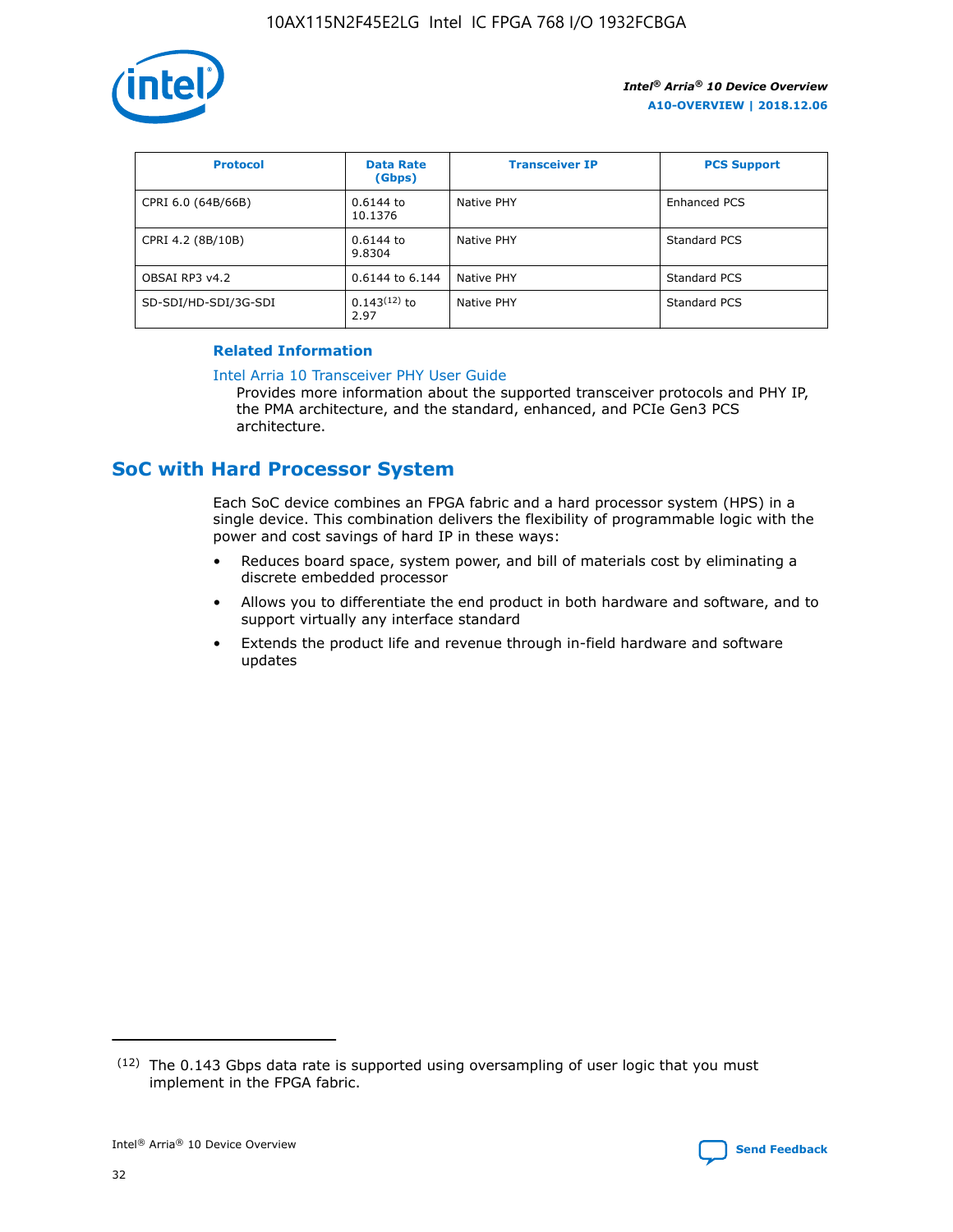![](_page_33_Picture_2.jpeg)

#### **Figure 9. HPS Block Diagram**

This figure shows a block diagram of the HPS with the dual ARM Cortex-A9 MPCore processor.

![](_page_33_Figure_5.jpeg)

## **Key Advantages of 20-nm HPS**

The 20-nm HPS strikes a balance between enabling maximum software compatibility with 28-nm SoCs while still improving upon the 28-nm HPS architecture. These improvements address the requirements of the next generation target markets such as wireless and wireline communications, compute and storage equipment, broadcast and military in terms of performance, memory bandwidth, connectivity via backplane and security.

![](_page_33_Picture_8.jpeg)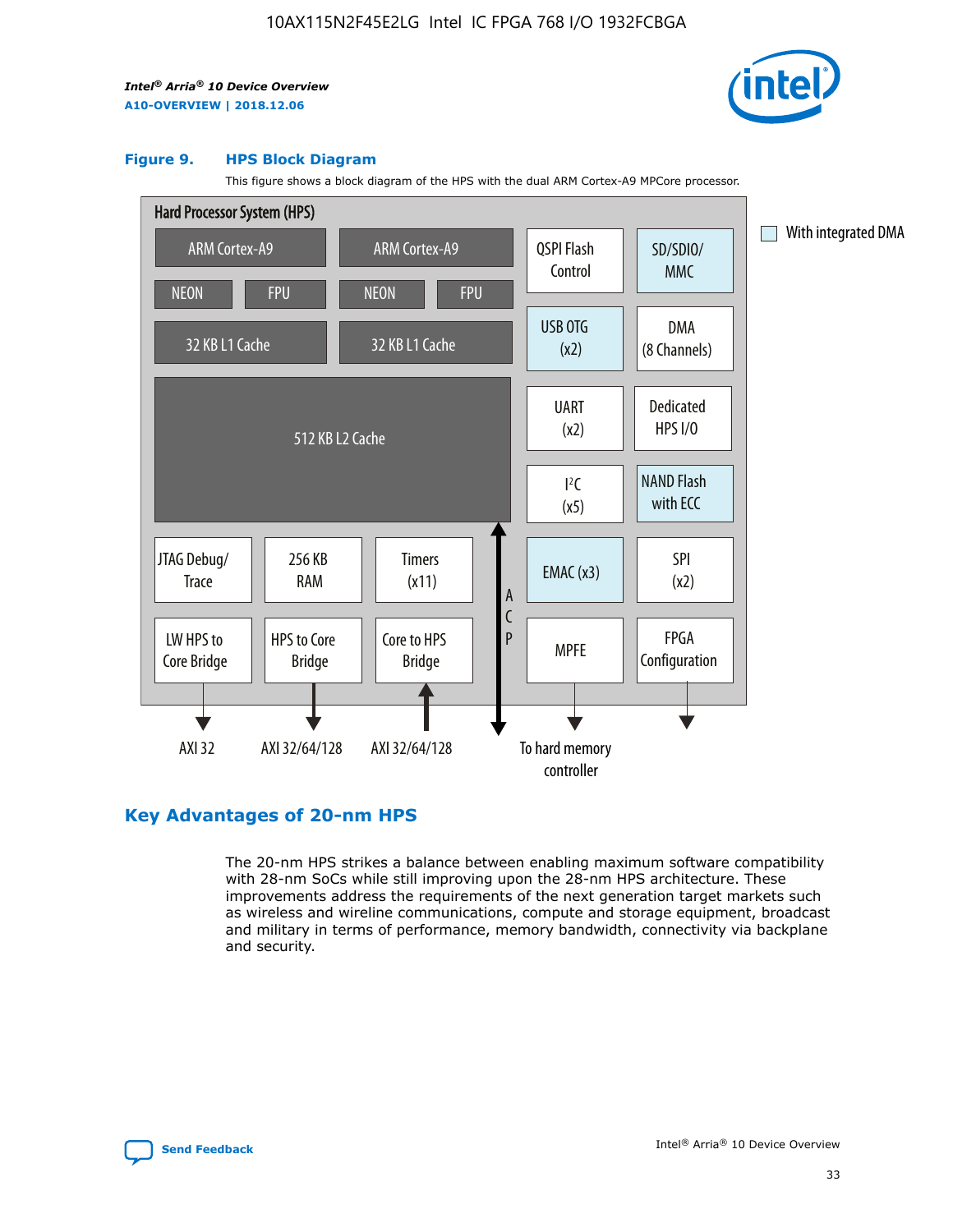![](_page_34_Picture_1.jpeg)

## **Table 24. Improvements in 20 nm HPS**

This table lists the key improvements of the 20 nm HPS compared to the 28 nm HPS.

| Advantages/<br><b>Improvements</b>                          | <b>Description</b>                                                                                                                                                                                                                                                                                                                                                                                                                                                                                                                                                                                                                                                                                                                                                                                                                                                                                                                   |
|-------------------------------------------------------------|--------------------------------------------------------------------------------------------------------------------------------------------------------------------------------------------------------------------------------------------------------------------------------------------------------------------------------------------------------------------------------------------------------------------------------------------------------------------------------------------------------------------------------------------------------------------------------------------------------------------------------------------------------------------------------------------------------------------------------------------------------------------------------------------------------------------------------------------------------------------------------------------------------------------------------------|
| Increased performance and<br>overdrive capability           | While the nominal processor frequency is 1.2 GHz, the 20 nm HPS offers an "overdrive"<br>feature which enables a higher processor operating frequency. This requires a higher supply<br>voltage value that is unique to the HPS and may require a separate regulator.                                                                                                                                                                                                                                                                                                                                                                                                                                                                                                                                                                                                                                                                |
| Increased processor memory<br>bandwidth and DDR4<br>support | Up to 64-bit DDR4 memory at 2,400 Mbps support is available for the processor. The hard<br>memory controller for the HPS comprises a multi-port front end that manages connections<br>to a single port memory controller. The multi-port front end allows logic core and the HPS<br>to share ports and thereby the available bandwidth of the memory controller.                                                                                                                                                                                                                                                                                                                                                                                                                                                                                                                                                                     |
| Flexible I/O sharing                                        | An advanced I/O pin muxing scheme allows improved sharing of I/O between the HPS and<br>the core logic. The following types of I/O are available for SoC:<br>17 dedicated I/Os-physically located inside the HPS block and are not accessible to<br>logic within the core. The 17 dedicated I/Os are used for HPS clock, resets, and<br>interfacing with boot devices, QSPI, and SD/MMC.<br>48 direct shared I/O-located closest to the HPS block and are ideal for high speed HPS<br>$\bullet$<br>peripherals such as EMAC, USB, and others. There is one bank of 48 I/Os that supports<br>direct sharing where the 48 I/Os can be shared 12 I/Os at a time.<br>Standard (shared) I/O-all standard I/Os can be shared by the HPS peripherals and any<br>logic within the core. For designs where more than 48 I/Os are reguired to fully use all<br>the peripherals in the HPS, these I/Os can be connected through the core logic. |
| <b>EMAC</b> core                                            | Three EMAC cores are available in the HPS. The EMAC cores enable an application to<br>support two redundant Ethernet connections; for example, backplane, or two EMAC cores<br>for managing IEEE 1588 time stamp information while allowing a third EMAC core for debug<br>and configuration. All three EMACs can potentially share the same time stamps, simplifying<br>the 1588 time stamping implementation. A new serial time stamp interface allows core<br>logic to access and read the time stamp values. The integrated EMAC controllers can be<br>connected to external Ethernet PHY through the provided MDIO or I <sup>2</sup> C interface.                                                                                                                                                                                                                                                                               |
| On-chip memory                                              | The on-chip memory is updated to 256 KB support and can support larger data sets and<br>real time algorithms.                                                                                                                                                                                                                                                                                                                                                                                                                                                                                                                                                                                                                                                                                                                                                                                                                        |
| <b>ECC</b> enhancements                                     | Improvements in L2 Cache ECC management allow identification of errors down to the<br>address level. ECC enhancements also enable improved error injection and status reporting<br>via the introduction of new memory mapped access to syndrome and data signals.                                                                                                                                                                                                                                                                                                                                                                                                                                                                                                                                                                                                                                                                    |
| HPS to FPGA Interconnect<br>Backbone                        | Although the HPS and the Logic Core can operate independently, they are tightly coupled<br>via a high-bandwidth system interconnect built from high-performance ARM AMBA AXI bus<br>bridges. IP bus masters in the FPGA fabric have access to HPS bus slaves via the FPGA-to-<br>HPS interconnect. Similarly, HPS bus masters have access to bus slaves in the core fabric<br>via the HPS-to-FPGA bridge. Both bridges are AMBA AXI-3 compliant and support<br>simultaneous read and write transactions. Up to three masters within the core fabric can<br>share the HPS SDRAM controller with the processor. Additionally, the processor can be used<br>to configure the core fabric under program control via a dedicated 32-bit configuration port.                                                                                                                                                                               |
| FPGA configuration and HPS<br>booting                       | The FPGA fabric and HPS in the SoCs are powered independently. You can reduce the clock<br>frequencies or gate the clocks to reduce dynamic power.<br>You can configure the FPGA fabric and boot the HPS independently, in any order, providing<br>you with more design flexibility.                                                                                                                                                                                                                                                                                                                                                                                                                                                                                                                                                                                                                                                 |
| Security                                                    | New security features have been introduced for anti-tamper management, secure boot,<br>encryption (AES), and authentication (SHA).                                                                                                                                                                                                                                                                                                                                                                                                                                                                                                                                                                                                                                                                                                                                                                                                   |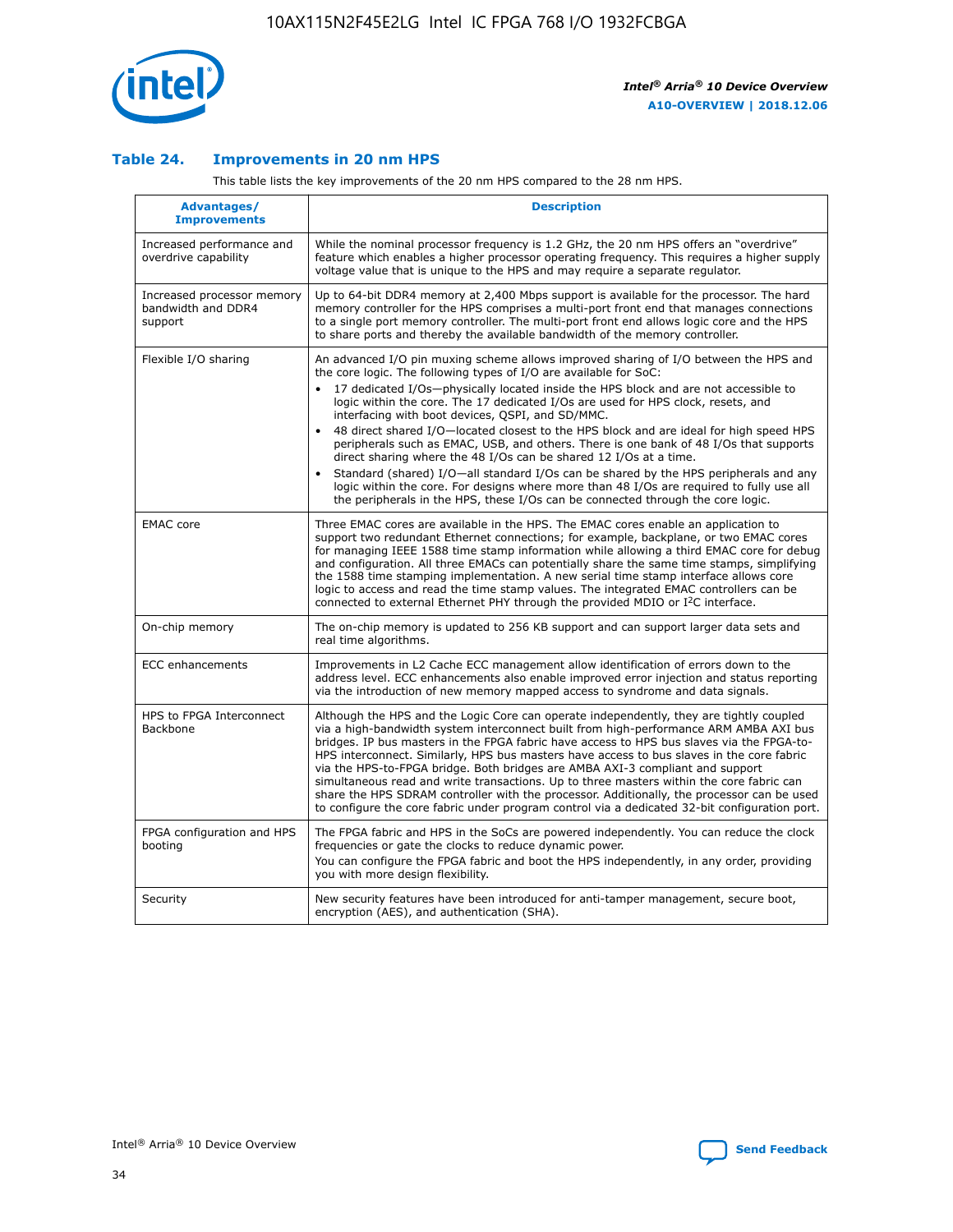![](_page_35_Picture_2.jpeg)

## **Features of the HPS**

The HPS has the following features:

- 1.2-GHz, dual-core ARM Cortex-A9 MPCore processor with up to 1.5-GHz via overdrive
	- ARMv7-A architecture that runs 32-bit ARM instructions, 16-bit and 32-bit Thumb instructions, and 8-bit Java byte codes in Jazelle style
	- Superscalar, variable length, out-of-order pipeline with dynamic branch prediction
	- Instruction Efficiency 2.5 MIPS/MHz, which provides total performance of 7500 MIPS at 1.5 GHz
- Each processor core includes:
	- 32 KB of L1 instruction cache, 32 KB of L1 data cache
	- Single- and double-precision floating-point unit and NEON media engine
	- CoreSight debug and trace technology
	- Snoop Control Unit (SCU) and Acceleration Coherency Port (ACP)
- 512 KB of shared L2 cache
- 256 KB of scratch RAM
- Hard memory controller with support for DDR3, DDR4 and optional error correction code (ECC) support
- Multiport Front End (MPFE) Scheduler interface to the hard memory controller
- 8-channel direct memory access (DMA) controller
- QSPI flash controller with SIO, DIO, QIO SPI Flash support
- NAND flash controller (ONFI 1.0 or later) with DMA and ECC support, updated to support 8 and 16-bit Flash devices and new command DMA to offload CPU for fast power down recovery
- Updated SD/SDIO/MMC controller to eMMC 4.5 with DMA with CE-ATA digital command support
- 3 10/100/1000 Ethernet media access control (MAC) with DMA
- 2 USB On-the-Go (OTG) controllers with DMA
- $\bullet$  5 I<sup>2</sup>C controllers (3 can be used by EMAC for MIO to external PHY)
- 2 UART 16550 Compatible controllers
- 4 serial peripheral interfaces (SPI) (2 Master, 2 Slaves)
- 62 programmable general-purpose I/Os, which includes 48 direct share I/Os that allows the HPS peripherals to connect directly to the FPGA I/Os
- 7 general-purpose timers
- 4 watchdog timers
- Anti-tamper, Secure Boot, Encryption (AES) and Authentication (SHA)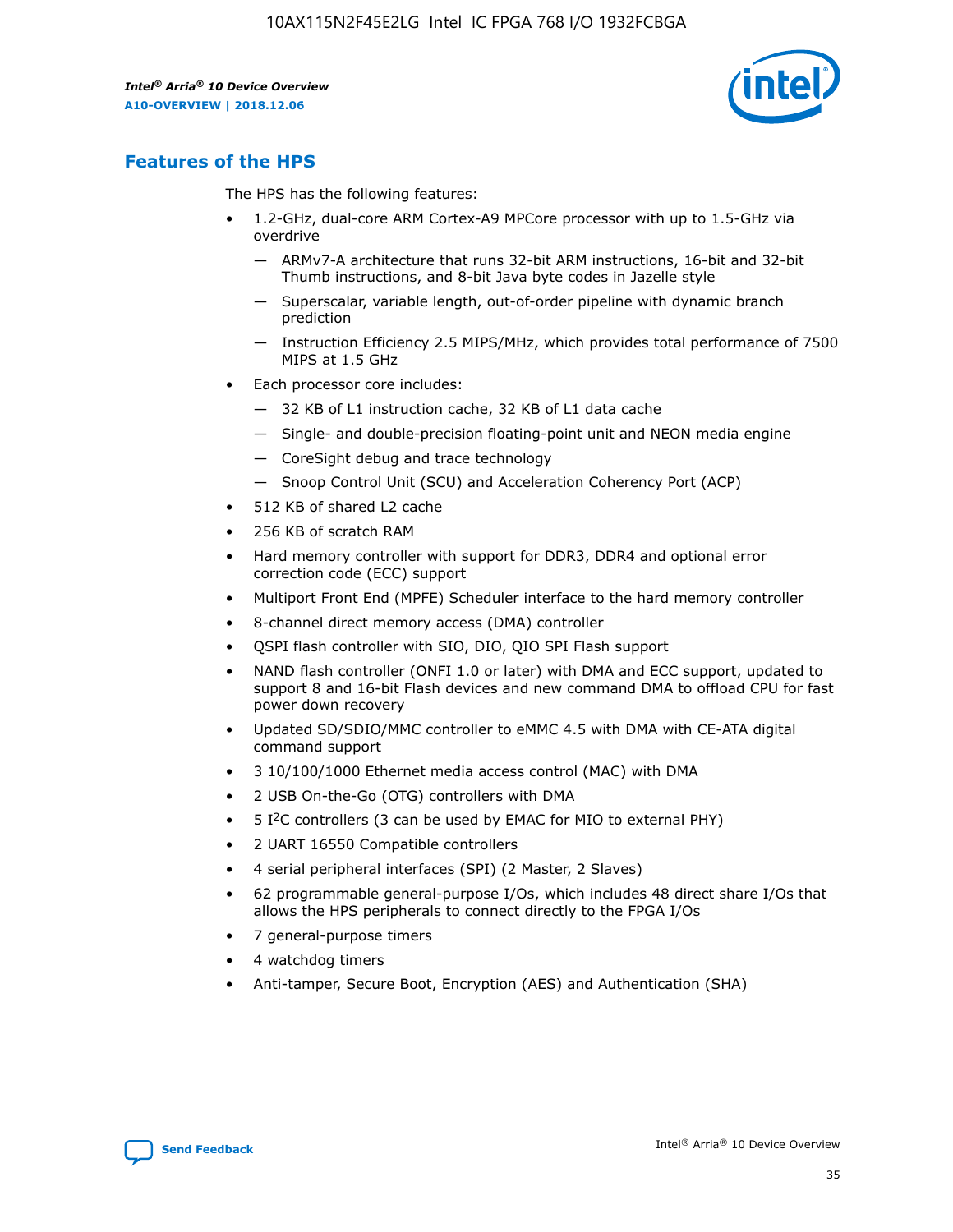![](_page_36_Picture_1.jpeg)

## **System Peripherals and Debug Access Port**

Each Ethernet MAC, USB OTG, NAND flash controller, and SD/MMC controller module has an integrated DMA controller. For modules without an integrated DMA controller, an additional DMA controller module provides up to eight channels of high-bandwidth data transfers. Peripherals that communicate off-chip are multiplexed with other peripherals at the HPS pin level. This allows you to choose which peripherals interface with other devices on your PCB.

The debug access port provides interfaces to industry standard JTAG debug probes and supports ARM CoreSight debug and core traces to facilitate software development.

#### **HPS–FPGA AXI Bridges**

The HPS–FPGA bridges, which support the Advanced Microcontroller Bus Architecture (AMBA) Advanced eXtensible Interface (AXI™) specifications, consist of the following bridges:

- FPGA-to-HPS AMBA AXI bridge—a high-performance bus supporting 32, 64, and 128 bit data widths that allows the FPGA fabric to issue transactions to slaves in the HPS.
- HPS-to-FPGA Avalon/AMBA AXI bridge—a high-performance bus supporting 32, 64, and 128 bit data widths that allows the HPS to issue transactions to slaves in the FPGA fabric.
- Lightweight HPS-to-FPGA AXI bridge—a lower latency 32 bit width bus that allows the HPS to issue transactions to soft peripherals in the FPGA fabric. This bridge is primarily used for control and status register (CSR) accesses to peripherals in the FPGA fabric.

The HPS–FPGA AXI bridges allow masters in the FPGA fabric to communicate with slaves in the HPS logic, and vice versa. For example, the HPS-to-FPGA AXI bridge allows you to share memories instantiated in the FPGA fabric with one or both microprocessors in the HPS, while the FPGA-to-HPS AXI bridge allows logic in the FPGA fabric to access the memory and peripherals in the HPS.

Each HPS–FPGA bridge also provides asynchronous clock crossing for data transferred between the FPGA fabric and the HPS.

#### **HPS SDRAM Controller Subsystem**

The HPS SDRAM controller subsystem contains a multiport SDRAM controller and DDR PHY that are shared between the FPGA fabric (through the FPGA-to-HPS SDRAM interface), the level 2 (L2) cache, and the level 3 (L3) system interconnect. The FPGA-to-HPS SDRAM interface supports AMBA AXI and Avalon® Memory-Mapped (Avalon-MM) interface standards, and provides up to six individual ports for access by masters implemented in the FPGA fabric.

The HPS SDRAM controller supports up to 3 masters (command ports), 3x 64-bit read data ports and 3x 64-bit write data ports.

To maximize memory performance, the SDRAM controller subsystem supports command and data reordering, deficit round-robin arbitration with aging, and high-priority bypass features.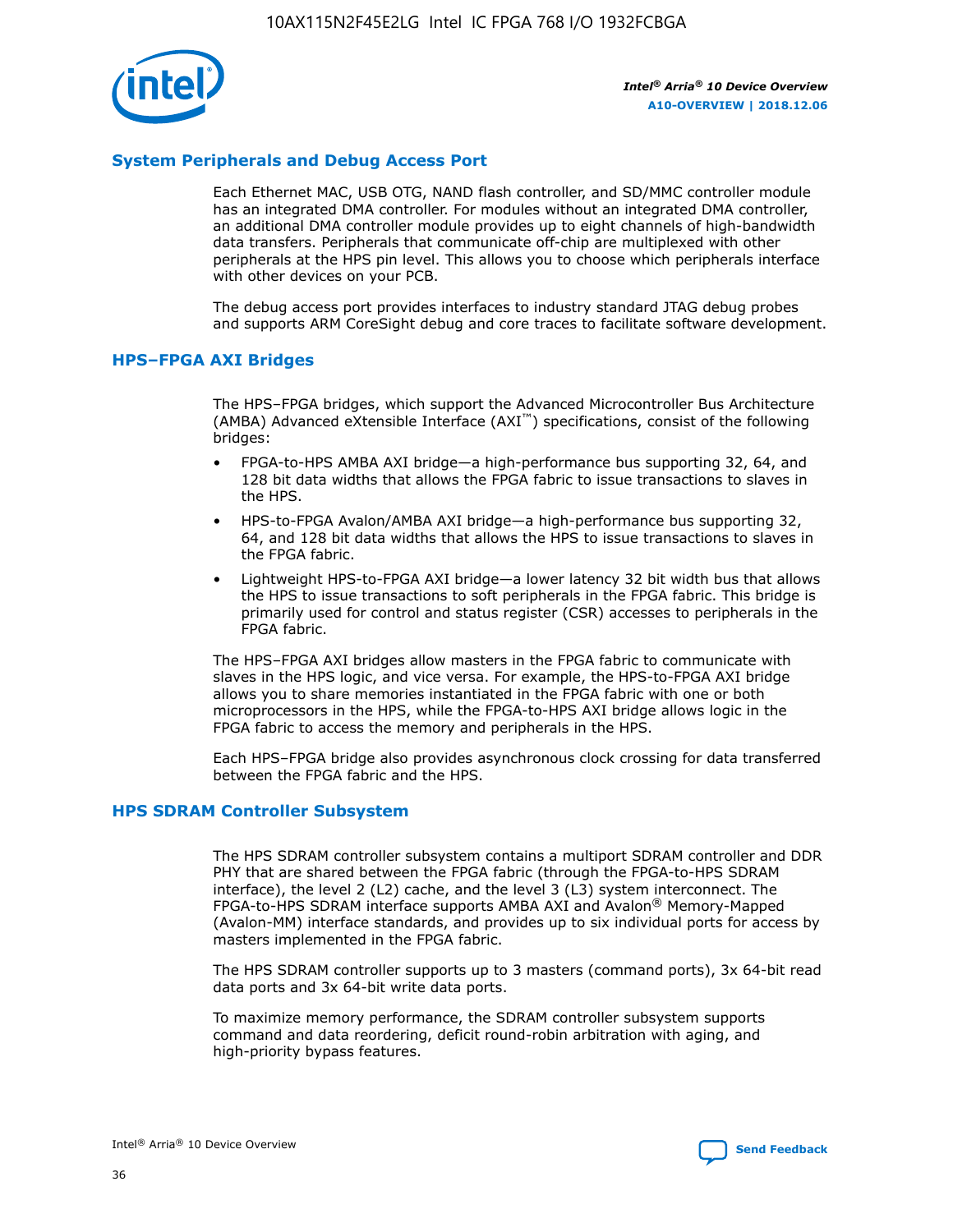![](_page_37_Picture_2.jpeg)

## **FPGA Configuration and HPS Booting**

The FPGA fabric and HPS in the SoC FPGA must be powered at the same time. You can reduce the clock frequencies or gate the clocks to reduce dynamic power.

Once powered, the FPGA fabric and HPS can be configured independently thus providing you with more design flexibility:

- You can boot the HPS independently. After the HPS is running, the HPS can fully or partially reconfigure the FPGA fabric at any time under software control. The HPS can also configure other FPGAs on the board through the FPGA configuration controller.
- Configure the FPGA fabric first, and then boot the HPS from memory accessible to the FPGA fabric.

## **Hardware and Software Development**

For hardware development, you can configure the HPS and connect your soft logic in the FPGA fabric to the HPS interfaces using the Platform Designer system integration tool in the Intel Quartus Prime software.

For software development, the ARM-based SoC FPGA devices inherit the rich software development ecosystem available for the ARM Cortex-A9 MPCore processor. The software development process for Intel SoC FPGAs follows the same steps as those for other SoC devices from other manufacturers. Support for Linux\*, VxWorks\*, and other operating systems are available for the SoC FPGAs. For more information on the operating systems support availability, contact the Intel FPGA sales team.

You can begin device-specific firmware and software development on the Intel SoC FPGA Virtual Target. The Virtual Target is a fast PC-based functional simulation of a target development system—a model of a complete development board. The Virtual Target enables the development of device-specific production software that can run unmodified on actual hardware.

## **Dynamic and Partial Reconfiguration**

The Intel Arria 10 devices support dynamic and partial reconfiguration. You can use dynamic and partial reconfiguration simultaneously to enable seamless reconfiguration of both the device core and transceivers.

## **Dynamic Reconfiguration**

You can reconfigure the PMA and PCS blocks while the device continues to operate. This feature allows you to change the data rates, protocol, and analog settings of a channel in a transceiver bank without affecting on-going data transfer in other transceiver banks. This feature is ideal for applications that require dynamic multiprotocol or multirate support.

## **Partial Reconfiguration**

Using partial reconfiguration, you can reconfigure some parts of the device while keeping the device in operation.

![](_page_37_Picture_18.jpeg)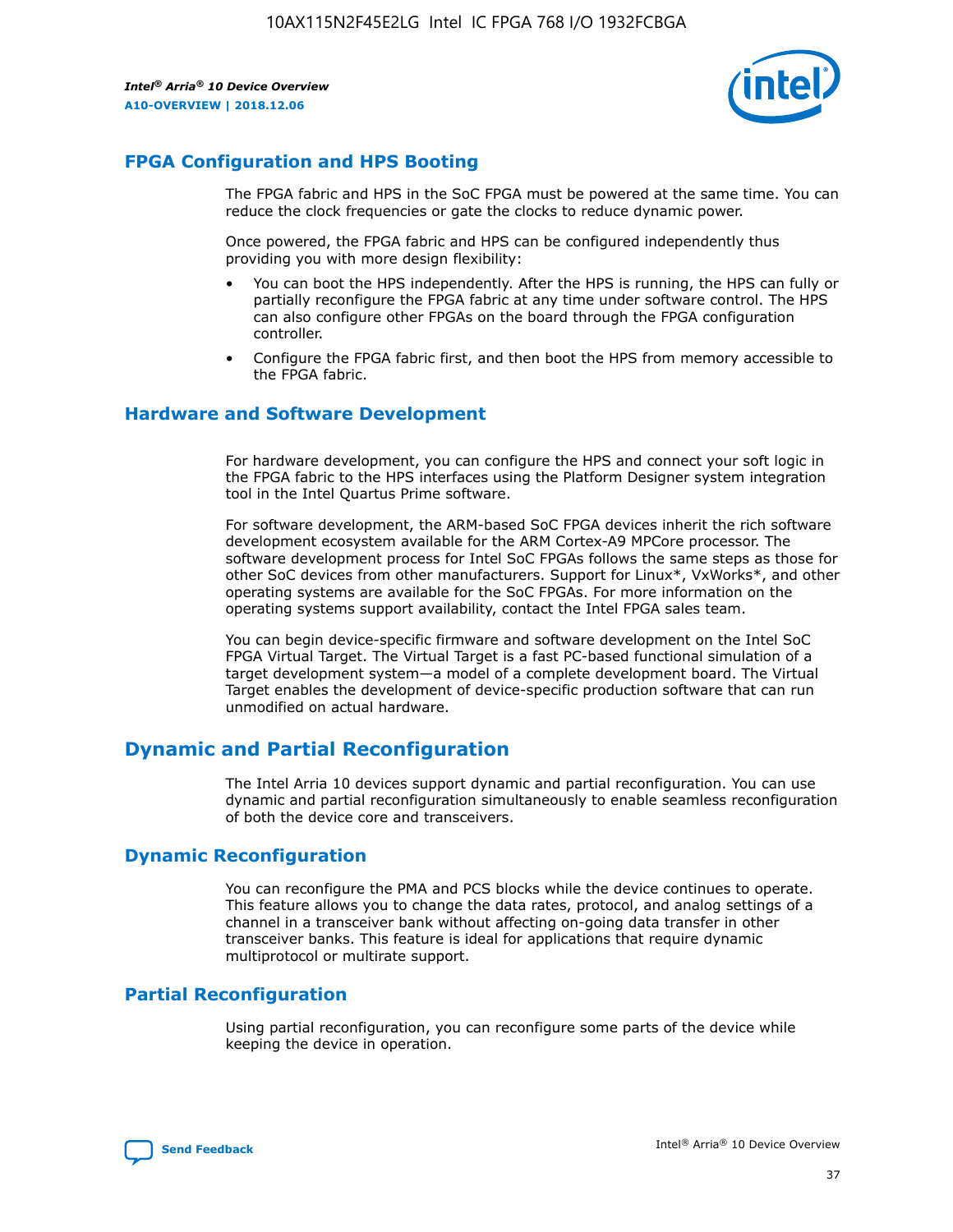![](_page_38_Picture_1.jpeg)

Instead of placing all device functions in the FPGA fabric, you can store some functions that do not run simultaneously in external memory and load them only when required. This capability increases the effective logic density of the device, and lowers cost and power consumption.

In the Intel solution, you do not have to worry about intricate device architecture to perform a partial reconfiguration. The partial reconfiguration capability is built into the Intel Quartus Prime design software, making such time-intensive task simple.

Intel Arria 10 devices support partial reconfiguration in the following configuration options:

- Using an internal host:
	- All supported configuration modes where the FPGA has access to external memory devices such as serial and parallel flash memory.
	- Configuration via Protocol [CvP (PCIe)]
- Using an external host—passive serial (PS), fast passive parallel (FPP) x8, FPP x16, and FPP x32 I/O interface.

# **Enhanced Configuration and Configuration via Protocol**

## **Table 25. Configuration Schemes and Features of Intel Arria 10 Devices**

Intel Arria 10 devices support 1.8 V programming voltage and several configuration schemes.

| <b>Scheme</b>                                                          | <b>Data</b><br><b>Width</b> | <b>Max Clock</b><br>Rate<br>(MHz) | <b>Max Data</b><br>Rate<br>(Mbps)<br>(13) | <b>Decompression</b> | <b>Design</b><br>Security <sup>(1</sup><br>4) | <b>Partial</b><br><b>Reconfiguration</b><br>(15) | <b>Remote</b><br><b>System</b><br><b>Update</b> |
|------------------------------------------------------------------------|-----------------------------|-----------------------------------|-------------------------------------------|----------------------|-----------------------------------------------|--------------------------------------------------|-------------------------------------------------|
| <b>JTAG</b>                                                            | 1 bit                       | 33                                | 33                                        |                      |                                               | Yes(16)                                          |                                                 |
| Active Serial (AS)<br>through the<br>EPCO-L<br>configuration<br>device | 1 bit,<br>4 bits            | 100                               | 400                                       | Yes                  | Yes                                           | $Y_{PS}(16)$                                     | Yes                                             |
| Passive serial (PS)<br>through CPLD or<br>external<br>microcontroller  | 1 bit                       | 100                               | 100                                       | Yes                  | Yes                                           | Yes(16)                                          | Parallel<br>Flash<br>Loader<br>(PFL) IP<br>core |
|                                                                        |                             |                                   |                                           |                      |                                               |                                                  | continued                                       |

<sup>(13)</sup> Enabling either compression or design security features affects the maximum data rate. Refer to the Intel Arria 10 Device Datasheet for more information.

<sup>(14)</sup> Encryption and compression cannot be used simultaneously.

 $<sup>(15)</sup>$  Partial reconfiguration is an advanced feature of the device family. If you are interested in</sup> using partial reconfiguration, contact Intel for support.

 $(16)$  Partial configuration can be performed only when it is configured as internal host.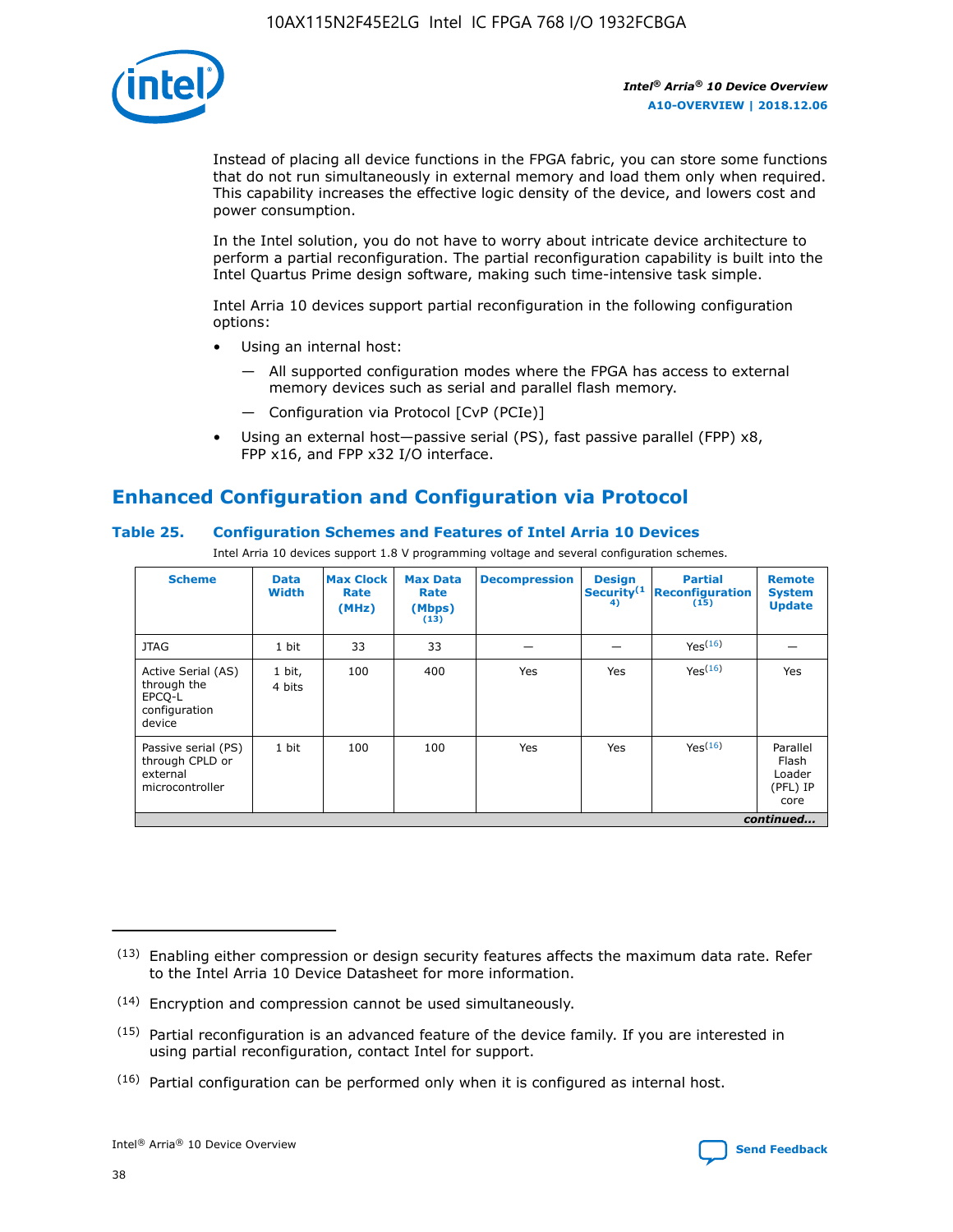![](_page_39_Picture_2.jpeg)

| <b>Scheme</b>                                    | <b>Data</b><br><b>Width</b> | <b>Max Clock</b><br>Rate<br>(MHz) | <b>Max Data</b><br>Rate<br>(Mbps)<br>(13) | <b>Decompression</b> | <b>Design</b><br>Security <sup>(1</sup><br>4) | <b>Partial</b><br><b>Reconfiguration</b><br>(15) | <b>Remote</b><br><b>System</b><br><b>Update</b> |
|--------------------------------------------------|-----------------------------|-----------------------------------|-------------------------------------------|----------------------|-----------------------------------------------|--------------------------------------------------|-------------------------------------------------|
| Fast passive                                     | 8 bits                      | 100                               | 3200                                      | Yes                  | Yes                                           | Yes(17)                                          | PFL IP                                          |
| parallel (FPP)<br>through CPLD or                | 16 bits                     |                                   |                                           | Yes                  | Yes                                           |                                                  | core                                            |
| external<br>microcontroller                      | 32 bits                     |                                   |                                           | Yes                  | Yes                                           |                                                  |                                                 |
| Configuration via                                | 16 bits                     | 100                               | 3200                                      | Yes                  | Yes                                           | Yes <sup>(17)</sup>                              |                                                 |
| <b>HPS</b>                                       | 32 bits                     |                                   |                                           | Yes                  | Yes                                           |                                                  |                                                 |
| Configuration via<br>Protocol [CvP<br>$(PCIe^*)$ | x1, x2,<br>x4, x8<br>lanes  |                                   | 8000                                      | Yes                  | Yes                                           | Yes <sup>(16)</sup>                              |                                                 |

You can configure Intel Arria 10 devices through PCIe using Configuration via Protocol (CvP). The Intel Arria 10 CvP implementation conforms to the PCIe 100 ms power-up-to-active time requirement.

### **Related Information**

[Configuration via Protocol \(CvP\) Implementation in Intel FPGAs User Guide](https://www.intel.com/content/www/us/en/programmable/documentation/dsu1441819344145.html#dsu1442269728522) Provides more information about the CvP configuration scheme.

## **SEU Error Detection and Correction**

Intel Arria 10 devices offer robust and easy-to-use single-event upset (SEU) error detection and correction circuitry.

The detection and correction circuitry includes protection for Configuration RAM (CRAM) programming bits and user memories. The CRAM is protected by a continuously running CRC error detection circuit with integrated ECC that automatically corrects one or two errors and detects higher order multi-bit errors. When more than two errors occur, correction is available through reloading of the core programming file, providing a complete design refresh while the FPGA continues to operate.

The physical layout of the Intel Arria 10 CRAM array is optimized to make the majority of multi-bit upsets appear as independent single-bit or double-bit errors which are automatically corrected by the integrated CRAM ECC circuitry. In addition to the CRAM protection, the M20K memory blocks also include integrated ECC circuitry and are layout-optimized for error detection and correction. The MLAB does not have ECC.

(14) Encryption and compression cannot be used simultaneously.

<sup>(17)</sup> Supported at a maximum clock rate of 100 MHz.

![](_page_39_Picture_15.jpeg)

 $(13)$  Enabling either compression or design security features affects the maximum data rate. Refer to the Intel Arria 10 Device Datasheet for more information.

 $(15)$  Partial reconfiguration is an advanced feature of the device family. If you are interested in using partial reconfiguration, contact Intel for support.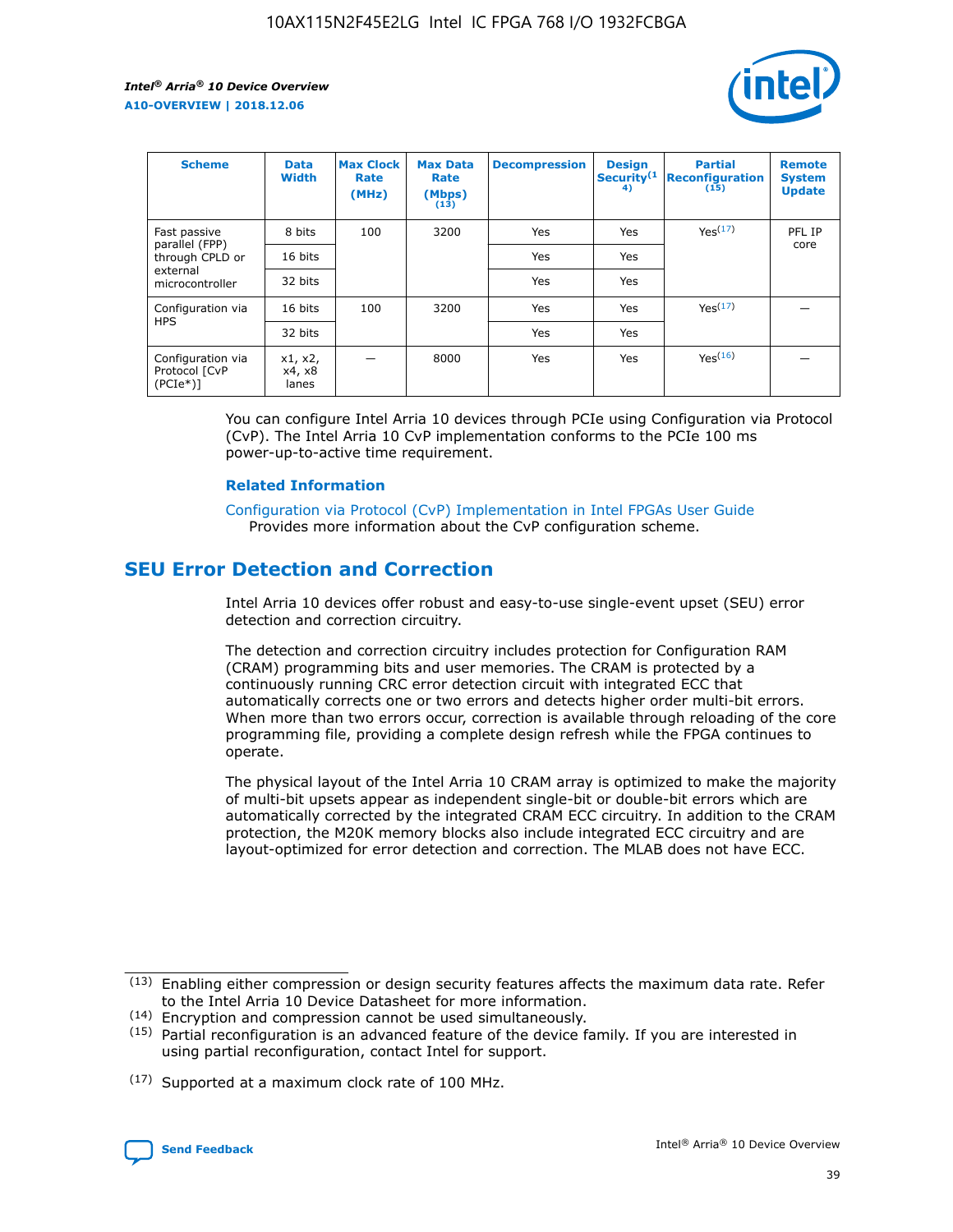![](_page_40_Picture_1.jpeg)

## **Power Management**

Intel Arria 10 devices leverage the advanced 20 nm process technology, a low 0.9 V core power supply, an enhanced core architecture, and several optional power reduction techniques to reduce total power consumption by as much as 40% compared to Arria V devices and as much as 60% compared to Stratix V devices.

The optional power reduction techniques in Intel Arria 10 devices include:

- **SmartVID**—a code is programmed into each device during manufacturing that allows a smart regulator to operate the device at lower core  $V_{CC}$  while maintaining performance
- **Programmable Power Technology**—non-critical timing paths are identified by the Intel Quartus Prime software and the logic in these paths is biased for low power instead of high performance
- **Low Static Power Options**—devices are available with either standard static power or low static power while maintaining performance

Furthermore, Intel Arria 10 devices feature Intel's industry-leading low power transceivers and include a number of hard IP blocks that not only reduce logic resources but also deliver substantial power savings compared to soft implementations. In general, hard IP blocks consume up to 90% less power than the equivalent soft logic implementations.

## **Incremental Compilation**

The Intel Quartus Prime software incremental compilation feature reduces compilation time and helps preserve performance to ease timing closure. The incremental compilation feature enables the partial reconfiguration flow for Intel Arria 10 devices.

Incremental compilation supports top-down, bottom-up, and team-based design flows. This feature facilitates modular, hierarchical, and team-based design flows where different designers compile their respective design sections in parallel. Furthermore, different designers or IP providers can develop and optimize different blocks of the design independently. These blocks can then be imported into the top level project.

# **Document Revision History for Intel Arria 10 Device Overview**

| <b>Document</b><br><b>Version</b> | <b>Changes</b>                                                                                                                                                                                                                                                              |
|-----------------------------------|-----------------------------------------------------------------------------------------------------------------------------------------------------------------------------------------------------------------------------------------------------------------------------|
| 2018.12.06                        | Added links to Intel Arria 10 device errata documents.<br>Removed automotive temperature option from the Intel Arria 10 GX devices.<br>Removed -3 fabric speed grade from the Intel Arria 10 GT devices.<br>Updated power options for the Intel Arria 10 GX and GT devices. |
| 2018.04.09                        | Updated the lowest $V_{CC}$ from 0.83 V to 0.82 V in the topic listing a summary of the device features.                                                                                                                                                                    |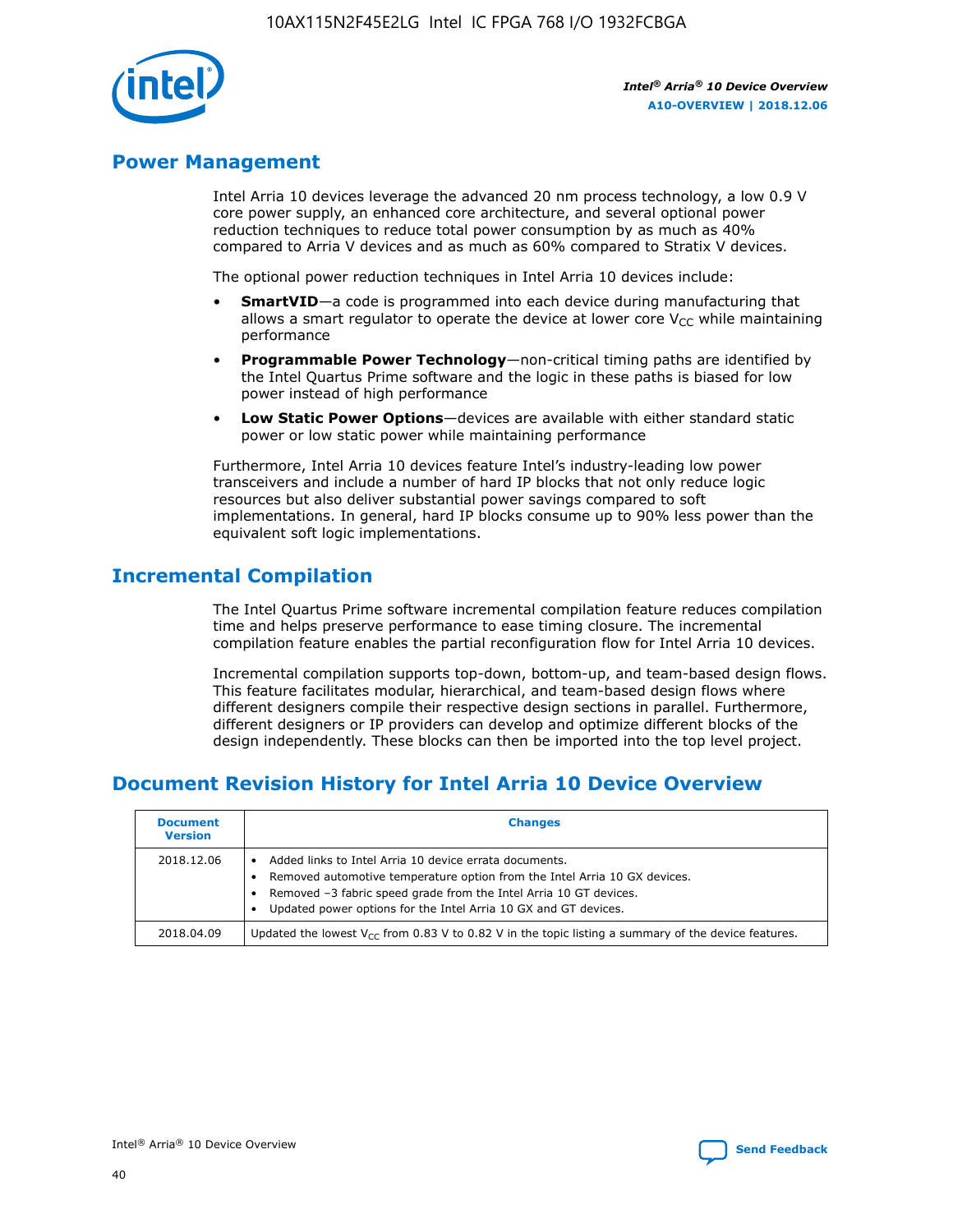$\mathsf{r}$ 

![](_page_41_Picture_2.jpeg)

| January 2018<br>Updated the maximum data rate for HPS (Intel Arria 10 SX devices<br>2018.01.17<br>external memory interface DDR3 controller from 2,166 Mbps to 2,133<br>Mbps.<br>$\bullet$<br>+ SRAM to 633 MHz in Memory Standards Supported by the Soft<br>Memory Controller table.<br>Updated transceiver backplane capability to 12.5 Gbps.<br>$\bullet$<br>Removed transceiver speed grade 5 in Sample Ordering Core and<br>Available Options for Intel Arria 10 GX Devices figure.<br>Available Options for Intel Arria 10 GT Devices figure.<br>Updated short reach transceiver rate for Intel Arria 10 GT devices to<br>$\bullet$<br>25.8 Gbps.<br>Removed On-Die Instrumentation - EyeQ and Jitter Margin Tool<br>table.<br>2017.09.20<br>September 2017<br>1,333 MHz/2,666 Mbps to 1,200 MHz/2,400 Mbps.<br>July 2017<br>2017.07.13<br>Corrected the automotive temperature range in the figure showing the<br>available options for the Intel Arria 10 GX devices from "-40°C to 100°C"<br>to "-40°C to 125°C".<br>July 2017<br>2017.07.06<br>Added automotive temperature option to Intel Arria 10 GX device family.<br>2017.05.08<br>Corrected protocol names with "1588" to "IEEE 1588v2".<br>May 2017<br>$\bullet$<br>Updated the vertical migration table to remove vertical migration<br>$\bullet$<br>between Intel Arria 10 GX and Intel Arria 10 SX device variants.<br>Removed all "Preliminary" marks.<br>2017.03.15<br>March 2017<br>Removed the topic about migration from Intel Arria 10 to Intel Stratix<br>10 devices.<br>Rebranded as Intel.<br>$\bullet$<br>October 2016<br>2016.10.31<br>Removed package F36 from Intel Arria 10 GX devices.<br>$\bullet$<br>Updated Intel Arria 10 GT sample ordering code and maximum GX<br>$\bullet$<br>transceiver count. Intel Arria 10 GT devices are available only in the<br>SF45 package option with a maximum of 72 transceivers.<br>May 2016<br>2016.05.02<br>Updated the FPGA Configuration and HPS Booting topic.<br>Remove $V_{CC}$ PowerManager from the Summary of Features, Power<br>Management and Arria 10 Device Variants and packages topics. This<br>feature is no longer supported in Arria 10 devices.<br>Removed LPDDR3 from the Memory Standards Supported by the HPS<br>Hard Memory Controller table in the Memory Standards Supported by<br>Intel Arria 10 Devices topic. This standard is only supported by the<br>FPGA.<br>Removed transceiver speed grade 5 from the Device Variants and<br>Packages topic for Arria 10 GX and SX devices.<br>Changed the maximum Arria 10 GT datarate to 25.8 Gbps and the<br>February 2016<br>2016.02.11<br>minimum datarate to 1 Gbps globally.<br>Revised the state for Core clock networks in the Summary of Features<br>$\bullet$<br>topic.<br>• Changed the transceiver parameters in the "Summary of Features for<br>Arria 10 Devices" table.<br>for Arria 10 GT Devices" table.<br>• Changed the package availability for GT devices in the "Package Plan<br>for Arria 10 GT Devices" table.<br>Changed the package configurations for GT devices in the "Migration"<br>Capability Across Arria 10 Product Lines" figure. | <b>Date</b> | <b>Version</b> | <b>Changes</b>                                                                                                                                                                                                                                                                               |
|----------------------------------------------------------------------------------------------------------------------------------------------------------------------------------------------------------------------------------------------------------------------------------------------------------------------------------------------------------------------------------------------------------------------------------------------------------------------------------------------------------------------------------------------------------------------------------------------------------------------------------------------------------------------------------------------------------------------------------------------------------------------------------------------------------------------------------------------------------------------------------------------------------------------------------------------------------------------------------------------------------------------------------------------------------------------------------------------------------------------------------------------------------------------------------------------------------------------------------------------------------------------------------------------------------------------------------------------------------------------------------------------------------------------------------------------------------------------------------------------------------------------------------------------------------------------------------------------------------------------------------------------------------------------------------------------------------------------------------------------------------------------------------------------------------------------------------------------------------------------------------------------------------------------------------------------------------------------------------------------------------------------------------------------------------------------------------------------------------------------------------------------------------------------------------------------------------------------------------------------------------------------------------------------------------------------------------------------------------------------------------------------------------------------------------------------------------------------------------------------------------------------------------------------------------------------------------------------------------------------------------------------------------------------------------------------------------------------------------------------------------------------------------------------------------------------------------------------------------------------------------------------------------------------------------------------------------------------------------------------------------------------------------------------------------------------------------------------------------------------------------------------------------------|-------------|----------------|----------------------------------------------------------------------------------------------------------------------------------------------------------------------------------------------------------------------------------------------------------------------------------------------|
|                                                                                                                                                                                                                                                                                                                                                                                                                                                                                                                                                                                                                                                                                                                                                                                                                                                                                                                                                                                                                                                                                                                                                                                                                                                                                                                                                                                                                                                                                                                                                                                                                                                                                                                                                                                                                                                                                                                                                                                                                                                                                                                                                                                                                                                                                                                                                                                                                                                                                                                                                                                                                                                                                                                                                                                                                                                                                                                                                                                                                                                                                                                                                                |             |                | Updated maximum frequency supported for half rate QDRII and QDRII<br>Removed package code 40, low static power, SmartVID, industrial, and<br>military operating temperature support from Sample Ordering Core and<br>support from PMA Features of the Transceivers in Intel Arria 10 Devices |
|                                                                                                                                                                                                                                                                                                                                                                                                                                                                                                                                                                                                                                                                                                                                                                                                                                                                                                                                                                                                                                                                                                                                                                                                                                                                                                                                                                                                                                                                                                                                                                                                                                                                                                                                                                                                                                                                                                                                                                                                                                                                                                                                                                                                                                                                                                                                                                                                                                                                                                                                                                                                                                                                                                                                                                                                                                                                                                                                                                                                                                                                                                                                                                |             |                | Updated the maximum speed of the DDR4 external memory interface from                                                                                                                                                                                                                         |
|                                                                                                                                                                                                                                                                                                                                                                                                                                                                                                                                                                                                                                                                                                                                                                                                                                                                                                                                                                                                                                                                                                                                                                                                                                                                                                                                                                                                                                                                                                                                                                                                                                                                                                                                                                                                                                                                                                                                                                                                                                                                                                                                                                                                                                                                                                                                                                                                                                                                                                                                                                                                                                                                                                                                                                                                                                                                                                                                                                                                                                                                                                                                                                |             |                |                                                                                                                                                                                                                                                                                              |
|                                                                                                                                                                                                                                                                                                                                                                                                                                                                                                                                                                                                                                                                                                                                                                                                                                                                                                                                                                                                                                                                                                                                                                                                                                                                                                                                                                                                                                                                                                                                                                                                                                                                                                                                                                                                                                                                                                                                                                                                                                                                                                                                                                                                                                                                                                                                                                                                                                                                                                                                                                                                                                                                                                                                                                                                                                                                                                                                                                                                                                                                                                                                                                |             |                |                                                                                                                                                                                                                                                                                              |
|                                                                                                                                                                                                                                                                                                                                                                                                                                                                                                                                                                                                                                                                                                                                                                                                                                                                                                                                                                                                                                                                                                                                                                                                                                                                                                                                                                                                                                                                                                                                                                                                                                                                                                                                                                                                                                                                                                                                                                                                                                                                                                                                                                                                                                                                                                                                                                                                                                                                                                                                                                                                                                                                                                                                                                                                                                                                                                                                                                                                                                                                                                                                                                |             |                |                                                                                                                                                                                                                                                                                              |
|                                                                                                                                                                                                                                                                                                                                                                                                                                                                                                                                                                                                                                                                                                                                                                                                                                                                                                                                                                                                                                                                                                                                                                                                                                                                                                                                                                                                                                                                                                                                                                                                                                                                                                                                                                                                                                                                                                                                                                                                                                                                                                                                                                                                                                                                                                                                                                                                                                                                                                                                                                                                                                                                                                                                                                                                                                                                                                                                                                                                                                                                                                                                                                |             |                |                                                                                                                                                                                                                                                                                              |
|                                                                                                                                                                                                                                                                                                                                                                                                                                                                                                                                                                                                                                                                                                                                                                                                                                                                                                                                                                                                                                                                                                                                                                                                                                                                                                                                                                                                                                                                                                                                                                                                                                                                                                                                                                                                                                                                                                                                                                                                                                                                                                                                                                                                                                                                                                                                                                                                                                                                                                                                                                                                                                                                                                                                                                                                                                                                                                                                                                                                                                                                                                                                                                |             |                |                                                                                                                                                                                                                                                                                              |
|                                                                                                                                                                                                                                                                                                                                                                                                                                                                                                                                                                                                                                                                                                                                                                                                                                                                                                                                                                                                                                                                                                                                                                                                                                                                                                                                                                                                                                                                                                                                                                                                                                                                                                                                                                                                                                                                                                                                                                                                                                                                                                                                                                                                                                                                                                                                                                                                                                                                                                                                                                                                                                                                                                                                                                                                                                                                                                                                                                                                                                                                                                                                                                |             |                |                                                                                                                                                                                                                                                                                              |
|                                                                                                                                                                                                                                                                                                                                                                                                                                                                                                                                                                                                                                                                                                                                                                                                                                                                                                                                                                                                                                                                                                                                                                                                                                                                                                                                                                                                                                                                                                                                                                                                                                                                                                                                                                                                                                                                                                                                                                                                                                                                                                                                                                                                                                                                                                                                                                                                                                                                                                                                                                                                                                                                                                                                                                                                                                                                                                                                                                                                                                                                                                                                                                |             |                | Changed the transceiver parameters in the "Maximum Resource Counts"<br>continued                                                                                                                                                                                                             |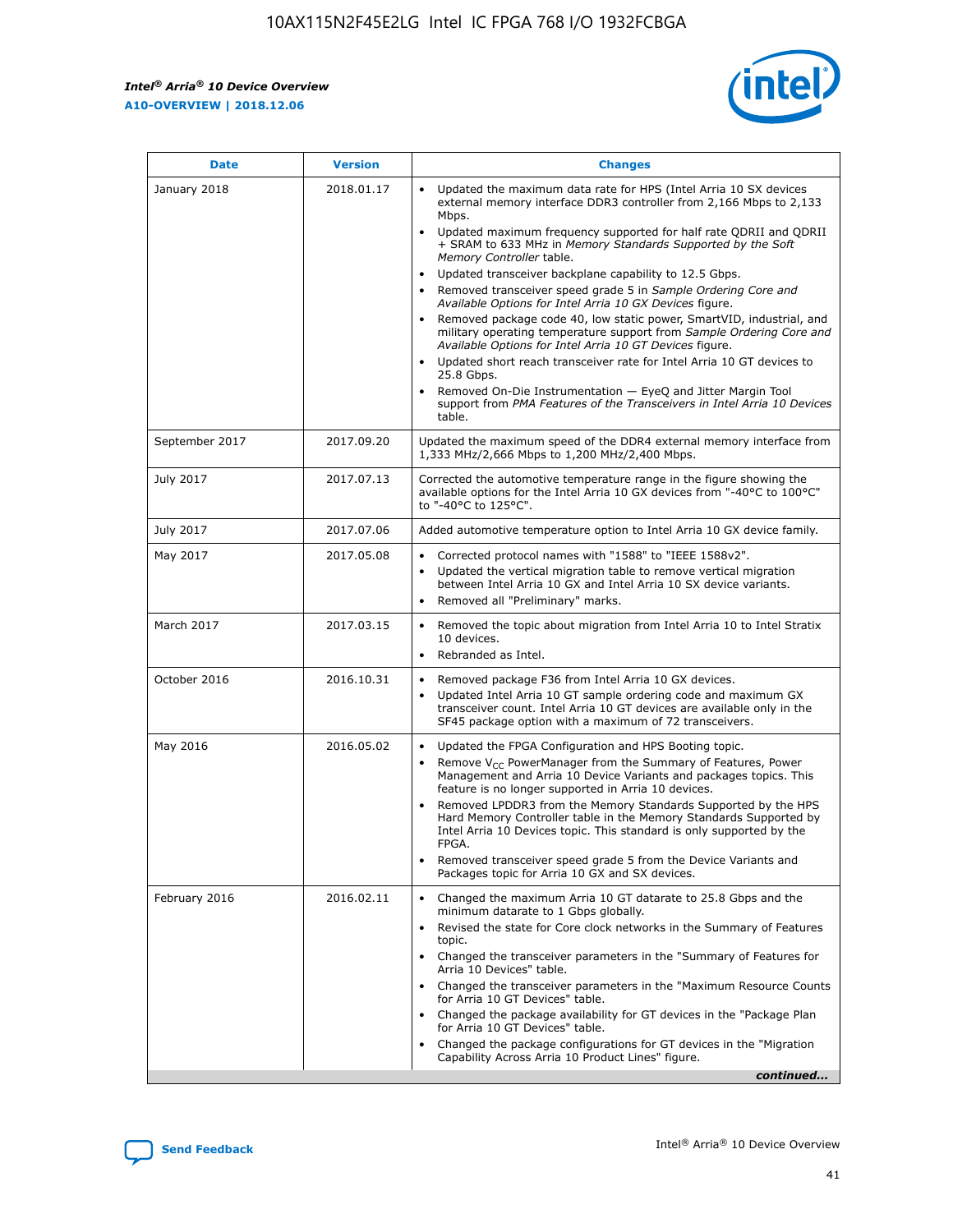![](_page_42_Picture_1.jpeg)

| <b>Date</b>   | <b>Version</b> | <b>Changes</b>                                                                                                                                                               |
|---------------|----------------|------------------------------------------------------------------------------------------------------------------------------------------------------------------------------|
|               |                | Changed transceiver parameters in the "Low Power Serial Transceivers"<br>$\bullet$<br>section.                                                                               |
|               |                | • Changed the transceiver descriptions in the "Device Variants for the<br>Arria 10 Device Family" table.                                                                     |
|               |                | • Changed the "Sample Ordering Code and Available Options for Arria 10<br>GT Devices" figure.                                                                                |
|               |                | Changed the datarates for GT devices in the "PMA Features" section.                                                                                                          |
|               |                | Changed the datarates for GT devices in the "PCS Features" section.<br>$\bullet$                                                                                             |
| December 2015 | 2015.12.14     | Updated the number of M20K memory blocks for Arria 10 GX 660 from<br>2133 to 2131 and corrected the total RAM bit from 48,448 Kb to<br>48,408 Kb.                            |
|               |                | Corrected the number of DSP blocks for Arria 10 GX 660 from 1688 to<br>$\bullet$<br>1687 in the table listing floating-point arithmetic resources.                           |
| November 2015 | 2015.11.02     | Updated the maximum resources for Arria 10 GX 220, GX 320, GX 480,<br>GX 660, SX 220, SX 320, SX 480, and SX 660.                                                            |
|               |                | Updated resource count for Arria 10 GX 320, GX 480, GX 660, SX 320,<br>SX 480, a SX 660 devices in Number of Multipliers in Intel Arria 10<br><b>Devices</b> table.          |
|               |                | Updated the available options for Arria 10 GX, GT, and SX.<br>$\bullet$                                                                                                      |
|               |                | Changed instances of Quartus II to Quartus Prime.<br>$\bullet$                                                                                                               |
| June 2015     | 2015.06.15     | Corrected label for Intel Arria 10 GT product lines in the vertical migration<br>figure.                                                                                     |
| May 2015      | 2015.05.15     | Corrected the DDR3 half rate and quarter rate maximum frequencies in the<br>table that lists the memory standards supported by the Intel Arria 10 hard<br>memory controller. |
| May 2015      | 2015.05.04     | • Added support for 13.5G JESD204b in the Summary of Features table.                                                                                                         |
|               |                | Added a link to Arria 10 GT Channel Usage in the Arria 10 GT Package<br>$\bullet$<br>Plan topic.                                                                             |
|               |                | • Added a note to the table, Maximum Resource Counts for Arria 10 GT<br>devices.                                                                                             |
|               |                | • Updated the power requirements of the transceivers in the Low Power<br>Serial Transceivers topic.                                                                          |
| January 2015  | 2015.01.23     | • Added floating point arithmetic features in the Summary of Features<br>table.                                                                                              |
|               |                | • Updated the total embedded memory from 38.38 megabits (Mb) to<br>65.6 Mb.                                                                                                  |
|               |                | • Updated the table that lists the memory standards supported by Intel<br>Arria 10 devices.                                                                                  |
|               |                | Removed support for DDR3U, LPDDR3 SDRAM, RLDRAM 2, and DDR2.                                                                                                                 |
|               |                | Moved RLDRAM 3 support from hard memory controller to soft memory<br>controller. RLDRAM 3 support uses hard PHY with soft memory<br>controller.                              |
|               |                | Added soft memory controller support for QDR IV.                                                                                                                             |
|               |                | Updated the maximum resource count table to include the number of<br>hard memory controllers available in each device variant.                                               |
|               |                | Updated the transceiver PCS data rate from 12.5 Gbps to 12 Gbps.                                                                                                             |
|               |                | Updated the max clock rate of PS, FPP x8, FPP x16, and Configuration<br>via HPS from 125 MHz to 100 MHz.                                                                     |
|               |                | Added a feature for fractional synthesis PLLs: PLL cascading.                                                                                                                |
|               |                | Updated the HPS programmable general-purpose I/Os from 54 to 62.<br>$\bullet$                                                                                                |
|               |                | continued                                                                                                                                                                    |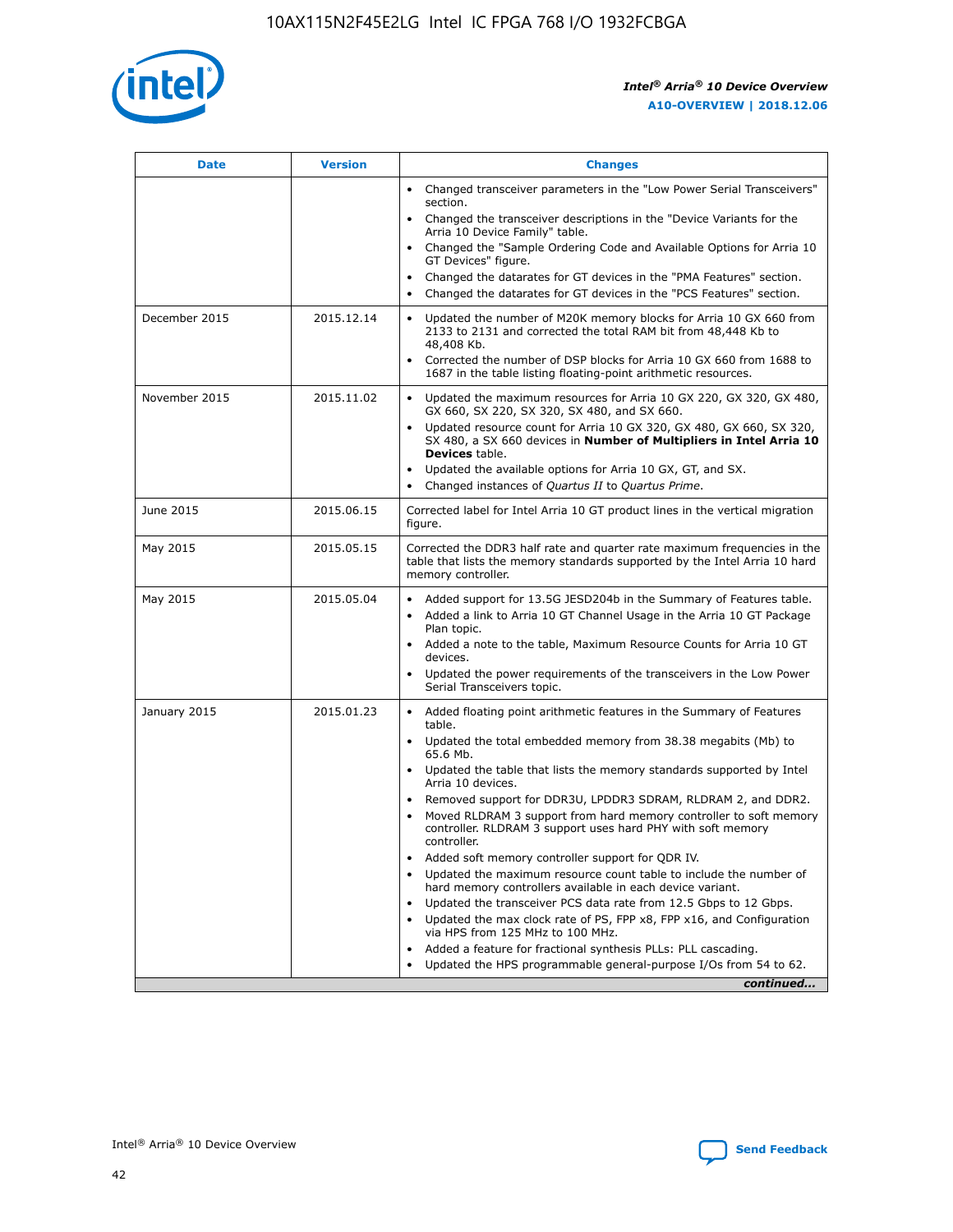![](_page_43_Picture_2.jpeg)

| <b>Date</b>    | <b>Version</b> | <b>Changes</b>                                                                                                                                                                                                                                                                                                                                                                                                                                                                                                                                      |
|----------------|----------------|-----------------------------------------------------------------------------------------------------------------------------------------------------------------------------------------------------------------------------------------------------------------------------------------------------------------------------------------------------------------------------------------------------------------------------------------------------------------------------------------------------------------------------------------------------|
| September 2014 | 2014.09.30     | Corrected the 3 V I/O and LVDS I/O counts for F35 and F36 packages<br>$\bullet$<br>of Arria 10 GX.<br>Corrected the 3 V I/O, LVDS I/O, and transceiver counts for the NF40<br>$\bullet$<br>package of the Arria GX 570 and 660.<br>Removed 3 V I/O, LVDS I/O, and transceiver counts for the NF40<br>$\bullet$<br>package of the Arria GX 900 and 1150. The NF40 package is not<br>available for Arria 10 GX 900 and 1150.                                                                                                                          |
| August 2014    | 2014.08.18     | Updated Memory (Kb) M20K maximum resources for Arria 10 GX 660<br>devices from 42,660 to 42,620.<br>Added GPIO columns consisting of LVDS I/O Bank and 3V I/O Bank in<br>$\bullet$<br>the Package Plan table.<br>Added how to use memory interface clock frequency higher than 533<br>$\bullet$<br>MHz in the I/O vertical migration.<br>Added information to clarify that RLDRAM3 support uses hard PHY with<br>$\bullet$<br>soft memory controller.<br>Added variable precision DSP blocks support for floating-point<br>$\bullet$<br>arithmetic. |
| June 2014      | 2014.06.19     | Updated number of dedicated I/Os in the HPS block to 17.                                                                                                                                                                                                                                                                                                                                                                                                                                                                                            |
| February 2014  | 2014.02.21     | Updated transceiver speed grade options for GT devices in Figure 2.                                                                                                                                                                                                                                                                                                                                                                                                                                                                                 |
| February 2014  | 2014.02.06     | Updated data rate for Arria 10 GT devices from 28.1 Gbps to 28.3 Gbps.                                                                                                                                                                                                                                                                                                                                                                                                                                                                              |
| December 2013  | 2013.12.10     | Updated the HPS memory standards support from LPDDR2 to LPDDR3.<br>Updated HPS block diagram to include dedicated HPS I/O and FPGA<br>$\bullet$<br>Configuration blocks as well as repositioned SD/SDIO/MMC, DMA, SPI<br>and NAND Flash with ECC blocks.                                                                                                                                                                                                                                                                                            |
| December 2013  | 2013.12.02     | Initial release.                                                                                                                                                                                                                                                                                                                                                                                                                                                                                                                                    |

![](_page_43_Picture_4.jpeg)